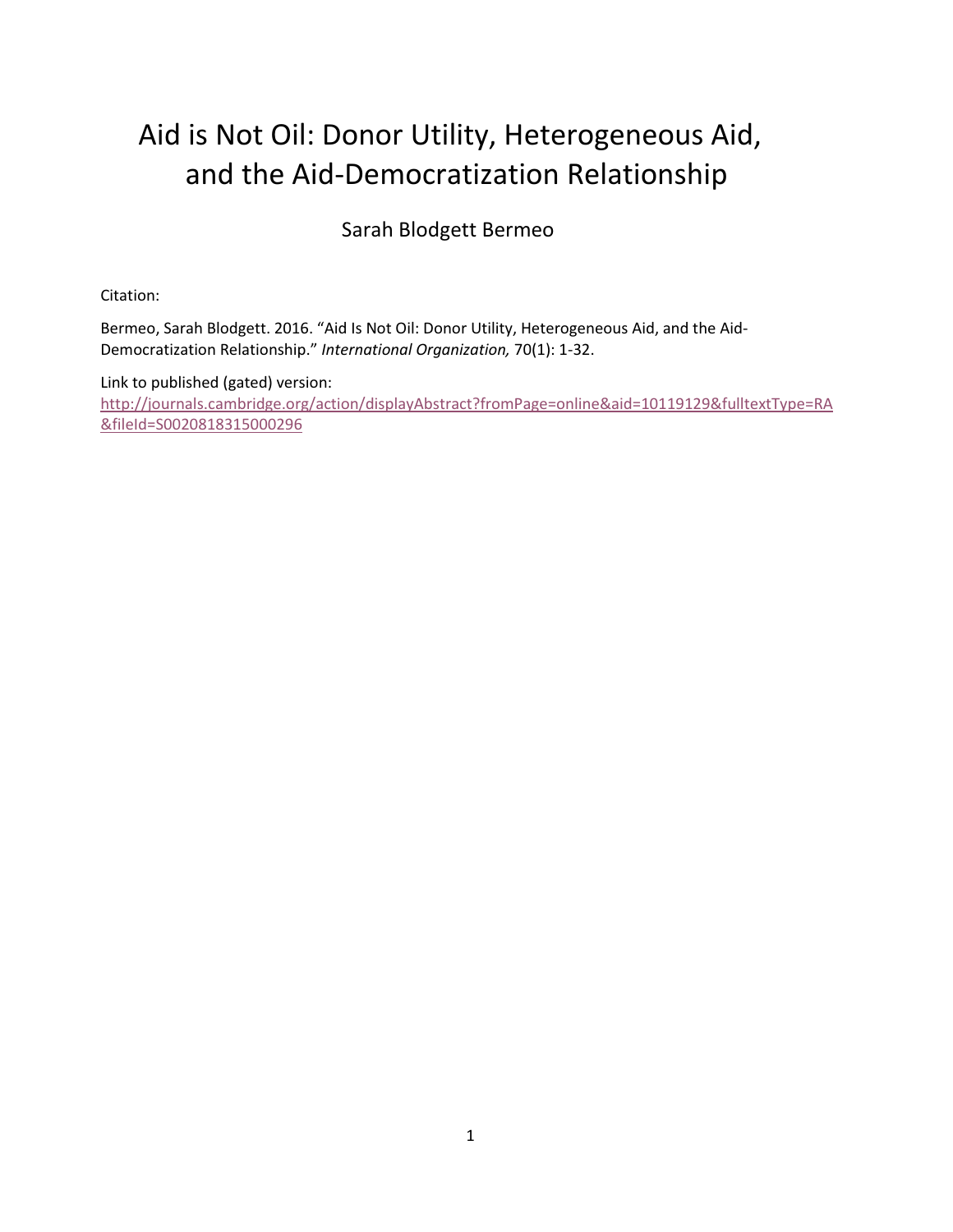#### Acknowledgements

I thank Faisal Ahmed, Kevin Morrison and Bruce Bueno de Mesquita and Alistair Smith for making available data and do-files from their analyses, and for useful comments. I thank Tim Buthe, Charles Clotfelter, Joanne Gowa, Bruce Jentleson, Judith Kelley, Bob Keohane, David Leblang, Daniel Nielson, Sonal Pandya, Maggie Peters, Billy Pizer, Jonah Schulhofer-Wohl, seminar participants at Duke University and the University of Virginia, the editors and reviewers for comments on earlier versions of this work, and Michael Ross, Mike Tomz, and Erik Wibbels for discussions on related work.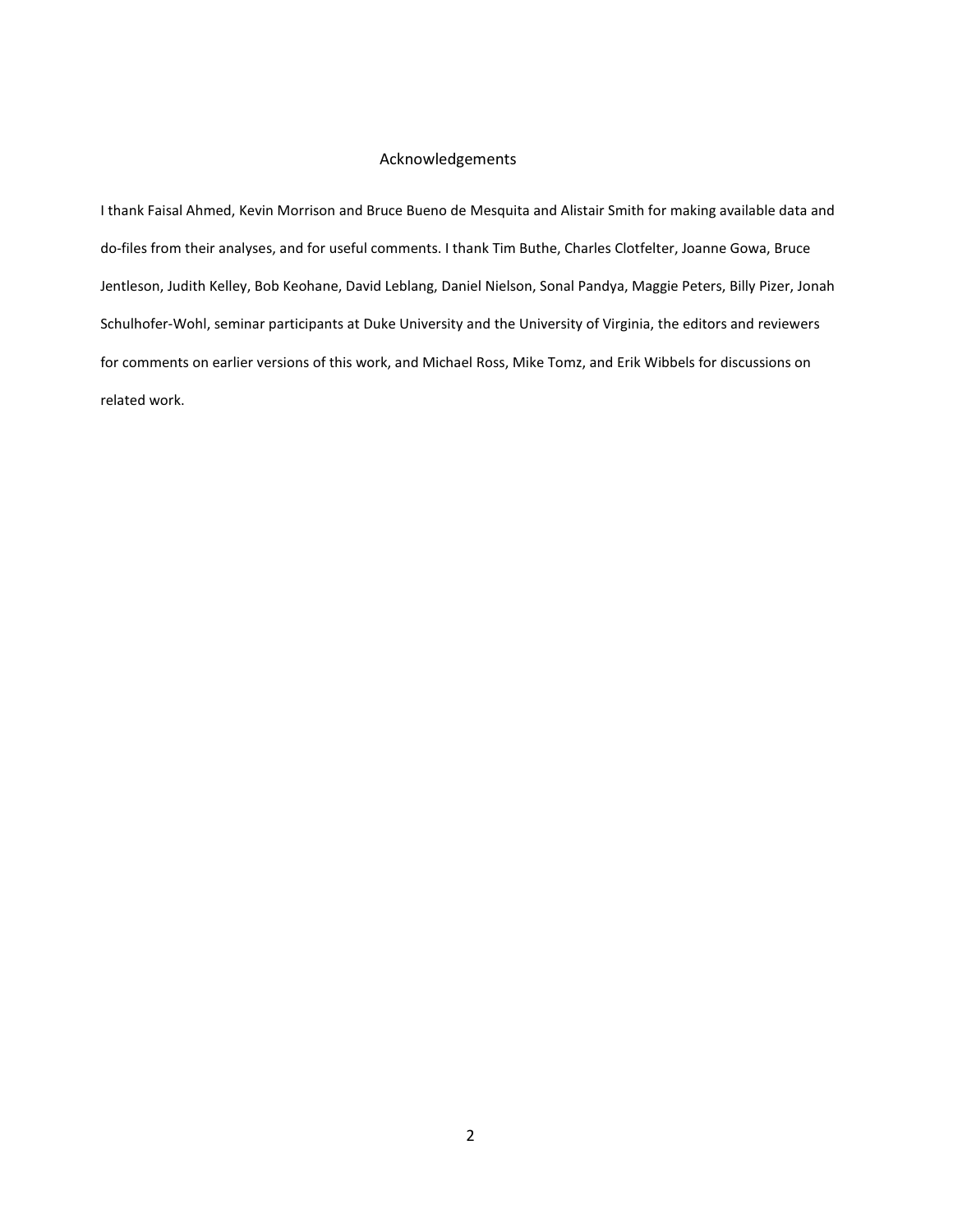Sarah Blodgett Bermeo

Assistant Professor of Public Policy and Political Science

Sanford School, Duke University

Email: sarah.bermeo@duke.edu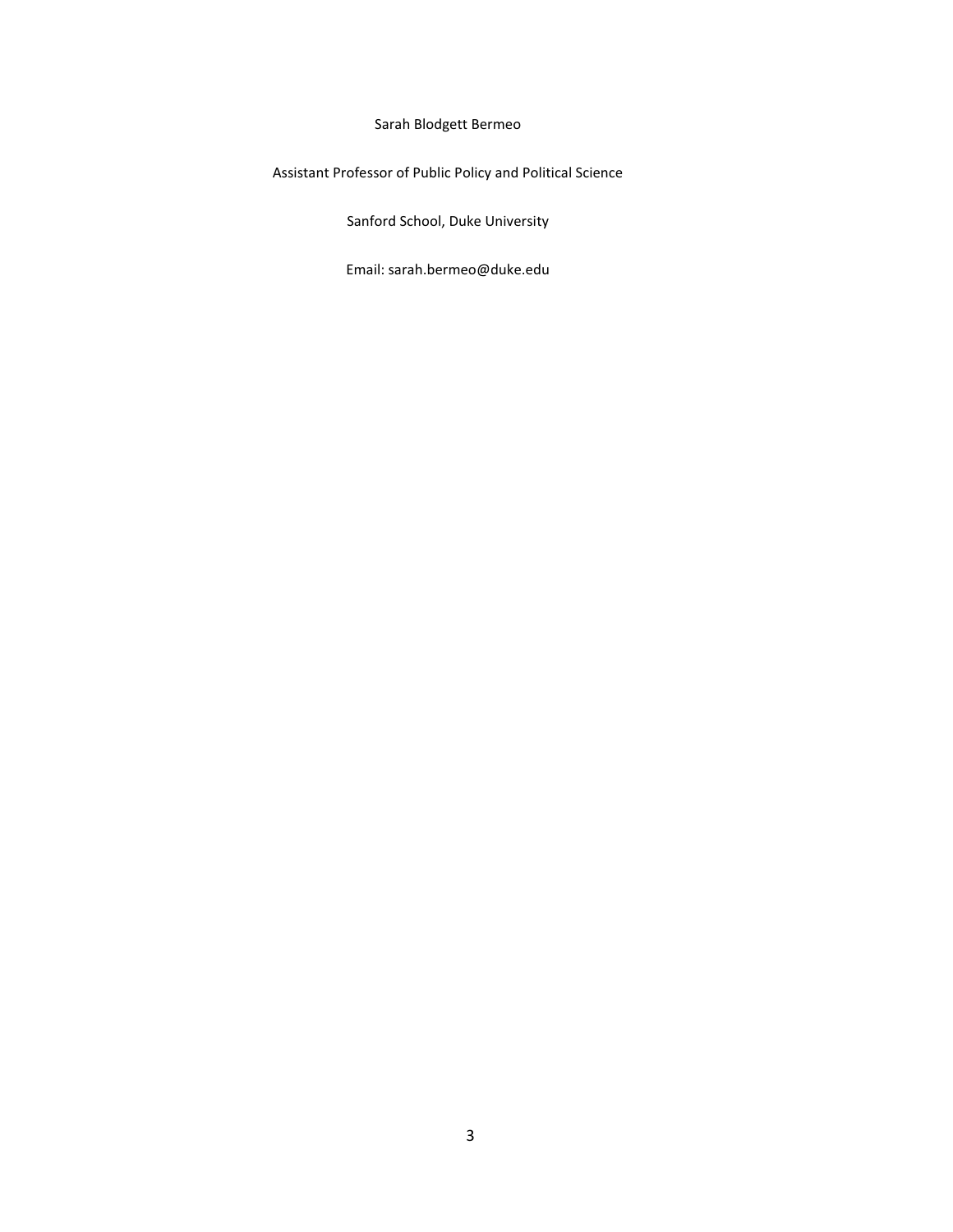# Aid is Not Oil: Donor Utility, Heterogeneous Aid, and the Aid-Democratization Relationship

Sarah Blodgett Bermeo

#### Abstract

Recent articles conclude that foreign aid, like other non-tax resources, inhibits political change in authoritarian regimes. This paper challenges both the negative political effects of aid and the similarity of aid to other resources. It develops a model incorporating changing donor preferences and the heterogeneity of foreign aid. Consistent with the model's predictions, an empirical test for the period 1973-2010 shows that, on average, the negative relationship between aid and the likelihood of democratic change is confined to the cold war period. However, in the post-cold war non-democratic recipients of particular strategic importance can still use aid to thwart change. The relationship between oil revenue and democratic change does not follow the same pattern over time or across recipients. This supports the conclusion that aid has different properties than other, fungible, resources.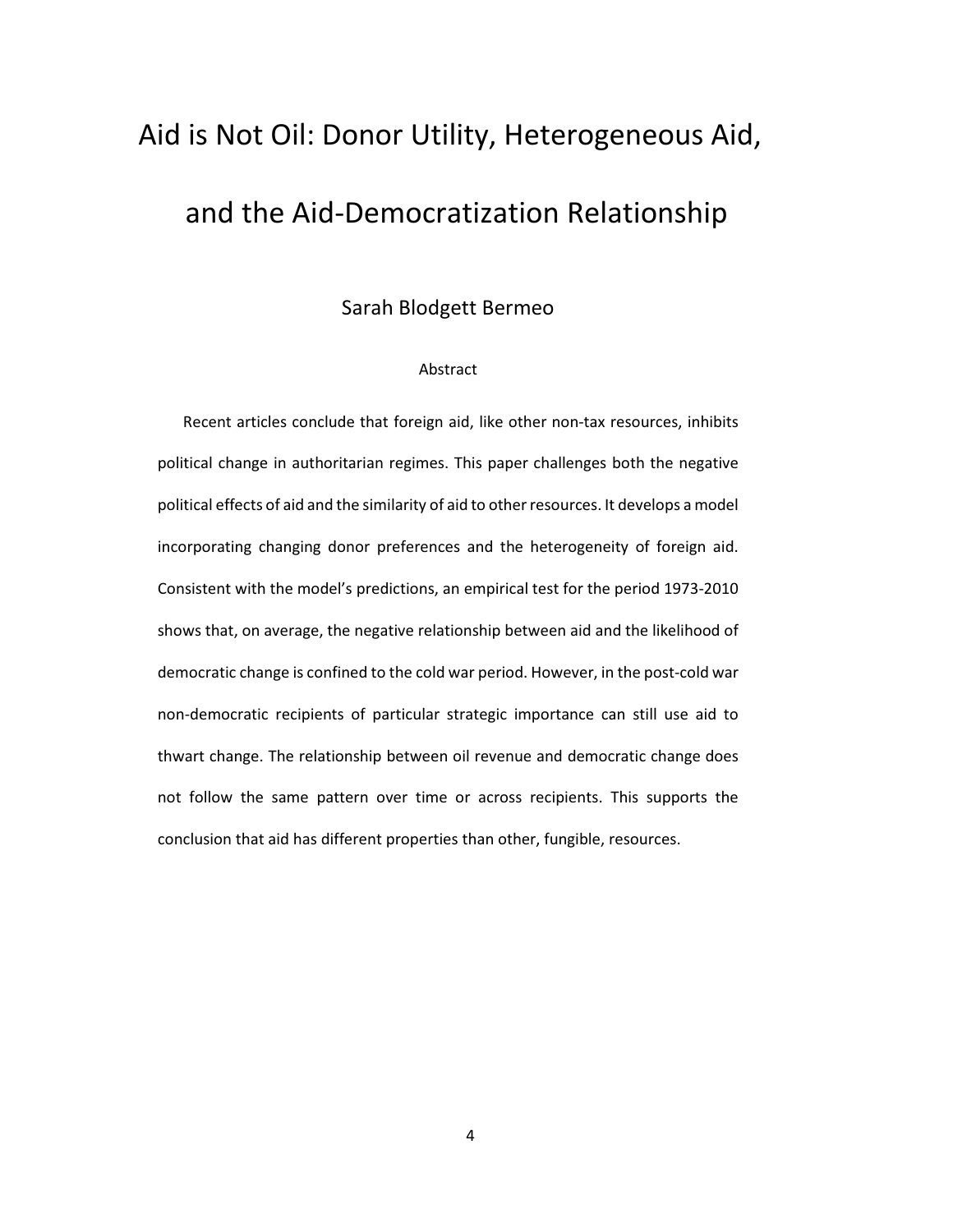Does foreign aid inhibit democratic change? Recent studies have lamented the political effects of foreign aid in authoritarian recipients. Aid, it is argued, provides governments in these countries with resources that can be used to thwart challenges to their authority. Morrison argues that aid has a similar effect to revenue from stateowned oil enterprises in decreasing the likelihood of regime transition.<sup>1</sup> Djankov, Montalvo and Reynal-Querol conclude that foreign aid may have a larger effect than oil revenue in preventing democratization.<sup>2</sup> Ahmed concludes that aid and migrant remittances have similar effects, decreasing the likelihood of government turnover in authoritarian regimes.<sup>3</sup> Bueno de Mesquita and Smith argue that aid, like revenue from oil, decreases the likelihood of leader turnover and dampens the democratizing effects of mass political movements in non-democratic countries.<sup>4</sup>

These findings, if true, point to a dilemma for policymakers in any aid donors that value democratization. Democratic donors regularly interact with non-democratic, developing countries. They offer aid in exchange for political favors and as a way to increase development. It would be difficult for policymakers to be in the position where giving economic assistance necessarily results in a decreased probability that these countries will experience political improvements. Yet multiple, restrictive assumptions underlie results claiming a negative relationship between aid and democratization. It is

 $<sup>1</sup>$  Morrison 2009.</sup>

<sup>2</sup> Djankov, Montalvo and Reynal-Querol 2008.

 $3$  Ahmed 2012.

<sup>4</sup> Bueno de Mesquita and Smith 2010.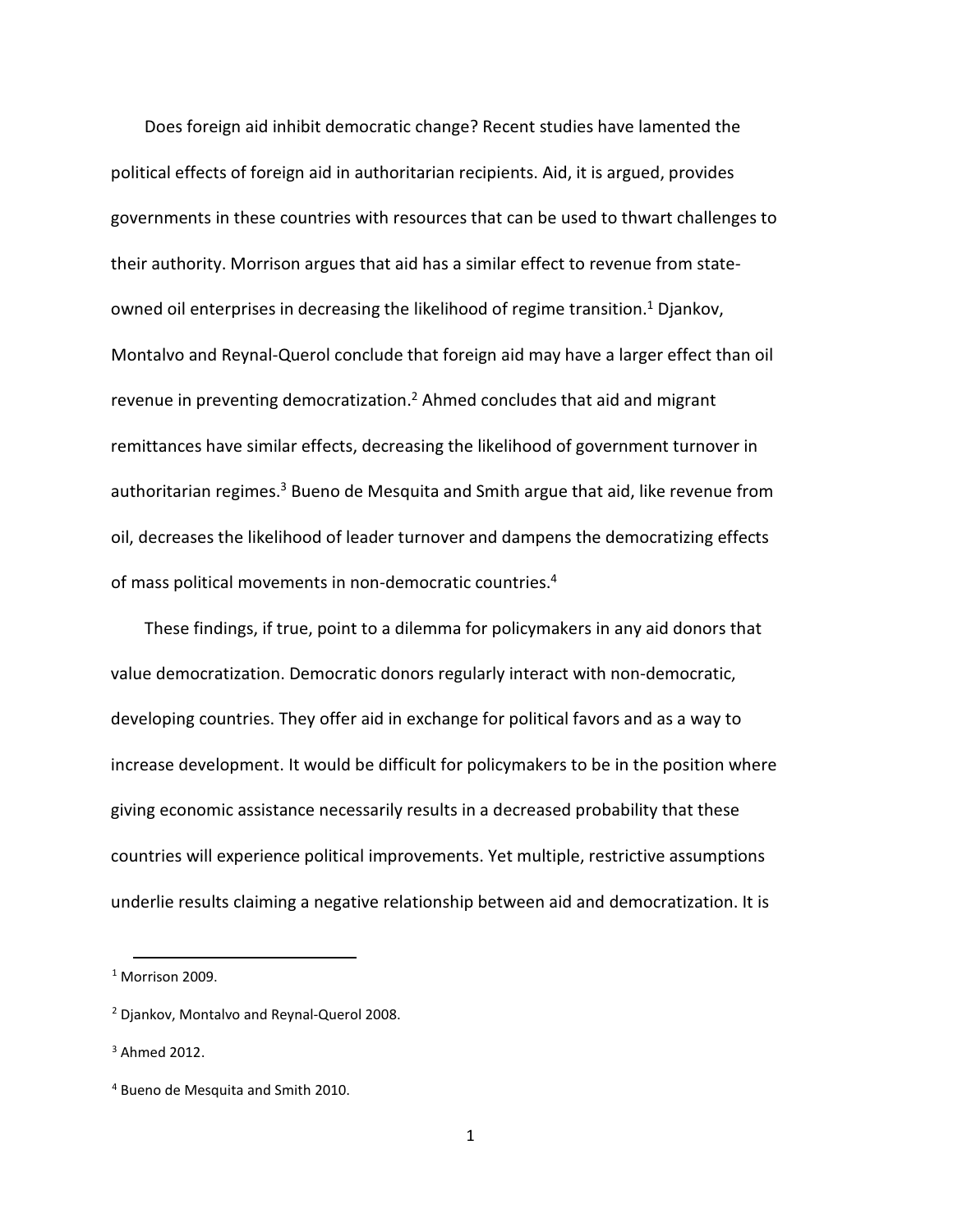important to ascertain whether this relationship is generally true and if it can be altered by decisions in the donor.

This study challenges the idea that aid operates like natural resource revenues in decreasing the likelihood of democratic change. The analysis starts with a model of donor utility, in which a democratic donor considers whether to offer aid to a nondemocratic recipient in exchange for a costly policy favor. The model relaxes key assumptions of previous studies. It allows the donor to give a heterogeneous aid package made up of fungible aid, which adds to the recipient government's budget like revenue from oil, and/or non-fungible aid which is used for purposes the recipient government would not otherwise have pursued. Donors can offer different combinations of fungible and non-fungible aid across both periods and recipients. In non-democratic recipients, fungible aid is modeled as producing a negative externality for a democratic donor because it decreases the likelihood of democratic change. The magnitude of this externality can vary over time.

Given the negative externality, donors prefer to give non-fungible aid in nondemocratic recipients. However, the recipient government is assumed to prefer fungible aid, so that a given favor can be purchased with less fungible aid than non-fungible aid. The donor decides on the composition of aid after considering the size of the externality relative to the increased expenditure needed to buy a favor with non-fungible aid. Recipients are modeled as heterogeneous, including those of average and high strategic importance to the donor, and strategic importance can vary across periods and across recipients within a period. According to the model, aid to an authoritarian recipient will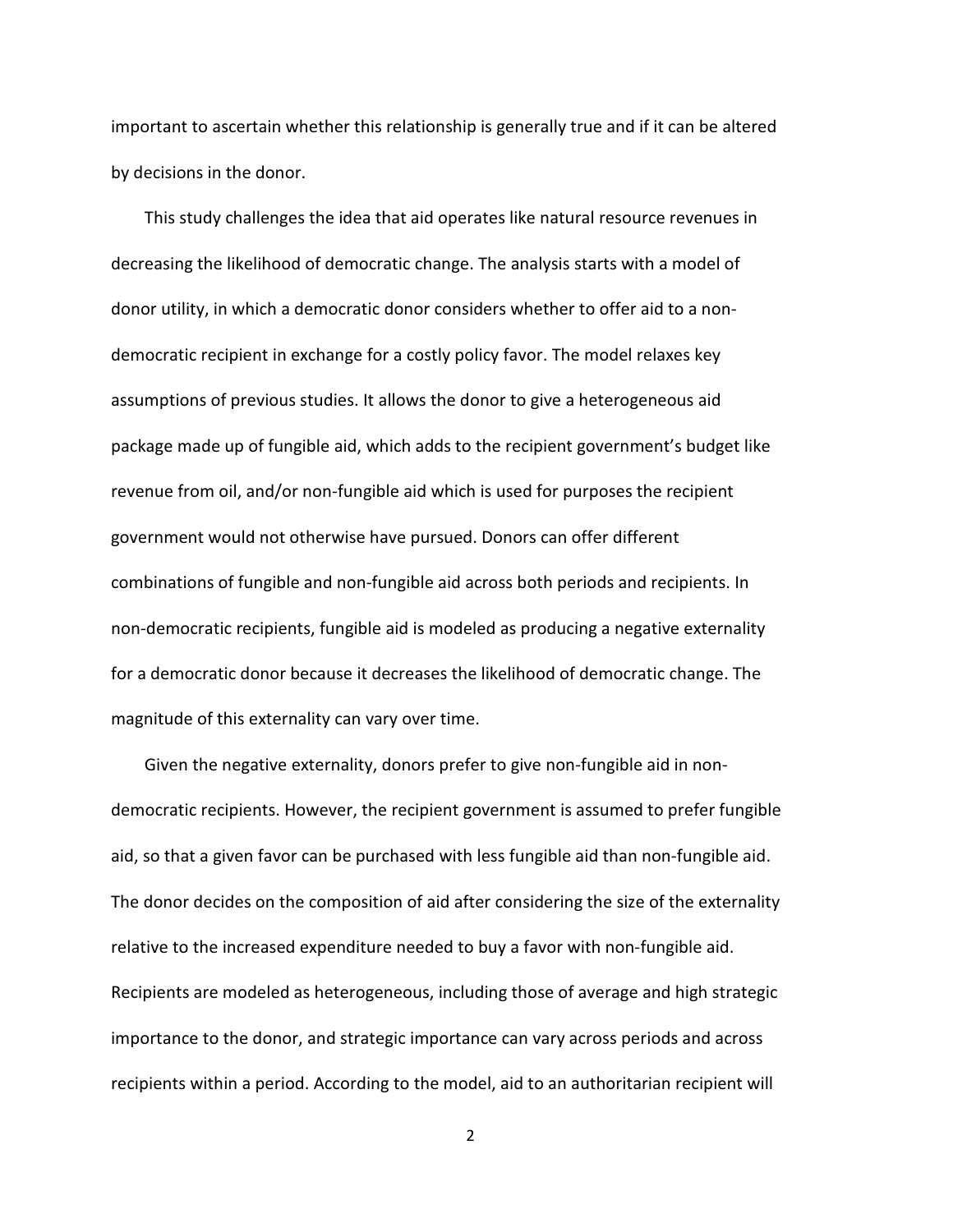contain lower amounts of fungible aid as strategic importance declines and/or desirability of democratic change increases. This implies that the likelihood of a recipient leader successfully using aid to prevent democratic change varies over time and across recipients.

Hypotheses are derived from the model and tested on a dataset consisting of 129 developing countries over the period 1973-2010. The first hypothesis posits that aid is less likely to hinder democratic change in the post-cold war period. Many developing countries saw their geopolitical strategic importance decrease with the end of the bipolar power struggle of the cold war. Donors also increased their emphasis on democratization. Both of these changes suggest that democratic donors are less willing to give aid that will prop up dictators in the post-cold war period.

The second hypothesis acknowledges the likelihood that, even with declining average strategic importance for developing countries in the post-cold war period, some individual states will continue to be of high strategic value. Recipients in positions of importance receive more fungible aid. Hypothesis two states that even in the post-cold war period, aid can decrease the likelihood of democratic change in the most strategically important recipients.

The statistical analysis provides strong evidence that the relationship between aid and democratic change varies over time and recipients. During the cold war, higher levels of aid were associated with a lower probability of democratic change. There is no evidence that this negative relationship between aid and democratic change exists, on average, in the post-cold war period. However, for recipients of high strategic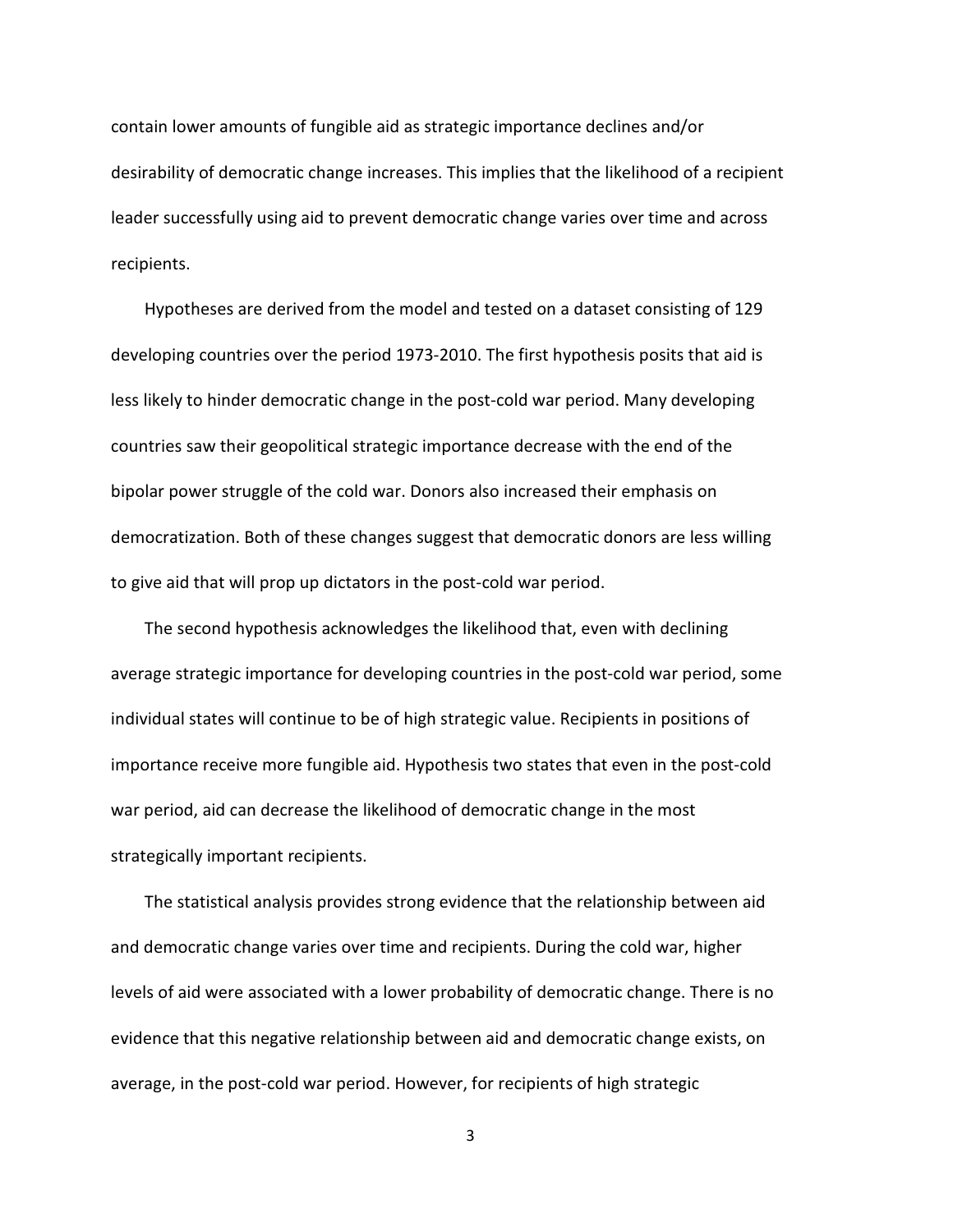importance, the negative association between aid revenue and the likelihood of democratic change is evident after the end of the cold war.

An innovation of the model is the ability of donors to vary the fungibility of aid over time and across recipients. As the extent to which aid is fungible is contested, it is important to test the plausibility of this assumption. For each hypothesis the relationship between aid and democratic change is compared to the relationship between oil revenue and democratic change. If aid is a predominantly fungible resource, then the relationship between aid and democratic change should be similar to the relationship between oil revenue (a fungible form of government income) and democratic change.

The empirical comparison shows the dissimilarity between aid and oil revenue. Oil revenue is associated with decreased democratic change in the post-cold war period while, on average, foreign aid is associated with less democratic change only during the cold war. The relationship between aid and democratic change varies based on the strategic importance of the recipient to donors; for oil revenue no such difference across strategic importance is observed. The differences between aid and oil revenue across time and recipients are consistent with a model in which donors are able to change the composition of aid to respond to strategic realities and their own preferences; they are inconsistent with the treatment of aid as an always fungible resource.

The results of this study are at odds with several recent articles and it is important to understand the source of differences in the empirical findings. To address this issue,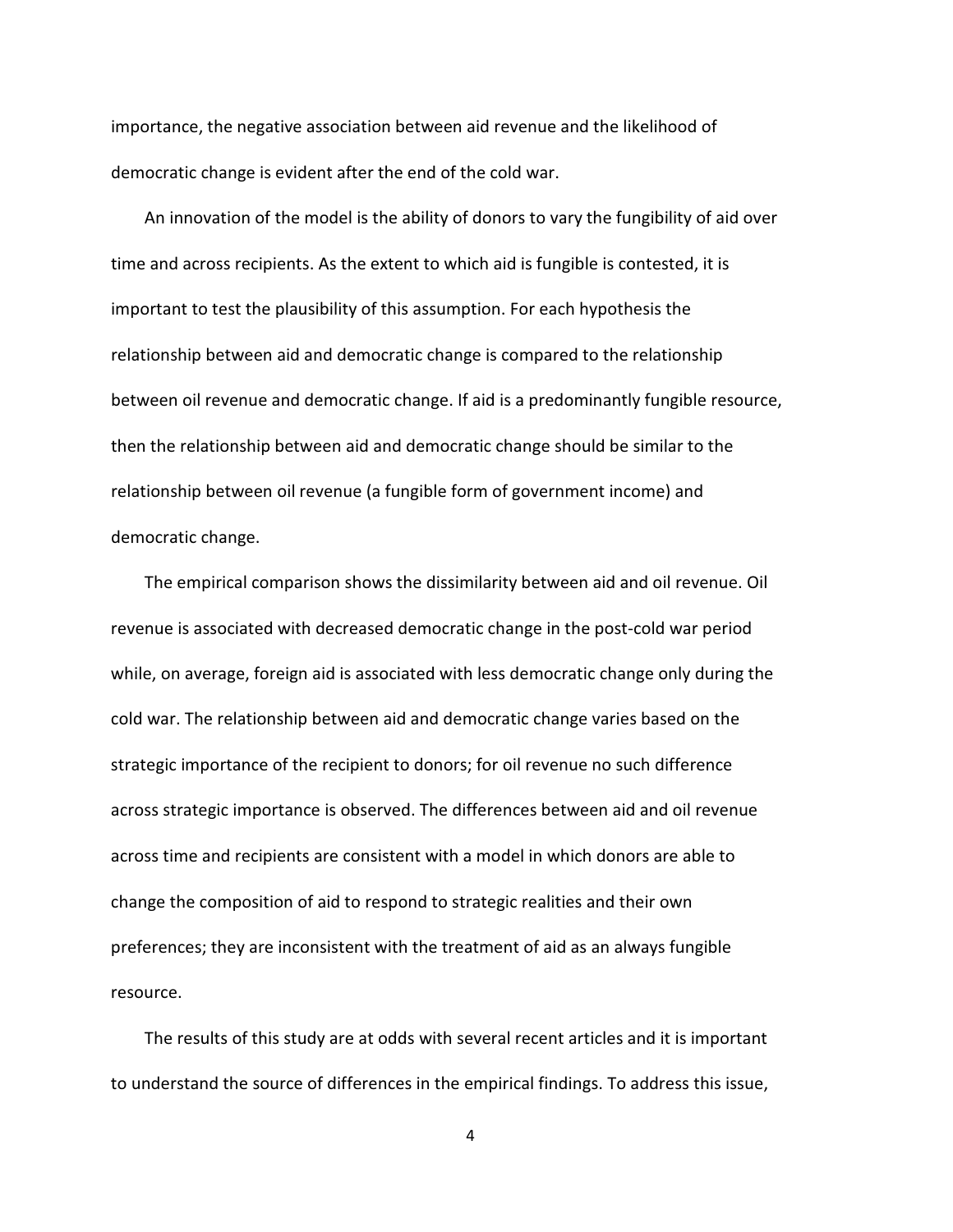as a final step in the analysis I revisit the studies of Morrison,<sup>5</sup> Bueno de Mesquita and Smith,<sup>6</sup> and Ahmed<sup>7</sup> using replication data provided by the authors. Taken together, these studies present what appears to be a robust finding of the negative political consequences of foreign aid in authoritarian regimes. In each case a re-examination of the original analyses calls into question the negative relationship between foreign aid and the likelihood of political change, and the similarity between aid and other forms of resources.

Contrary to the recent trend toward aggregation of non-tax resources in scholarly literature, aid is not oil. Foreign aid comes from donors who have strategic priorities and preferences regarding democratic change. They also have tools to provide a heterogeneous basket of aid which can vary across time and recipients. Because of this, there is nothing inevitable about the relationship between aid and the likelihood of democratic change. Donors play a key role in determining this relationship, varying the composition of aid to suit their own purposes. In studying the relationship between aid, oil, and other variables of interest, scholars and policy makers should account for these differences and resist the temptation to aggregate non-tax resources into a single category.

### Aid, Oil, and Political Change

<sup>5</sup> Morrison 2009.

<sup>&</sup>lt;sup>6</sup> Bueno de Mesquita and Smith 2010.

<sup>7</sup> Ahmed 2012.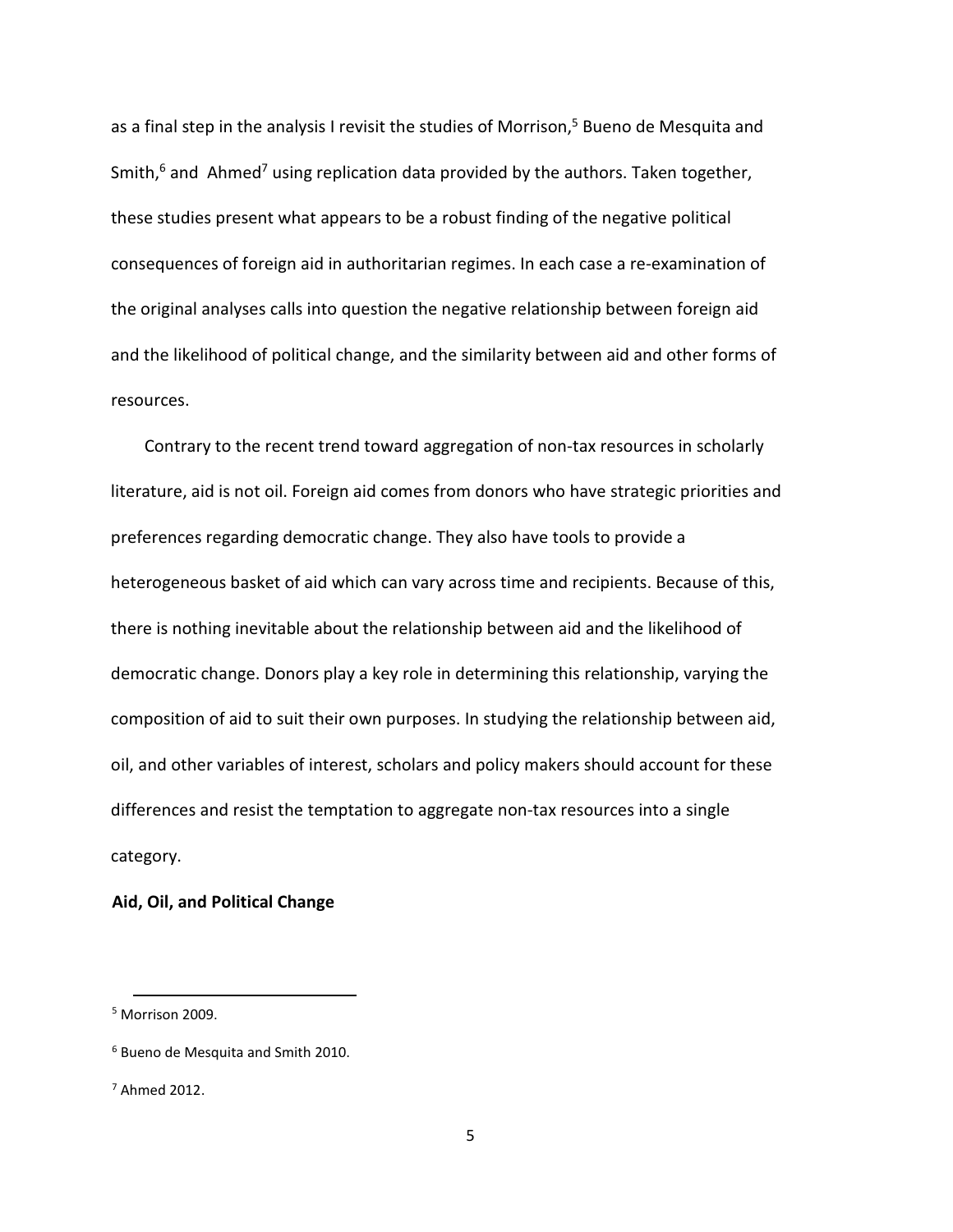A government with access to large sums of revenue from oil and gas is not dependent on its citizens for funding. It is therefore less accountable and faces less pressure to democratize.<sup>8</sup> A considerable body of literature has emerged examining the political curse associated with natural resources, not all of it in agreement as to the effects.<sup>9</sup>

In recent years, scholars have argued that foreign aid can create the same political curse associated with oil. Morrison claims that similarities between aid, oil revenue, and other forms of non-tax resources justify their aggregation to form a single measure of non-tax revenue available to the government.<sup>10</sup> Others are more cautious about equating aid and oil revenue, arguing that aid has unique properties because it is given by an outside source, the donor. $11$ 

Formal treatments of the relationship between aid and either leader or regime survival tend to model the relationship between a recipient government and its citizenry; aid is simply added to the budget constraint of recipient governments. Smith

<sup>&</sup>lt;sup>8</sup> See Ross 2001 and 2012 for a discussion of the links between oil and authoritarianism, including an excellent overview of the literature and potential causal pathways. On the link between taxation and democracy, see Tilly 1990.

<sup>&</sup>lt;sup>9</sup> E.g. Acemoglu et al. 2008; Boix 2003; Dunning 2008; Epstein et al. 2006; Goldberg, Mvukiyehe and Wibbels 2008; Haber and Menaldo 2011; Jensen and Wantchekon 2004; Ramsay 2011.

 $10$  Morrison 2009.

<sup>11</sup> Collier 2006.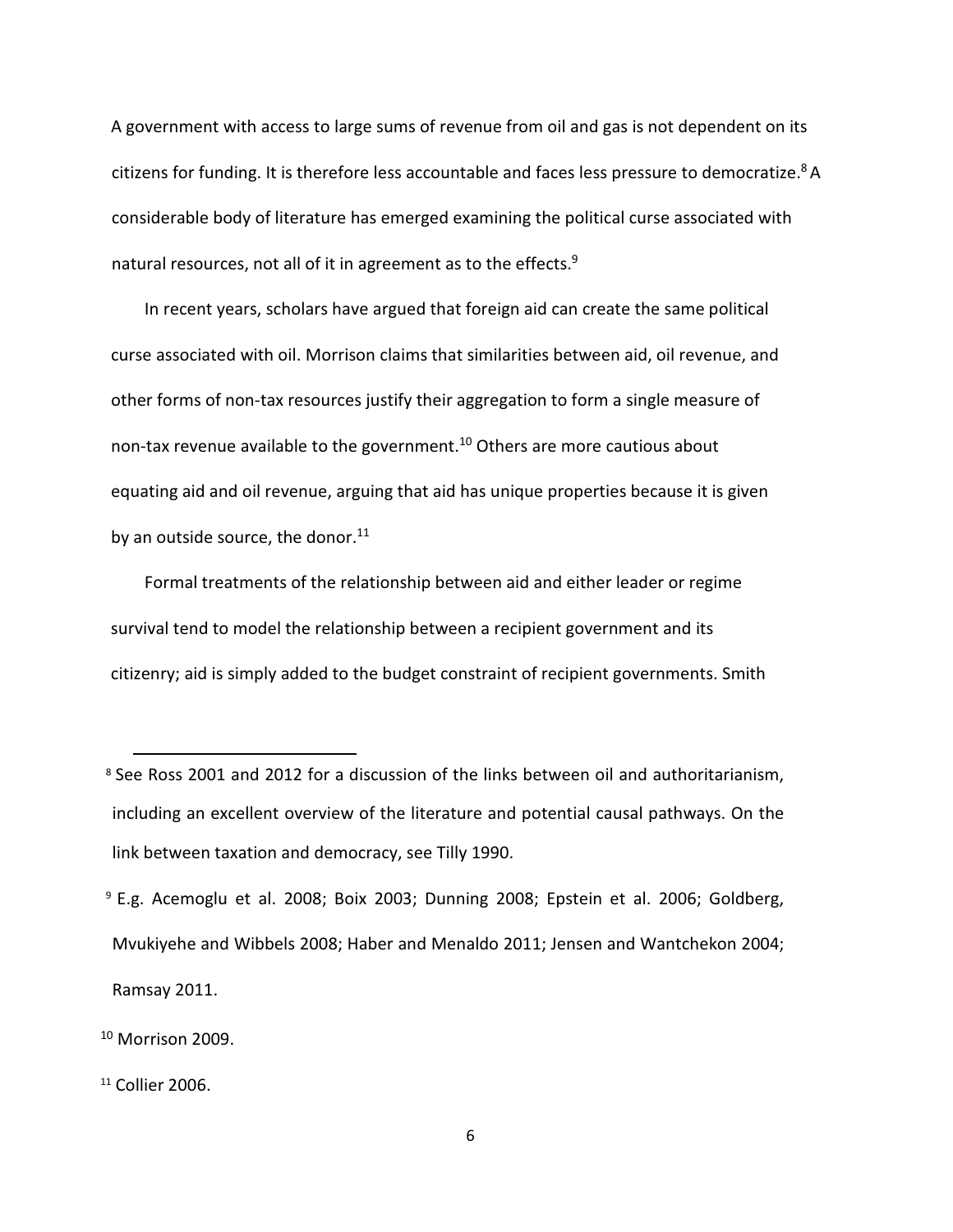models the likelihood of revolutionary onsets and the response of the government as a function of "unearned income," which includes revenue from oil as well as foreign aid.<sup>12</sup> There is no heterogeneity in unearned income in the model - it is simply added to the government's budget. Ahmed adds a variable for aid to a model relating institutional quality to the quantity of migrant remittances.<sup>13</sup> Once again, the main focus is on the interaction between the recipient government and its citizenry; aid is simply added to the government budget. Morrison allows for donors to give either conditional or unconditional aid, but once given, aid enters directly into the government budget.<sup>14</sup> Bueno de Mesquita and Smith model the interaction between donors and recipients, in which donors seek to extract a policy concession from the recipient government in exchange for aid. They assume aid is a fungible payment from the donor to the recipient government.<sup>15</sup>

The relationship between aid and the likelihood of political change in recipients has also been a fertile area for empirical research. Dunning shows that aid to Africa is associated with increased democracy in the post-cold war period, but not earlier.<sup>16</sup>

<sup>12</sup> Smith 2008.

<sup>&</sup>lt;sup>13</sup> Ahmed 2012; Abdih, Chami and Dagher 2012.

<sup>&</sup>lt;sup>14</sup> Morrison 2007.

<sup>&</sup>lt;sup>15</sup> Bueno de Mesquita and Smith 2009.

<sup>16</sup> Dunning 2004.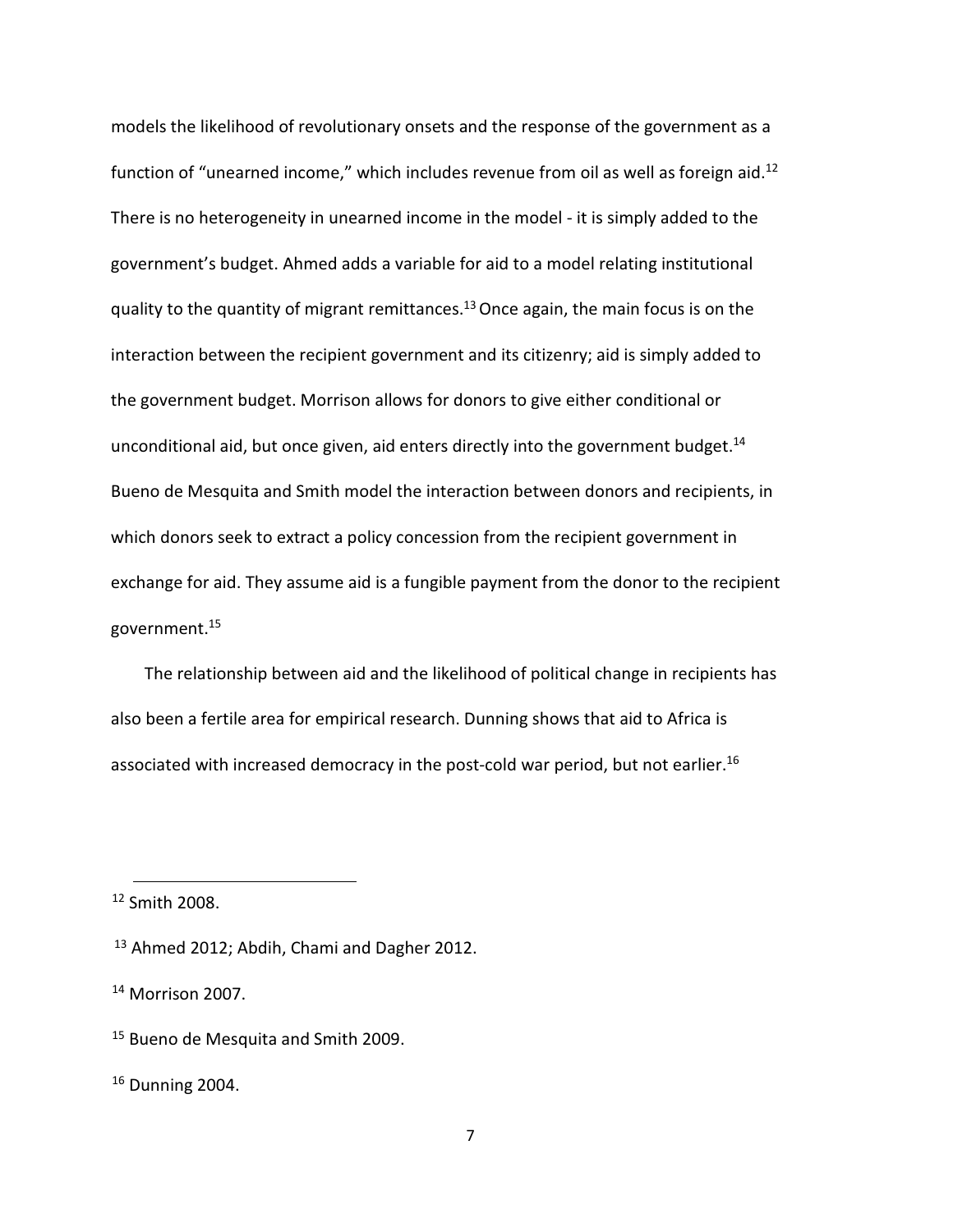Djankov, Montalvo and Reynal-Querol<sup>17</sup> and Morrison<sup>18</sup> find that aid decreases the likelihood of regime change, while Bueno de Mesquita and Smith, $19$  and Ahmed<sup>20</sup> find that aid increases the likelihood of survival for individual leaders or governments. Knack finds no significant relationship between foreign aid and democratic change.<sup>21</sup> Wright concludes that autocratic leaders who expect to remain in office post-democratization respond positively to promises of increased aid in exchange for democratic change.<sup>22</sup> Kono and Montinola find different effects of long-term and short-term aid on the likelihood of leader survival, with continued aid helping to entrench autocrats in the long run.<sup>23</sup> Bermeo shows that in the post-cold war period, aid from oil-rich, autocratic donors entrenches dictatorships, while aid from democratic donors does not.<sup>24</sup> Kersting and Kilby highlight the importance of aid conditionality, and find differences in the aiddemocratization relationship based on the geopolitical importance of the recipient.<sup>25</sup>

<u>.</u>

<sup>17</sup> Djankov, Montalvo and Reynal-Querol 2008.

<sup>&</sup>lt;sup>18</sup> Morrison 2009.

<sup>&</sup>lt;sup>19</sup> Bueno de Mesquita and Smith 2010.

<sup>20</sup> Ahmed 2012.

<sup>21</sup> Knack 2004.

<sup>22</sup> Wright 2009.

<sup>&</sup>lt;sup>23</sup> Kono and Montinola 2009.

<sup>24</sup> Bermeo 2011.

<sup>&</sup>lt;sup>25</sup> Kersting and Kilby 2014.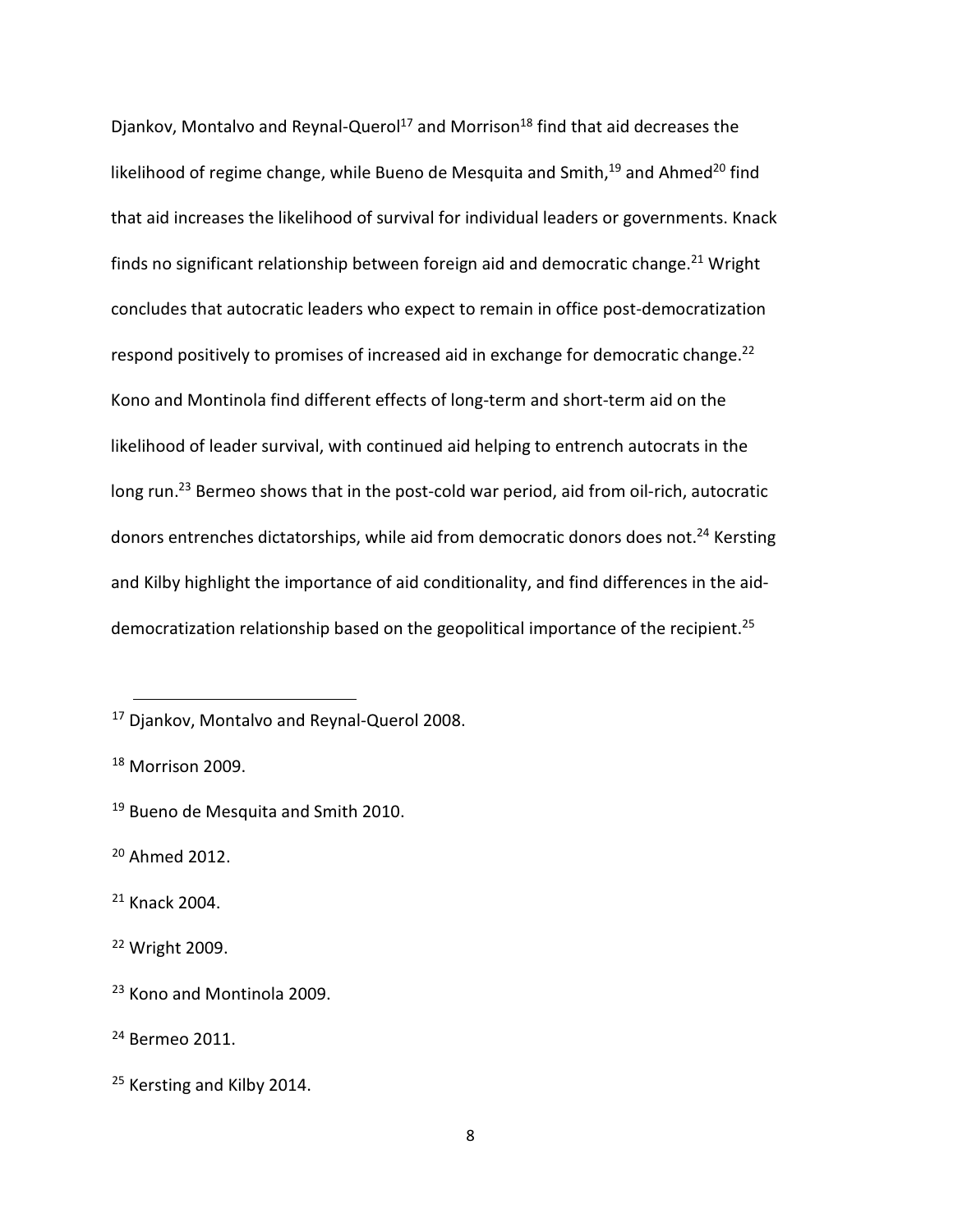#### Strategic Importance, Donor Preferences, and Heterogeneous Aid

This section models the utility of a democratic donor when allocating aid to a nondemocratic recipient government in exchange for a policy favor. This abstracts from many significant aspects of aid, such as situations in which donor priorities for aid intersect with recipient government priorities, rather than being a payment for favors rendered. This simplification is undertaken for two reasons. First, situations of aid-forpolicy deals represent a difficult case. When a donor needs a favor from the recipient, it is in less of a position to dictate how aid is spent. It is in these situations that we are most likely to observe aid dampening the likelihood of democratization. Second, influential models showing negative political effects of aid, such as Bueno de Mesquita and Smith, focus on instances in which aid is given as part of a policy deal.<sup>26</sup> The question addressed here is whether relaxing assumptions underlying existing studies yields the possibility of a different relationship between aid and democratic change, even in cases most likely to see negative political effects of aid. The most notable innovations here include modeling aid as heterogeneous, made up of both fungible and non-fungible resources, and allowing donors to experience a negative externality when aid makes democratization in a recipient less likely.

Variation in Strategic Importance and Donor Preferences During the cold war, dictators on the "right" side of the bipolar power struggle were rewarded with large amounts of aid. An example of this is the regime of Mobutu Sese Seko in Zaire (now

<sup>&</sup>lt;sup>26</sup> Bueno de Mesquita and Smith 2009.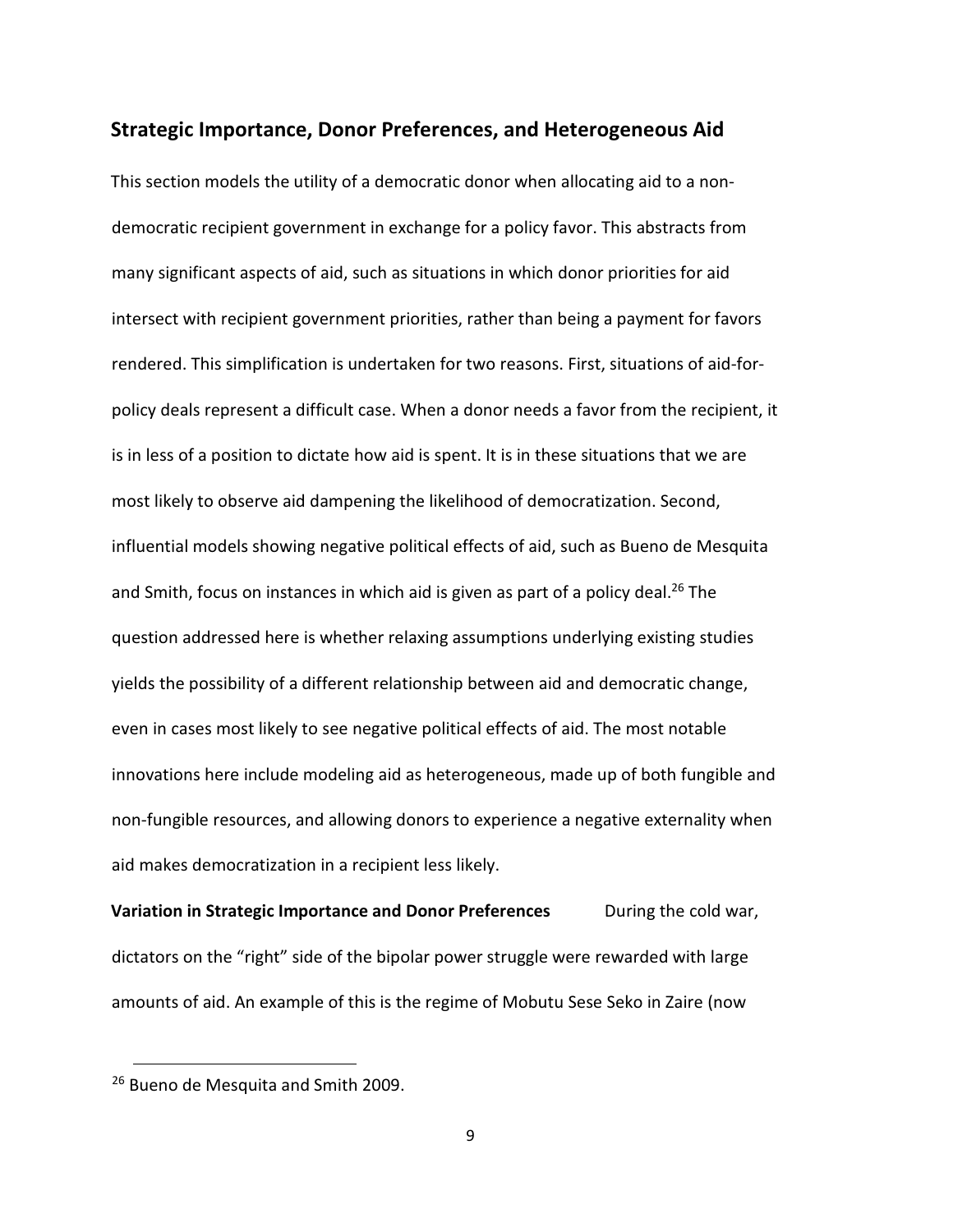Democratic Republic of Congo), which received hundreds of millions of aid dollars a year in exchange for supporting the fight against communists in the Angolan civil war. There was probably little doubt at the time that Mobutu was not using the money to "vaccinate children or train teachers."<sup>27</sup> Donors would likely have preferred that Mobutu help fight communism and that aid be used for beneficial, or at least not harmful, programs. However, strategic considerations overshadowed donor preferences and the money continued to flow. The collapse of the Soviet Union brought about change; as Brautigam and Knack note "the end of the cold war allows the United States and other donors to target aid more selectively, rather than using aid to strengthen corrupt but geopolitically useful autocracies."<sup>28</sup>

The end of the cold war saw not only the demise of strategic importance for many developing countries, but an increased emphasis on democratization for many democratic aid donors. As Kelley argues, "the [cold] war's end freed Western countries to push for democratic changes. Indeed, democracy increasingly came to be seen as strengthening rather than undermining security interests."<sup>29</sup> The possibility of impeding democratization can create a negative externality for democratic donors in any period. However, the magnitude of this externality and the extent to which it is trumped by

<sup>27</sup> Radelet 2003, 107-108.

<sup>28</sup> Brautigam and Knack 2004, p. 275.

<sup>29</sup> Kelley 2008, p. 229.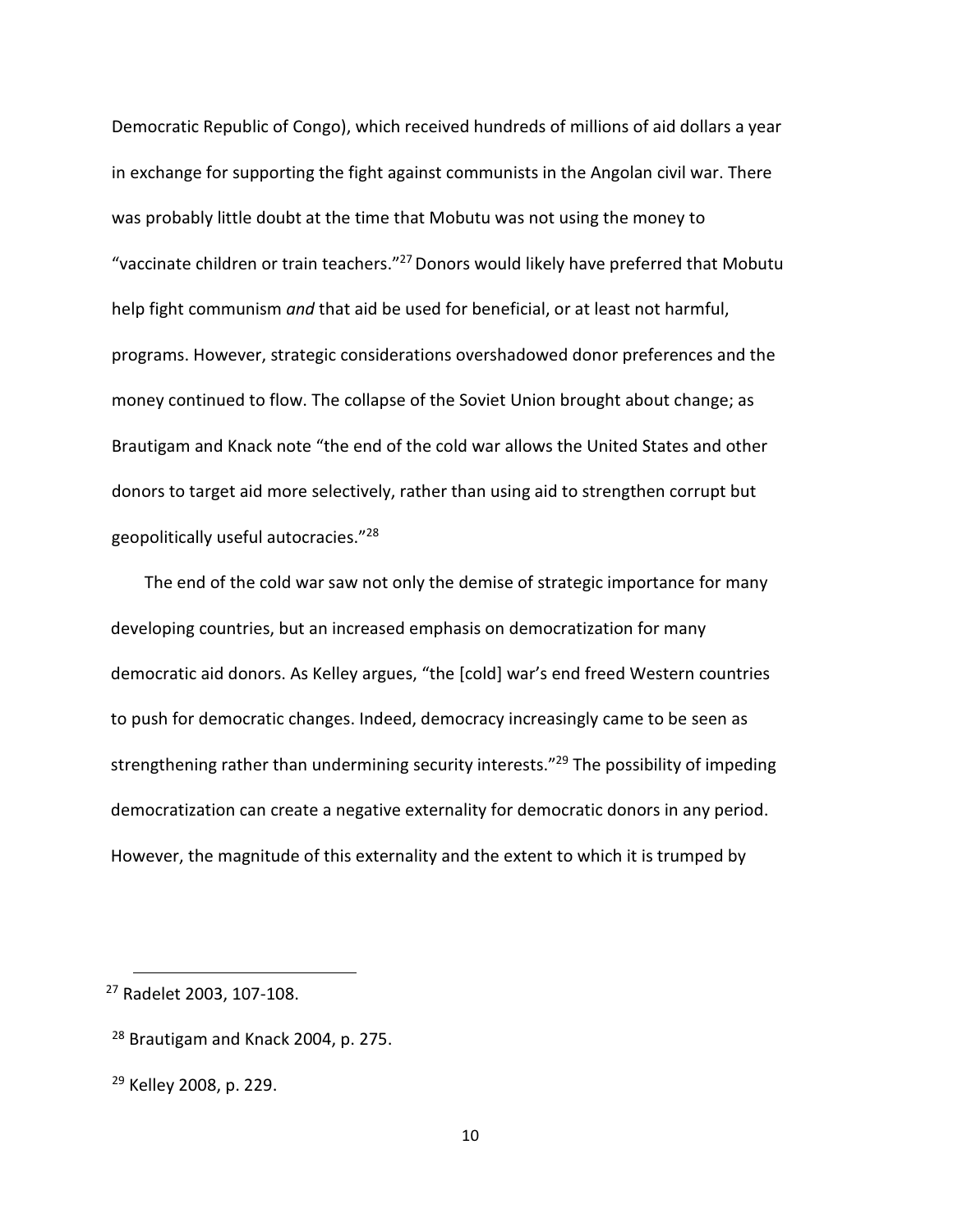strategic considerations likely changes with the transition from the cold war to post-cold war period.

While the strategic importance to donors of the average developing country fell with the end of the cold war, in any period there will be recipients of particular geopolitical significance. Even in the post-cold war period, there will be situations where strategic importance takes precedence over preferences for democratization.<sup>30</sup> Similar arguments have linked the importance of the recipient to the effectiveness of conditionality at the IMF<sup>31</sup> and World Bank.<sup>32</sup> The model developed here incorporates variation in strategic importance both across periods and across recipients within periods.

Heterogeneous Aid An innovation of the model is that it allows for two types of aid: fungible and non-fungible. Fungible aid is defined as either accruing directly to the recipient government or financing programs the recipient government would have undertaken in the absence of aid, thus freeing up resources for other purposes. Nonfungible aid is defined as providing programs/services the recipient government would not have undertaken in the absence of aid, that do not free up government finances for other purposes.

<sup>&</sup>lt;sup>30</sup> Kersting and Kilby 2014 makes a similar point.

<sup>&</sup>lt;sup>31</sup> Stone 2002, 2008.

<sup>32</sup> Kilby 2009.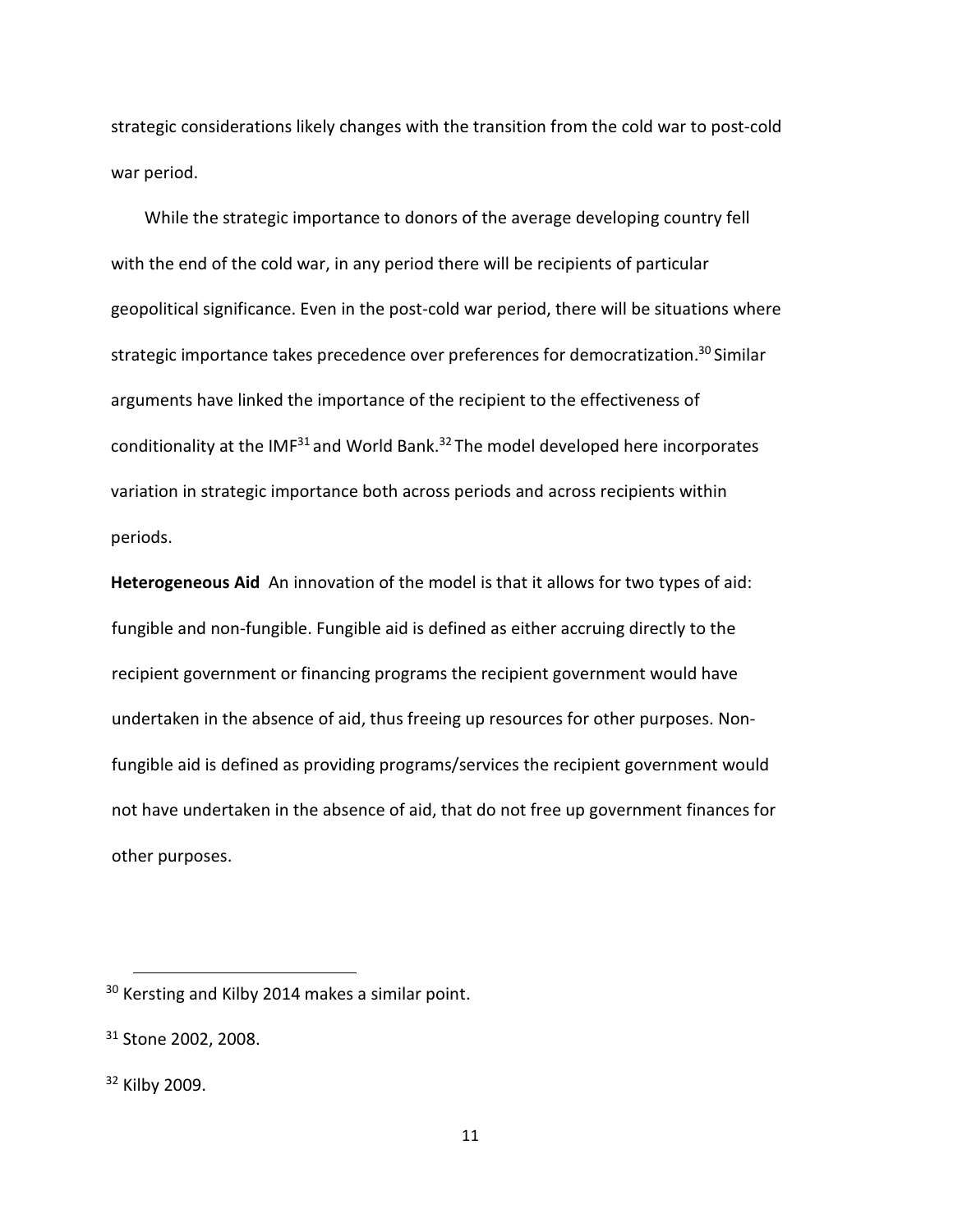Recipient governments prefer fungible aid, while democratic donors prefer to provide non-fungible aid to non-democratic recipients to minimize the likelihood that aid inhibits democratic reform. For a given recipient, the donor weighs the magnitude of the negative externality associated with decreased likelihood of democratic change against the greater effectiveness of fungible aid for buying favors from the government. When the allocation decision results in high levels of fungible aid, it increases the likelihood that aid will be associated with less democratic change.

How realistic is the idea that donors can alter the composition of their aid between fungible and non-fungible? Empirical evidence of aid fungibility is mixed.<sup>33</sup> Collier suggests that in some recipients the likelihood of donor development projects replacing programs funded by the recipient government is low, since the government is unable/unwilling to undertake any development projects in the absence of aid.<sup>34</sup> Related work on the effects of aid suggests that these differ with regard to the type of assistance, time period, and/or identity of the donor, suggesting limits on fungibility.<sup>35</sup> Recent studies and policy statements are consistent with donor attempts to limit fungibility in certain types of recipients. Bermeo shows that the composition of aid in poorly governed countries suggests it may be less fungible than in well governed

<sup>&</sup>lt;sup>33</sup> Feyzioglu, Swaroop and Zhu 1998; Pack and Pack 1990.

<sup>&</sup>lt;sup>34</sup> Collier 2006.

<sup>&</sup>lt;sup>35</sup> Clemens et al. 2012; Bearce and Tirone 2010; Bermeo 2011.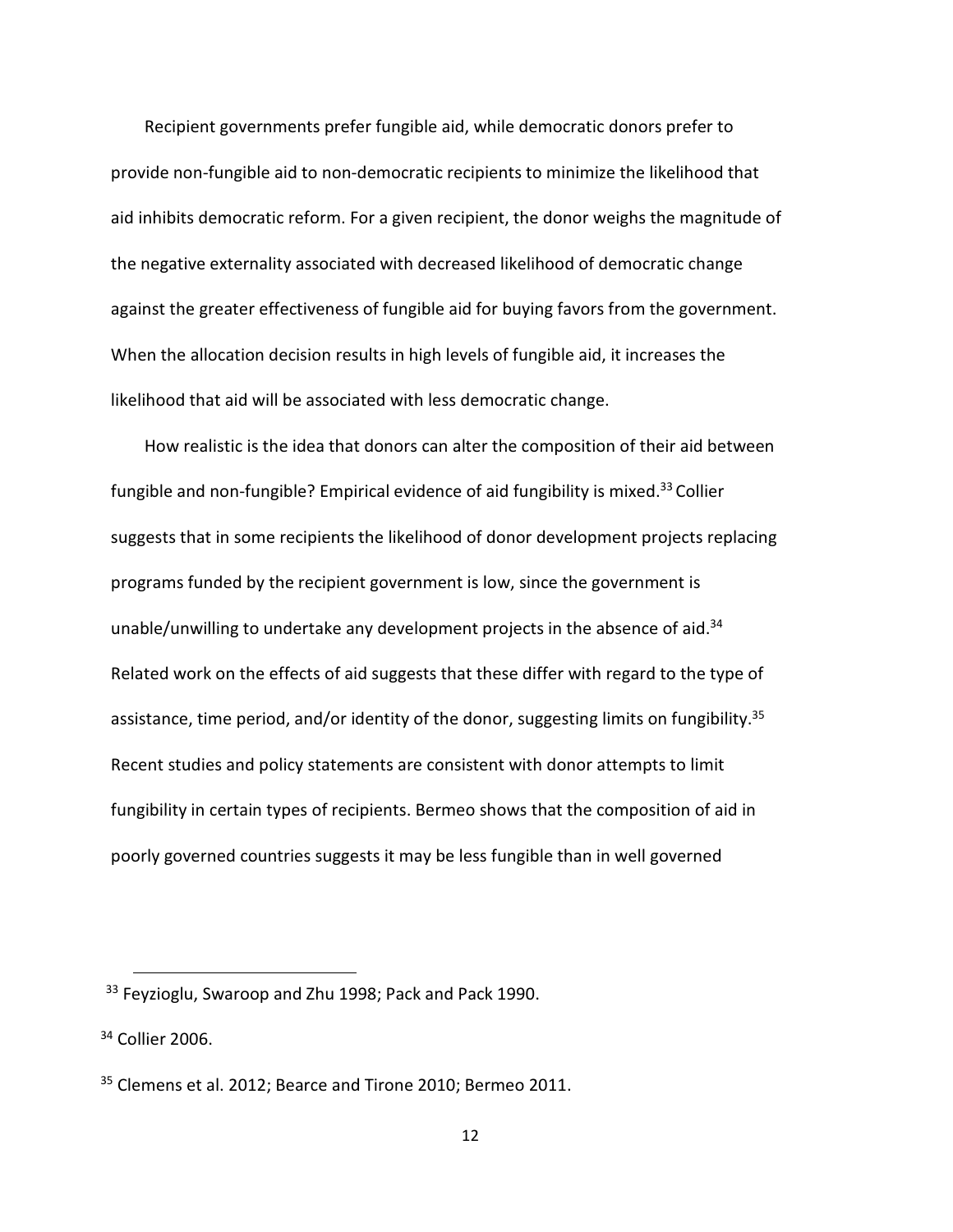recipients,<sup>36</sup> and Dietrich demonstrates that donors bypass governments when giving aid in recipients with bad governance.<sup>37</sup> Hilary Benn, former Secretary of State for International Development in the United Kingdom, puts a policy voice on these findings when he claims that the UK "finds practical ways to ensure that aid cannot be siphoned off. We can and do directly fund ... 'concrete things' ...Or we can earmark aid for a particular programme of work in a sector and account for that money independently through a separate bank account. We do this in the education sector in Kenya, where the financial risk of handing over money to the government is too great."<sup>38</sup> Taken together, this suggests that while it is likely some aid is fungible, it is also likely that not all aid is fungible.

The ability to compare aid to more clearly fungible streams of government resources allows the question of fungibility to become a testable premise of the model, rather than an assumption accepted (or not) in the absence of evidence. The relationship between oil revenue - a resource which often accrues directly to the government - and democratic change is examined to see if the oil revenue-democratic change and aid-democratic change relationship show similar trends over time and

<sup>&</sup>lt;sup>36</sup> Bermeo 2010.

<sup>&</sup>lt;sup>37</sup> Dietrich 2013.

<sup>&</sup>lt;sup>38</sup> Open exchange between Bill Easterly and Hilary Benn, "Is Foreign Aid Working?" printed in Prospect Magazine, October 19, 2006.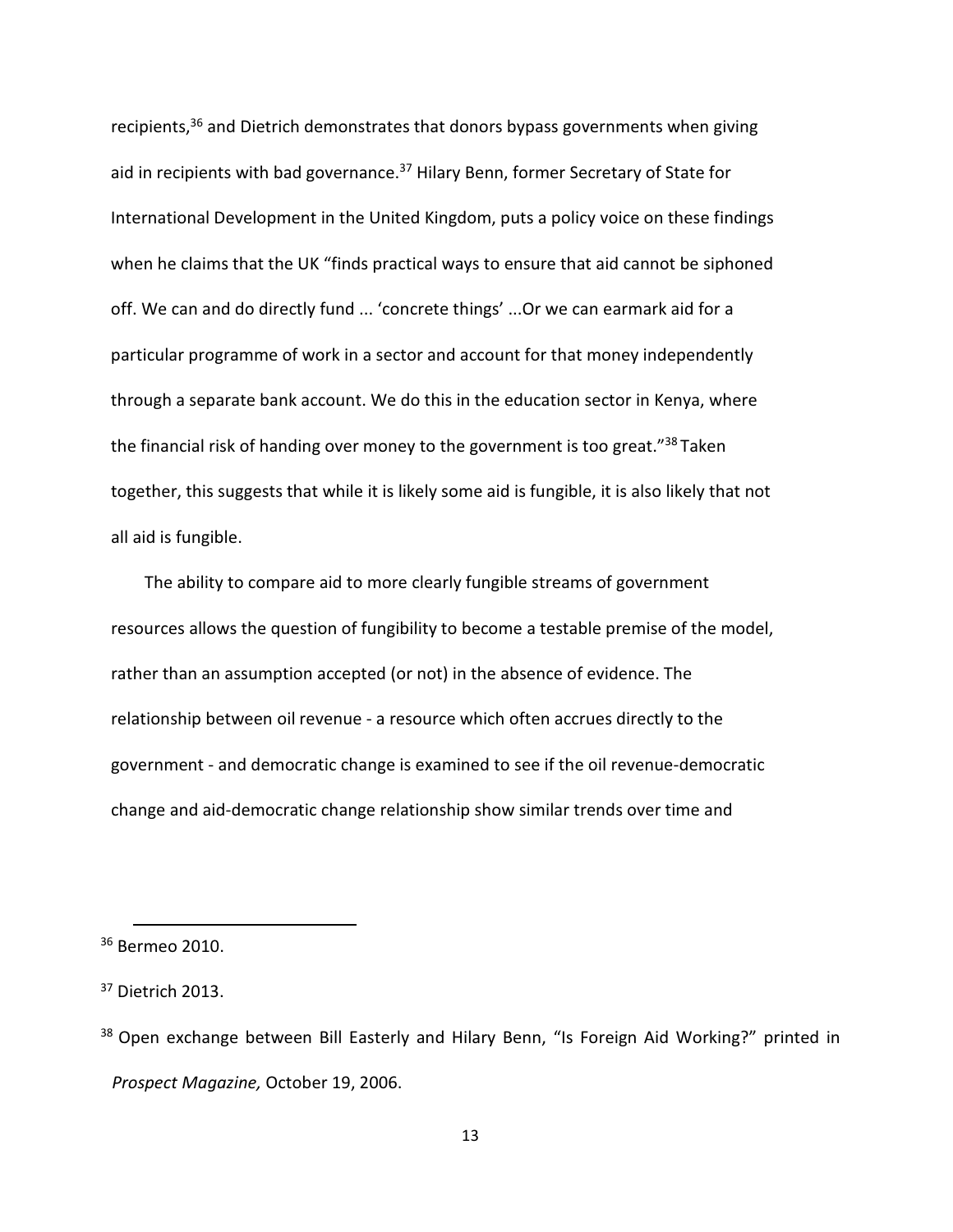recipients. If aid is a predominantly fungible resource, it should have properties similar to oil revenue.

#### Modeling Foreign Aid

The model developed here is restricted to cases of a democratic donor considering aid to a non-democratic recipient, as these are the instances where donor concern regarding possible democratization seems most relevant. It adopts a similar structure to that used by Bueno de Mesquita and Smith: the donor offers a recipient aid in exchange for a policy favor that is costly for the recipient government to enact, what the authors refer to as an "aid-for-policy" deal.<sup>39</sup> Examples of this include the United States buying votes at the UN with aid<sup>40</sup> and Switzerland using aid to buy votes supporting its membership on the executive board of international financial institutions.<sup>41</sup> The offer is only made and accepted if it is incentive compatible for both donor and recipient.

A donor government  $(d)$ , when deciding on a potential aid package to a recipient  $(x)$ , will compare its utility when giving the aid to a baseline utility without giving the aid. This baseline utility can be written as

$$
U_{dt,no\,\,aid} = S_{dt}(R_{dt})\tag{1}
$$

where  $S_{dt}$  is the donor's utility function at time t for all purposes other than aid to the recipient and  $R_{dt}$  is the total amount of resources available to the donor government.

<sup>&</sup>lt;sup>39</sup> Bueno de Mesquita and Smith 2009.

<sup>&</sup>lt;sup>40</sup> Carter and Stone 2014.

 $41$  Vreeland 2011.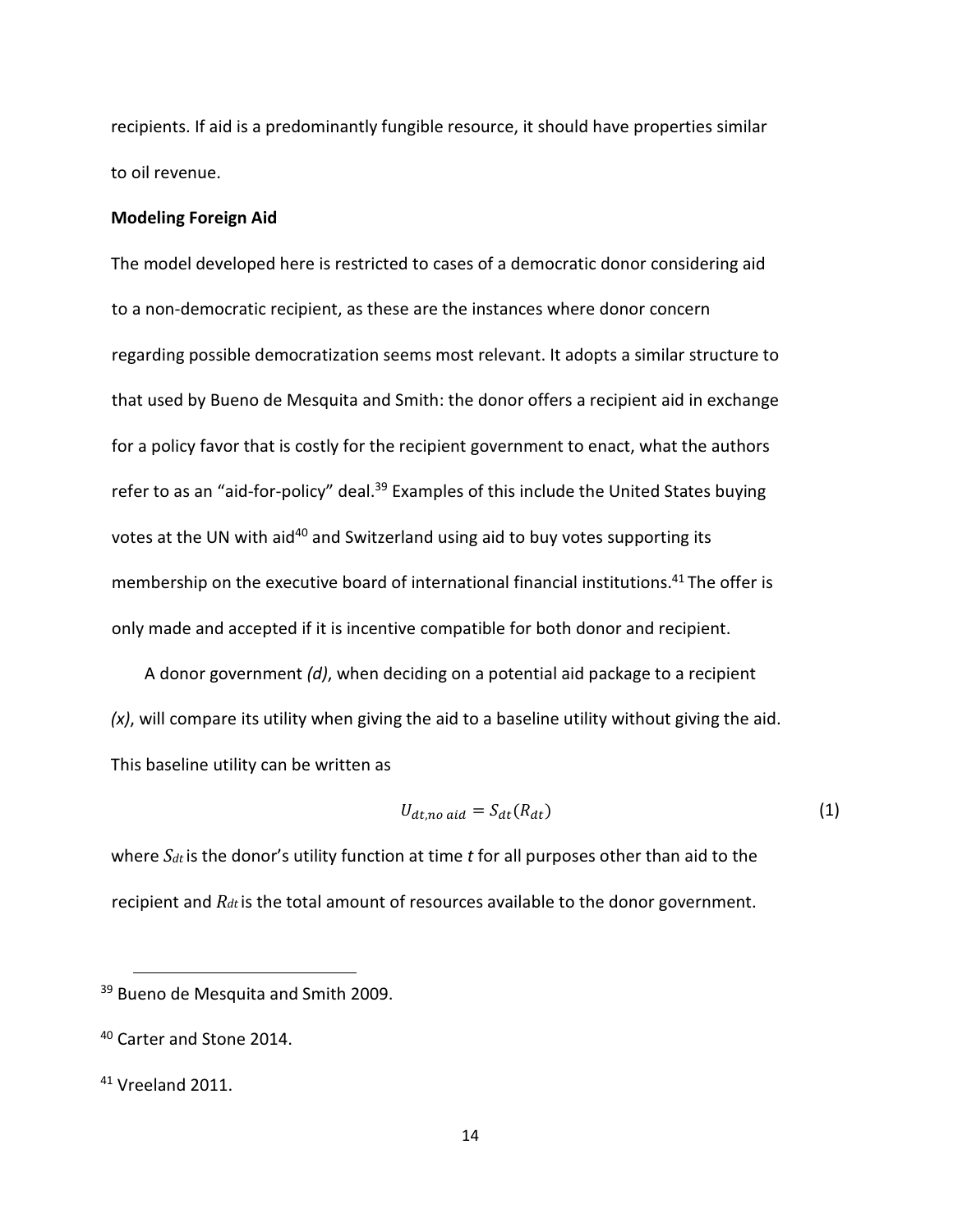Two different types of recipients are modeled: those of average and high strategic importance. Recipients of average strategic importance are in a position to provide the donor with  $\omega_t$  in utility, where  $\omega_t$  is the benefit the donor derives from the policy concession and can vary over time as the international political climate changes. Recipients of high strategic importance in any period can supply the donor with  $\theta$  in additional utility.

If the donor offers an aid package, the resources available to the donor government for other purposes are reduced by the amount of the aid, A. Aid can be a mixture of fungible aid  $(F)$  and non-fungible aid  $(N)$ , such that the resources expended (and therefore not available for other purposes) are  $A=F+N$  and  $\frac{\partial S_{dt}}{\partial F}=\frac{\partial S_{dt}}{\partial N}$ . Fungible aid produces a negative externality for the donor by decreasing the likelihood of democratic change in the recipient. The magnitude of the externality is captured by  $\beta_t F$ ;  $\beta_t$  can vary over time as donor preferences regarding democratization change.<sup>42</sup>

The donor's utility function at time  $t$  if it enters into an aid-for-policy deal with the recipient can be written as:

$$
U_{dt,aid} = \omega_t + \gamma_{xt}\theta + S_{dt}(R_{dt} - A) - \beta_t F
$$
 (2)

 $42$  Given the focus of the analysis, the externality is assumed to be in the form of decreased likelihood of democratization only. It could be broadened to include any additional negative aspects of giving  $F$  relative to  $N$ , such as a reduction in development outcomes when aid is fungible.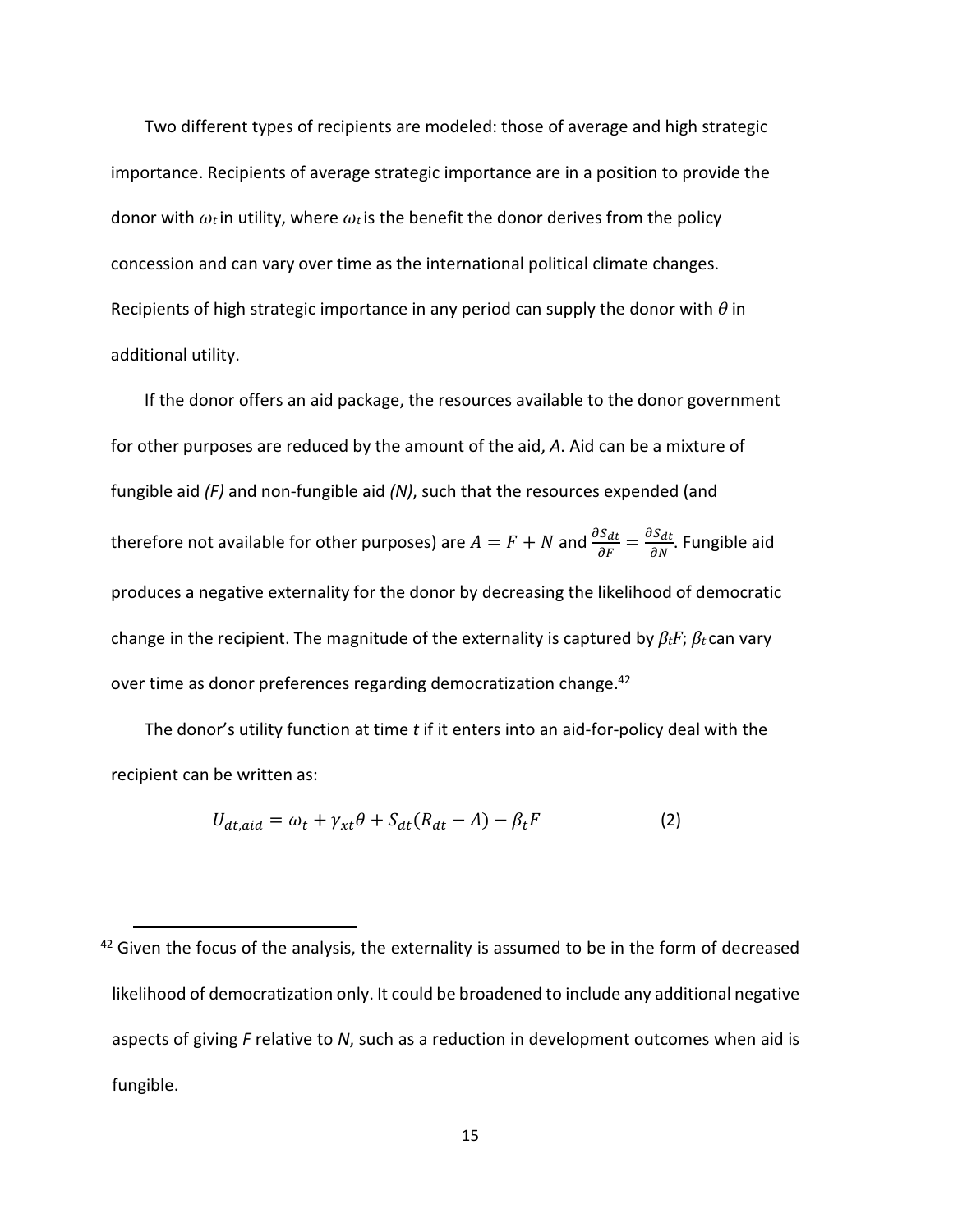where  $\gamma_{xt}$  is an indicator variable that takes the value of one when the recipient is of high strategic importance and zero otherwise. The aid-for-policy deal is incentive compatible for the donor if  $U_{dt,aid} \geq U_{dt,no\;aid}$ :

$$
\omega_t + \gamma_{xt}\theta + S_{dt}(R_{dt} - A) - \beta_t F \ge S_{dt}(R_{dt})
$$
\n(3)

Given the externality, the donor would prefer to give  $N$  rather than  $F$  in nondemocratic recipients. The cost associated with giving a unit of N is captured by  $\frac{\partial U_{dt}}{\partial A}$ , while the cost associated with a unit of F is  $\frac{\partial U_{dt}}{\partial A}-\beta_t$ . However, the point of the deal is to buy a policy concession from the recipient government, which is assumed to prefer fungible over non-fungible aid. Given this, it takes less  $F$  to purchase the favor than N. To decide on the right mix of F and N to offer (if any), the donor must also consider the situation from the recipient point of view.

The utility of the recipient government without aid is a function of the amount of resources it has to spend:

$$
U_{xt,no \text{ aid}} = S_{xt}(R_{xt})
$$
\n(4)

where  $R_{xt}$  represents total resources to the recipient government without aid. If the recipient government accepts an aid for policy deal then it incurs a cost associated with acceding to the donor's demands for  $\omega_t$  and  $\theta$ :

$$
C = C_{\omega} + \gamma_{xt} C_{\theta} \tag{5}
$$

where the recipient only incurs the cost  $C_{\theta}$  if it is strategically important to the donor  $(\gamma_{xt}=1)$ .

The donor supplies the recipient with aid in the form of  $F$  and  $N$  in order to "produce" enough utility for the recipient government to undertake the desired action.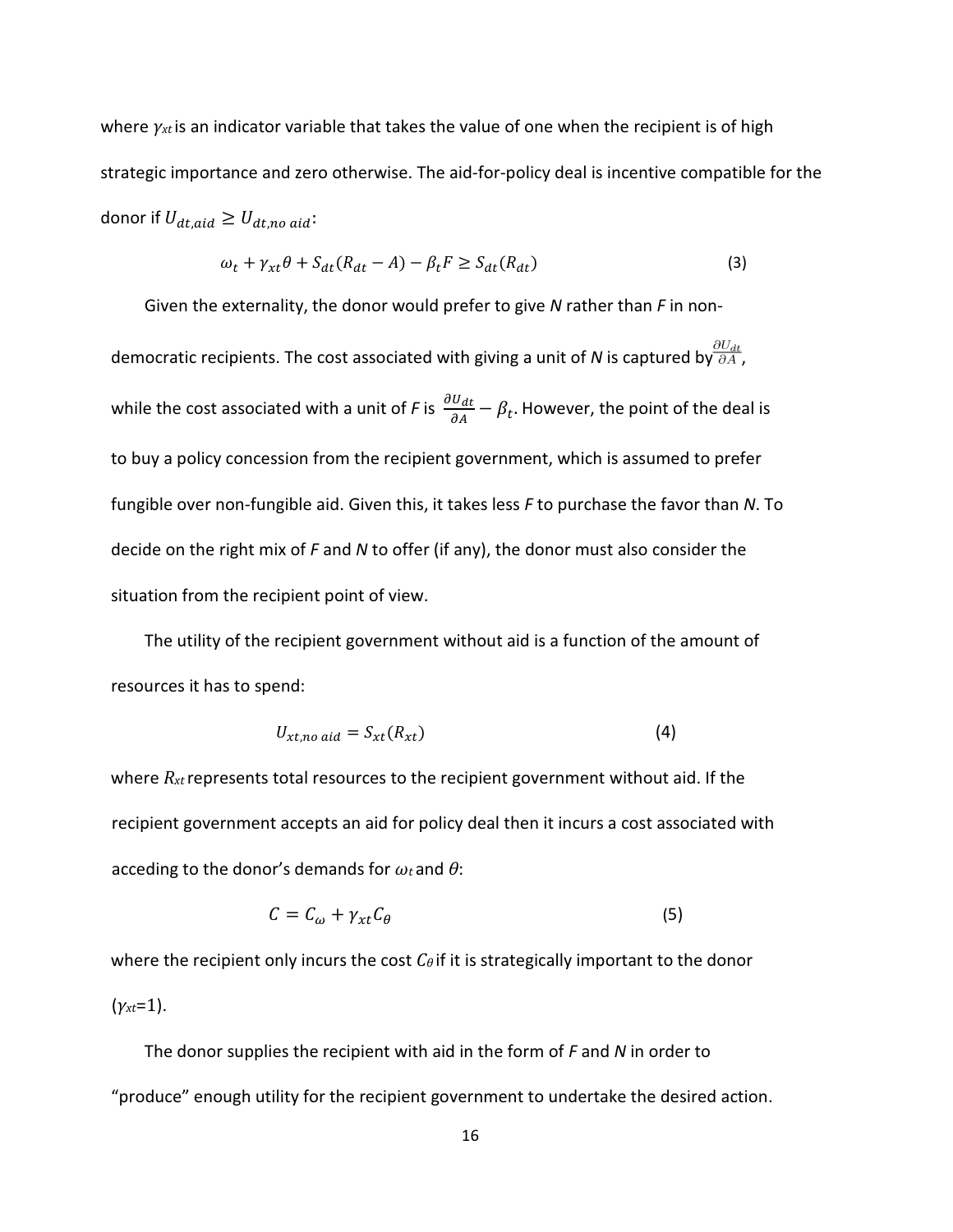Fungible aid, F, directly increases the amount of resources the recipient government has at its disposal. Non-fungible aid does not free up government resources, but may still provide a benefit to the recipient government - it may support programs the government values but would not have been able to/chosen to provide itself. The recipient government's utility under the aid-for-policy deal is given by:

$$
U_{xt} = S_{xt}(R_{xt} + F) + V_{xt}(N) - C
$$
 (6)

where  $V_{xt}(N)$  is a function transforming non-fungible aid into utility. The recipient government is assumed to (weakly) prefer fungible to non-fungible aid, so that  $\frac{\partial U_{xt}}{\partial F} \geq \frac{\partial U_{xt}}{\partial N}$  , or (equivalently) that  $\frac{\partial S_{xt}}{\partial F} \geq \frac{\partial V_{xt}}{\partial N}$ .<sup>43</sup> An aid for policy deal will be incentive compatible for a recipient when the following holds:

$$
S_{xt}(R_{xt} + F) + V_{xt}(N) - C \ge S_{xt}(R_{xt})
$$
\n<sup>(7)</sup>

In a situation of perfect information, the donor can offer the recipient a basket of  $F$ and N that produces just enough increase in utility to compensate for the cost of granting concessions, so that Equation 7 holds with equality. Obviously, the more highly

 $43$ This is a simplification that may not always hold; in some cases a recipient may place a higher value on (non-fungible) technical cooperation if it supplies expertise that cannot be purchased domestically. In those cases the donor should supply this first, before switching to fungible aid or other types of non-fungible aid. As long as technical cooperation alone is not enough to buy the policy deal, the inequality will be true for the relevant portion of the analysis.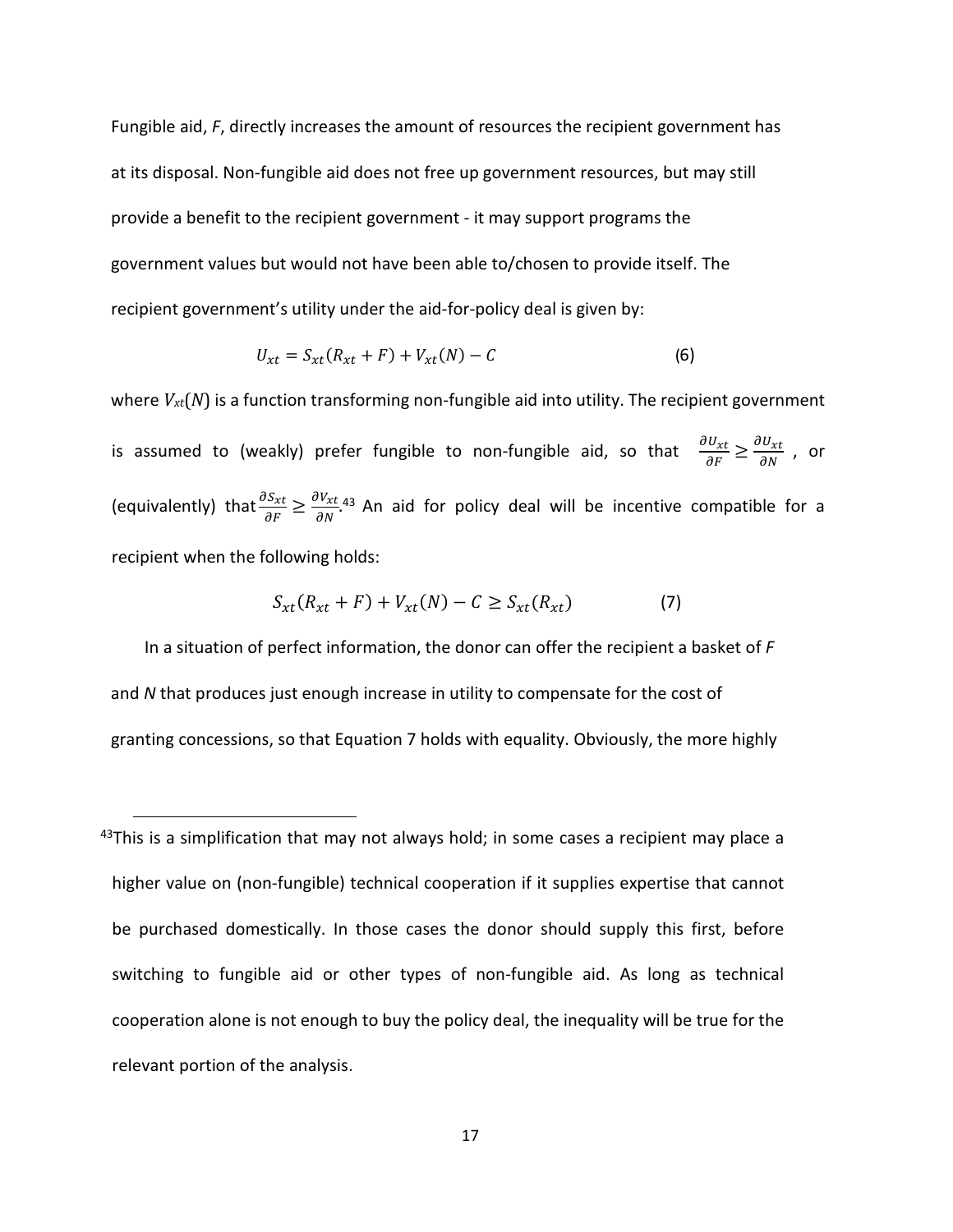the recipient values each unit of  $F$  and/or  $N$ , the less aid it will take to cover the cost of granting the concession; in these cases it is most likely that an aid-for-policy deal can be arranged that is incentive compatible to both donor and recipient. This suggests that small countries may be "bought" more cheaply since any given amount of funding will provide more benefit per person, and thus be more valuable, when there are fewer people. Additionally, assuming concave preferences for funding, poorer countries will have a higher value for each additional unit of funding, implying that buying favors will be cheaper the lower is  $R_{xt}$ . These are similar to conclusions reached by Bueno de Mesquita and Smith<sup>44</sup> and Stone,  $45$  and therefore not the focus here.

The novelty in this model lies in the ability of the donor to give both fungible and non-fungible aid, and the negative externality imposed on the donor when it gives fungible aid. The higher the value of  $\beta_t$ , the more costly it is for the donor to give F relative to giving N. And, the greater the distance between  $\frac{\partial S_{xt}}{\partial F}$  and  $\frac{\partial V_{xt}}{\partial N}$ , the less valuable N is to the recipient relative to  $F$ . In order to determine whether to offer the aid-for-policy deal to a recipient, the donor will compare its utility without the deal to the utility it would receive maximizing Equation 2 subject to the recipient's incentive compatibility constraint (Equation 7). From the first order conditions of this constrained optimization, the donor will minimize costs when the combination of F and N offered satisfy:

<sup>44</sup> Bueno de Mesquita and Smith 2009.

<sup>45</sup> Stone 2006.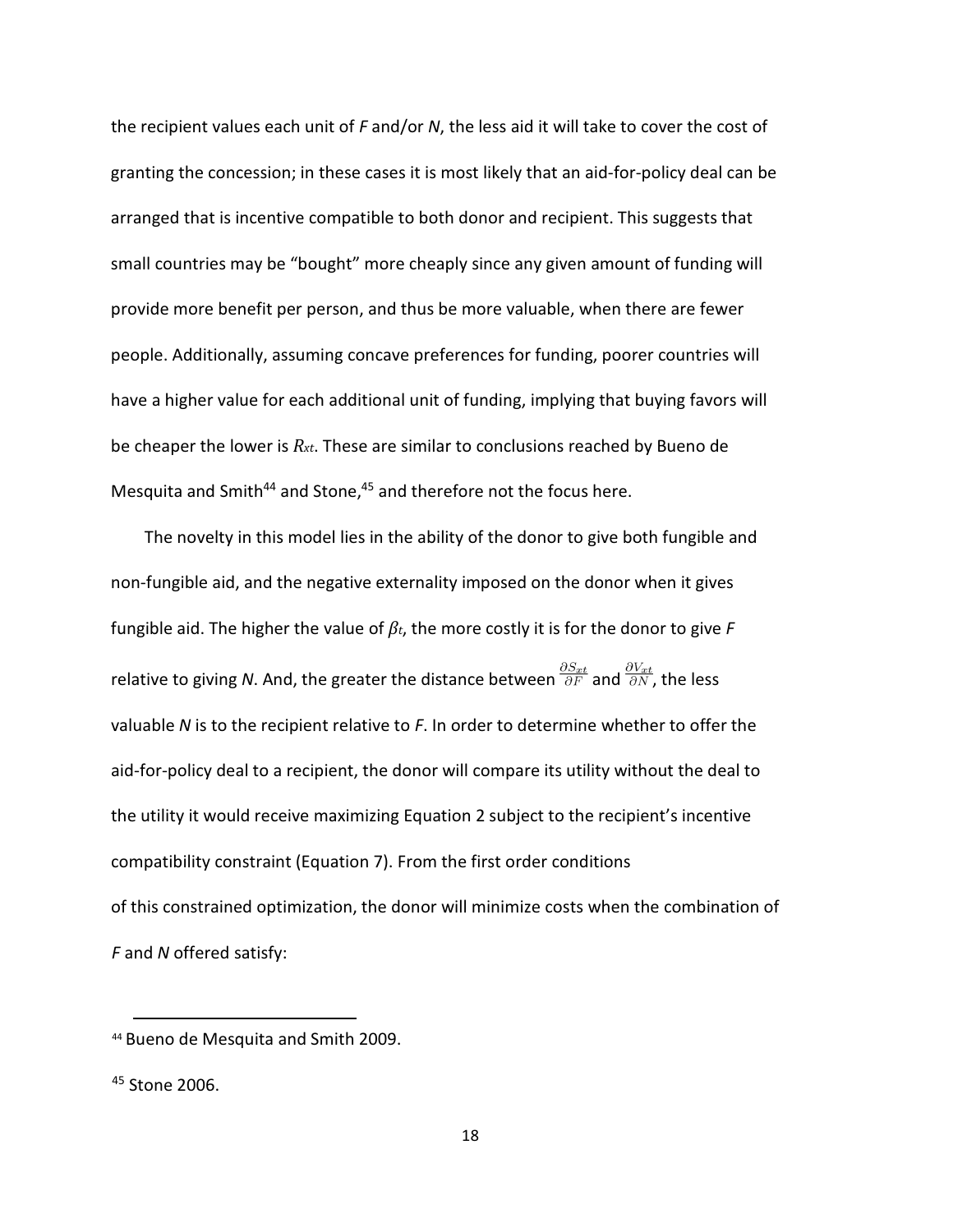$$
\frac{\frac{\partial S_{xt}}{\partial F}}{\frac{\partial V_{xt}}{\partial N}} = \frac{\frac{\partial S_{dt}}{\partial A} - \beta_t}{\frac{\partial S_{dt}}{\partial A}}
$$
(8)

The left-hand side of Equation 8 is the marginal rate of substitution between  $F$  and N for producing utility in the recipient; the right-hand side is the ratio of the costs to the donor from foregone utility of providing F relative to N. Equation 8 will hold when cost minimization is achieved through a mix of N and F (an interior solution). Corner solutions, in which the cost-minimizing aid package consist of only  $N$  or  $F$  are also possible. The former is more likely when the recipient has a relatively high value for N and relatively low cost of granting the policy concession; the latter is most likely when the recipient places low value on  $N$  relative to  $F$ . The donor will offer the recipient a package of aid if the minimum cost combination of F and N which satisfy Equation 7 also satisfy Equation 3.

Equation 8 highlights the relatively complex relationship between donor utility, recipient utility, and the negative externality  $\beta_t$ . First, there may be some recipients for which the left hand side of Equation 8 is always greater than the right hand side: in this case if a deal is incentive compatible for the donor it will consist of only fungible aid (corner solution). In other cases, where the left hand side is lower than the right hand side for low levels of aid, the donor will include only N in the aid package up until the point where the next unit of N adds less value in terms of recipient utility than is saved for the donor by giving N rather than the higher cost  $F$ . If this point is reached before incentive compatibility is met for the recipient, the donor will minimize costs by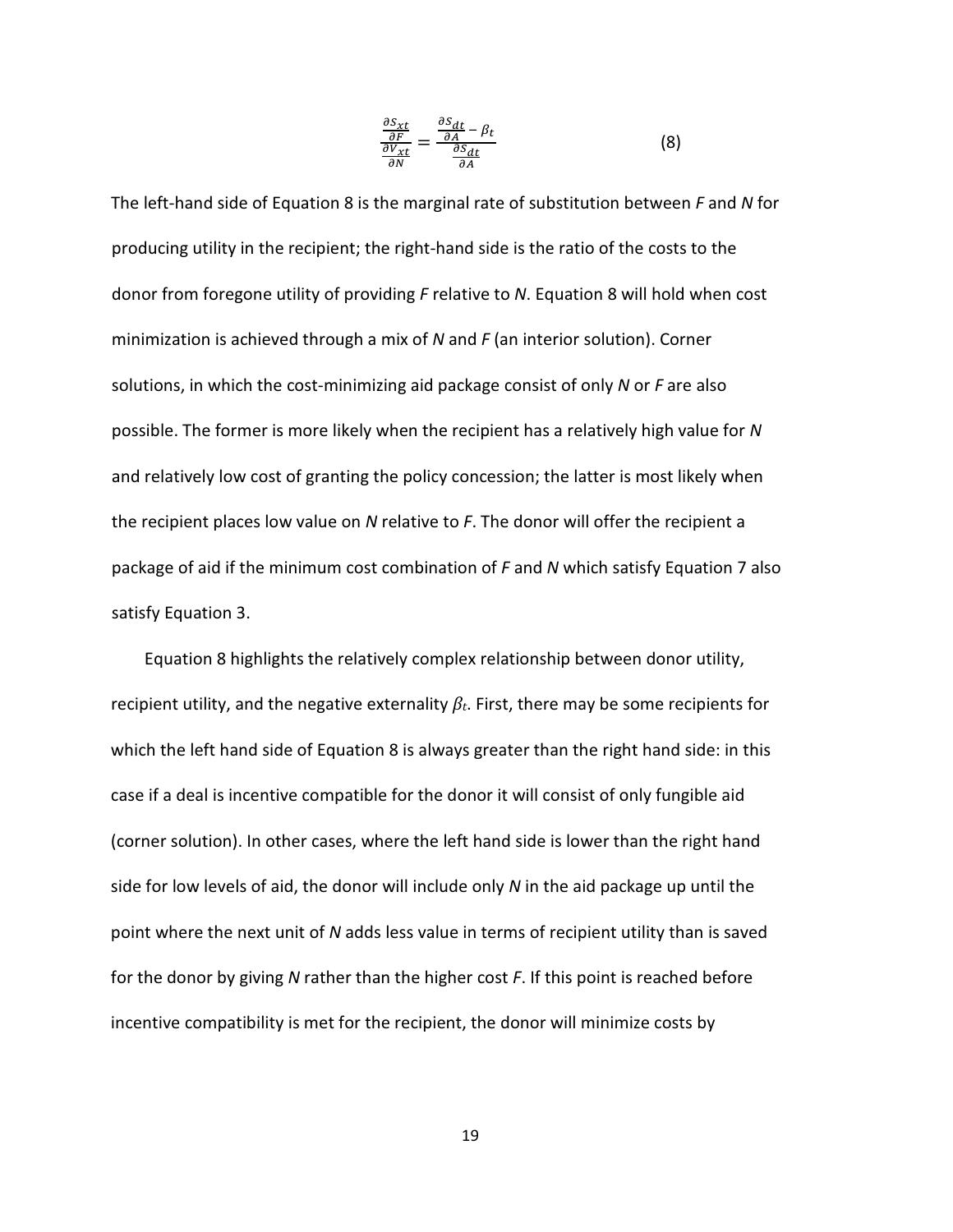providing a mixed package of  $N$  and  $F$  that satisfies Equation 8, if it provides any aid at all.

Because  $S_{dt}(R_{dt}-A)$ ,  $S_{xt}(R_{xt}+F)$ , and  $V_{xt}(N)$  are each assumed to have the usual concave properties of utility functions, the tradeoff of  $N$  for  $F$  that satisfies Equation 8 changes as N and F change. An example can help illustrate the point. Suppose the recipient is at a point on its utility function where the next unit of utility can be purchased with 3 units of N or 2 units of F. Each unit of N costs the donor  $\frac{\partial S_{dt}}{\partial A}$  in utility and each unit of F costs  $\frac{\partial S_{dt}}{\partial A}-\beta_t.$ <sup>46</sup> If  $\frac{\partial S_{dt}}{\partial A}<\beta_t$  for the extra unit of A required to purchase the same utility with N rather than  $F$ , then the donor will supply N; otherwise it will supply  $F$ . As the recipient receives more  $N$  the marginal utility increase associated with additional N will decline, meaning more N will be needed to offset a unit of  $F$ . On the donor side, as more A is supplied the decrease in  $S_{dt}(R_{dt}-A)$  for each additional unit of A increases, meaning the donor is less willing to trade off increased A in the form of  $N$  in order to avoid the externality associated with  $F$ .

Several useful insights come from this setup. Beginning with recipients of average importance, envision a heterogeneous group deriving varying levels of utility from  $F$  and N at an initial time, period 1. A shock occurs, such as the end of the cold war, decreasing strategic importance for the average recipient,  $\omega_t$ ; this shock moves the countries into period 2. Within these average recipients, some were right at the incentive compatibility constraint for the donor in period 1, while others were well inside it. Those who were at

<sup>&</sup>lt;sup>46</sup> Note that  $\frac{\partial S_{dt}}{\partial A}$   $< 0$  so that the magnitude of the foregone utility for the donor is higher for a unit of F than a unit of N.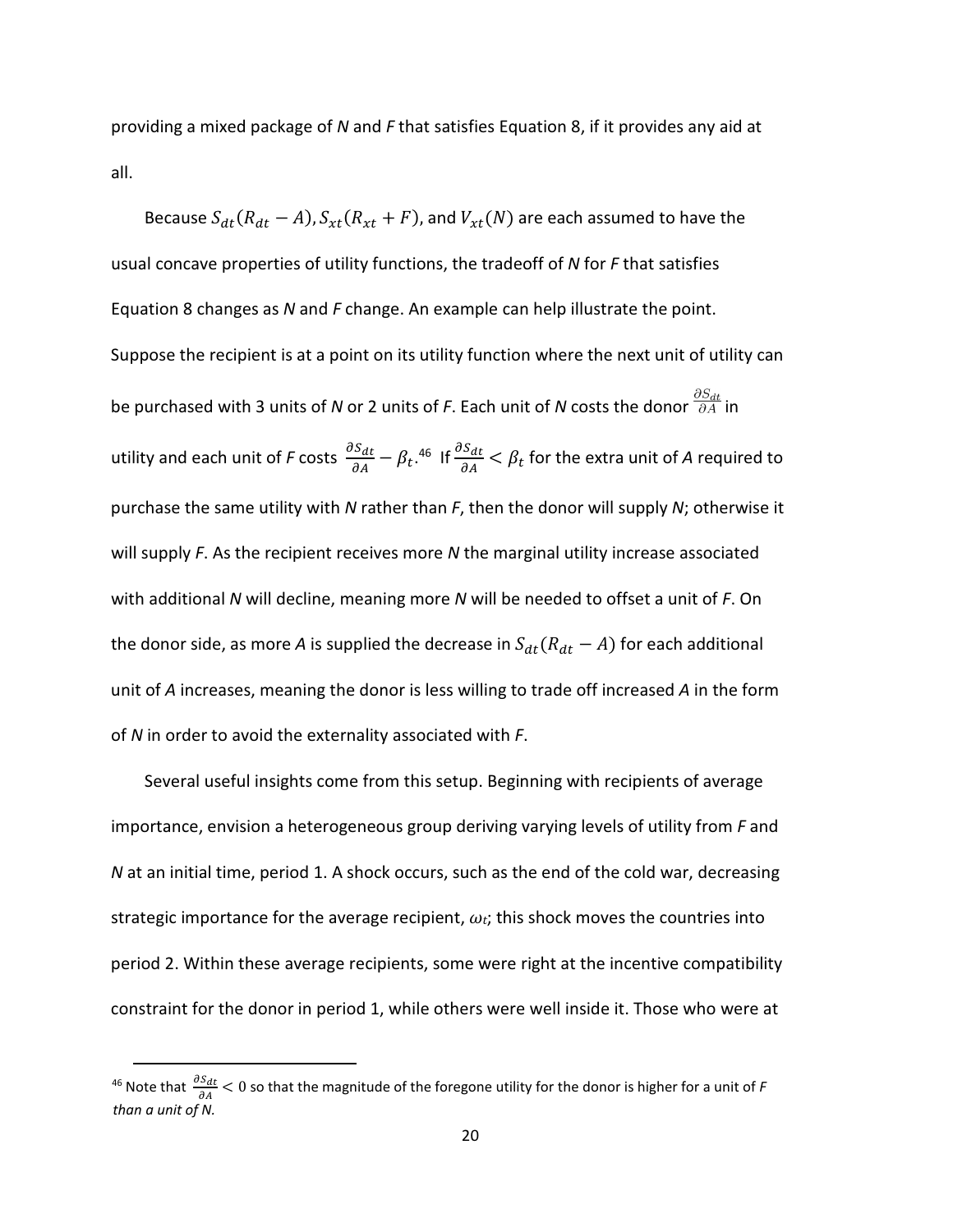or near the donor's incentive compatibility constraint will now fall outside of it when the value of  $\omega_t$  falls, and will no longer be offered an aid-for-policy deal. Because recipients requiring the most  $F$  at any point are the most expensive for the donor, they are the most likely to be dropped from aid deals in period 2. Thus, the remaining pool of recipients receiving a deal will receive less fungible aid on average than those in period 1, and a higher proportion of their aid package will be non-fungible aid. The changing strategic importance leads to the expectation of a changing composition in aid, away from fungible aid.

It is also useful to contemplate the effect of an increase in the size of the negative externality for giving fungible aid to a dictatorship,  $\beta_t$ , in the move from period 1 (e.g. cold war) to period 2 (e.g. post-cold war). An increase in  $\beta_t$  increases the cost of F relative to N. For those recipients that remain incentive compatible in period 2, aid will shift away from the more costly  $F$  toward the relatively cheaper N. Importantly, given recipient preference for  $F$  over  $N$ , this will mean an increase in  $A$  is necessary to maintain the minimum level of benefit to make the deal incentive compatible for the recipient. Holding strategic importance constant, for recipients still receiving an aid package total aid increases while fungible aid decreases. This decline in fungible aid suggests a decreased ability for recipient governments to use aid to thwart democratic change, as less aid accrues to them for their discretionary use.

Within any period, the situation is different for recipients of high strategic importance; in general they will receive a higher proportion of their aid package as fungible aid than recipients of average strategic importance. This follows from the fact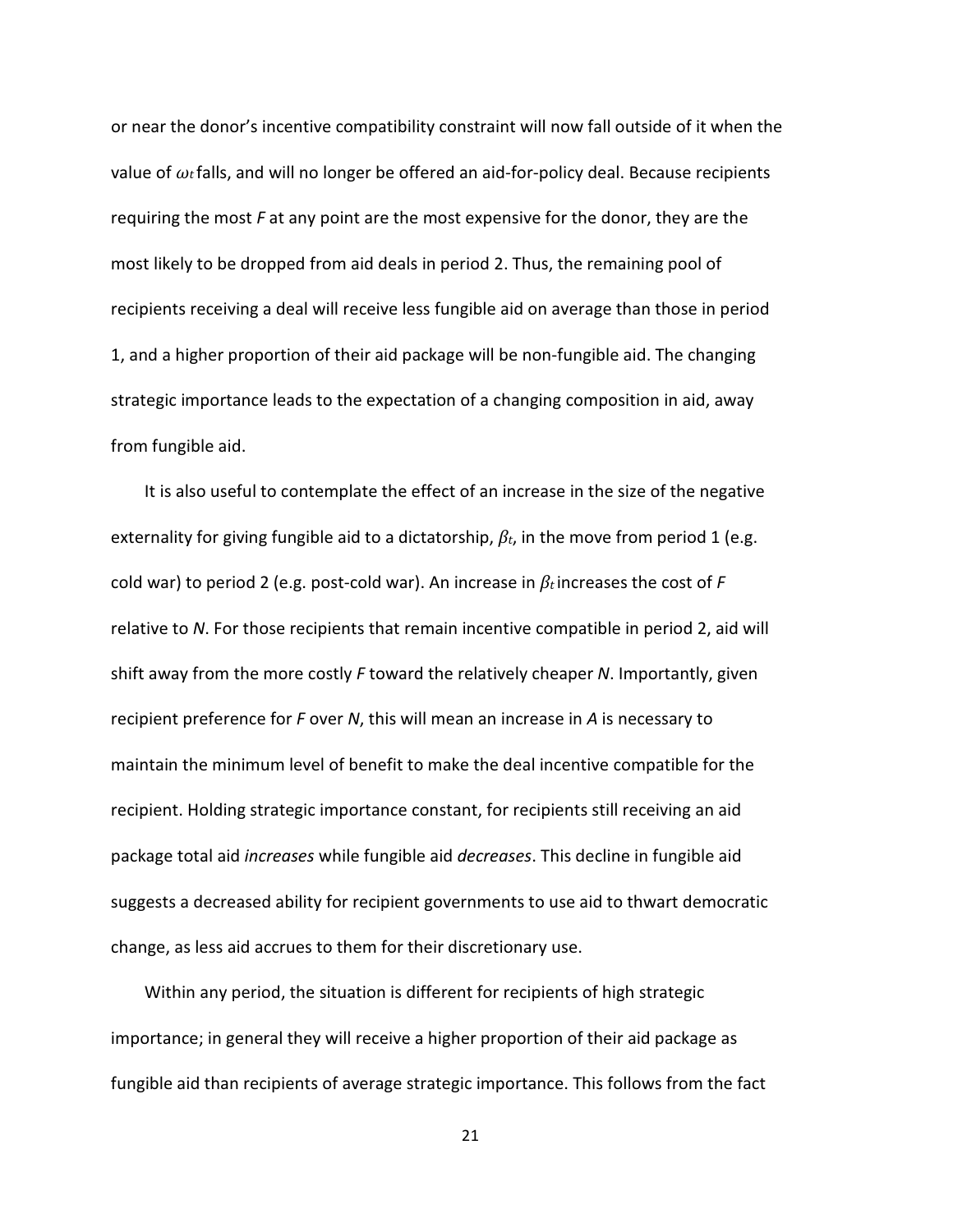that these recipients require more aid to grant the higher-cost policy concessions, and returns diminish more quickly for N than for F. Thus as aid increases, the difference between the amount of utility purchased with  $N$  and  $F$  also increases; minimizing costs as required by Equation 8 will involve giving a larger proportion of the aid package in the form of F. It is still true that an increase in  $\beta_t$  across periods will cause the donor to shift toward N. However, within any period the composition of aid for recipients of high strategic importance is weighted more toward fungible aid. The different composition of aid across recipients of average and high strategic importance suggests that the relationship between aid and democratic change may also vary across these groups of countries within a time period.

# Hypotheses

Arguments that aid prevents democratic change rest on the assumption that aid is a fungible resource available to the recipient government; this assumption is relaxed here. The hypotheses are set up to test for differences in the aid-democratic change relationship over time and across recipients, as suggested by the model. They also examine the relationship between oil revenue and democratic change, to probe whether aid has properties similar to fungible resources.

Variation over Time With the move from the cold war to the post-cold war period, average strategic importance ( $\omega_t$ ) declined and distaste for authoritarianism ( $\beta_t$ ) increased. In response to this, donors give less fungible aid on average, leading to the hypothesis: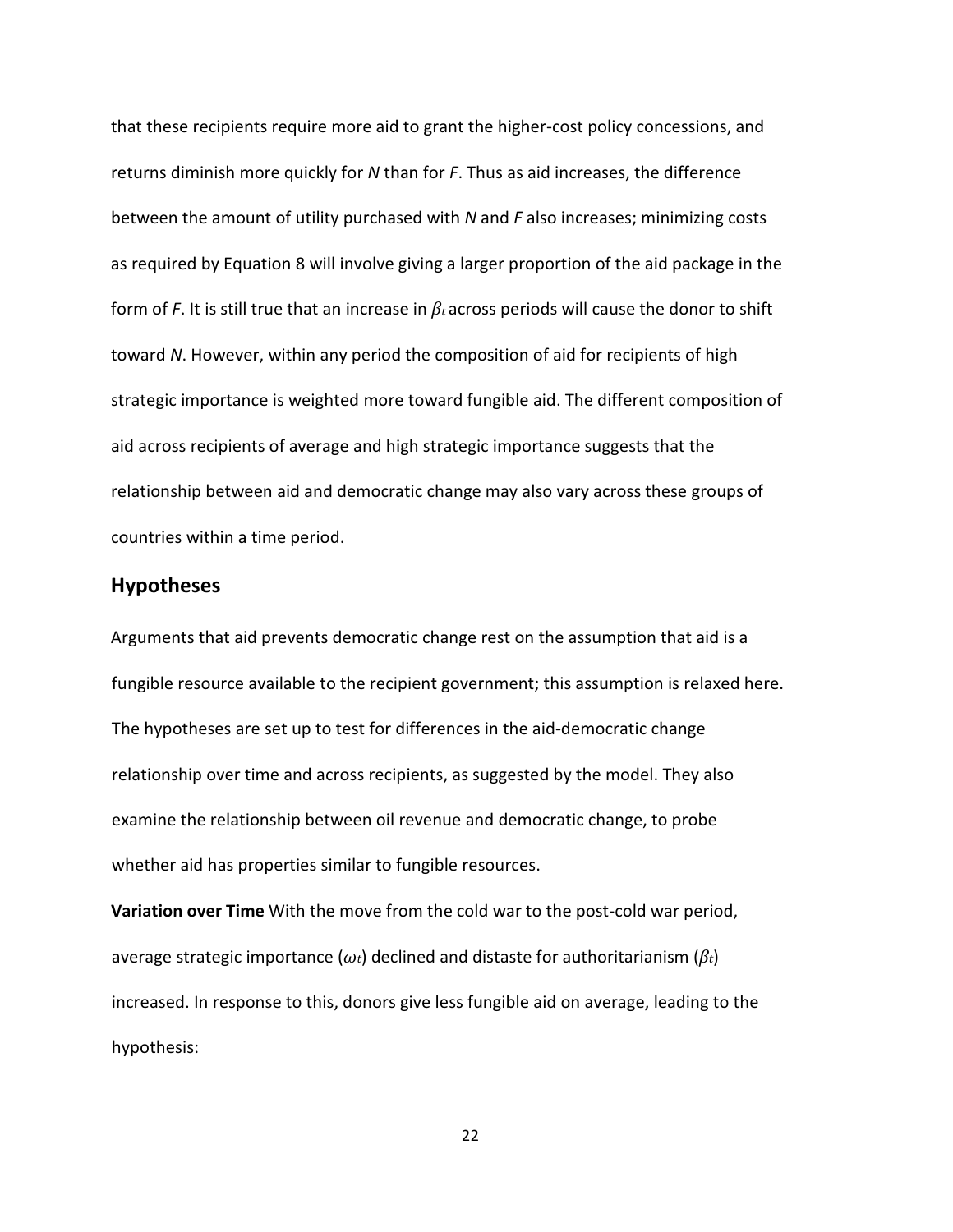H1a: Foreign aid is less likely to inhibit democratic change in the post-cold war period.

If observed changes in the aid-democratic change relationship are attributable to a shift away from fungible aid, then the same changes should not be observed for fungible government resources, such as oil revenue. Thus the model implies:

H1b: Changes over time in the relationship between foreign aid and the likelihood of democratic change are not observed for the relationship between oil revenue and the likelihood of democratic change.

Variation across Recipients Regardless of average changes across time, there are recipients in any period that are not fully democratic yet are in a position to provide a democratic donor with favors of high strategic importance. The model incorporates this heterogeneity, allowing for the greater benefit to the donor  $(\theta)$  and cost to the recipient  $(C_{\theta})$  in these situations. As shown above, this results in an increase in fungible aid relative to recipients of average importance, both in absolute levels and as a proportion of the total aid package. This makes it more likely that the government in recipients of high strategic importance can use aid resources to impede democratic change, suggesting:

H2a: Aid is more likely to inhibit democratic change in recipients of high strategic importance.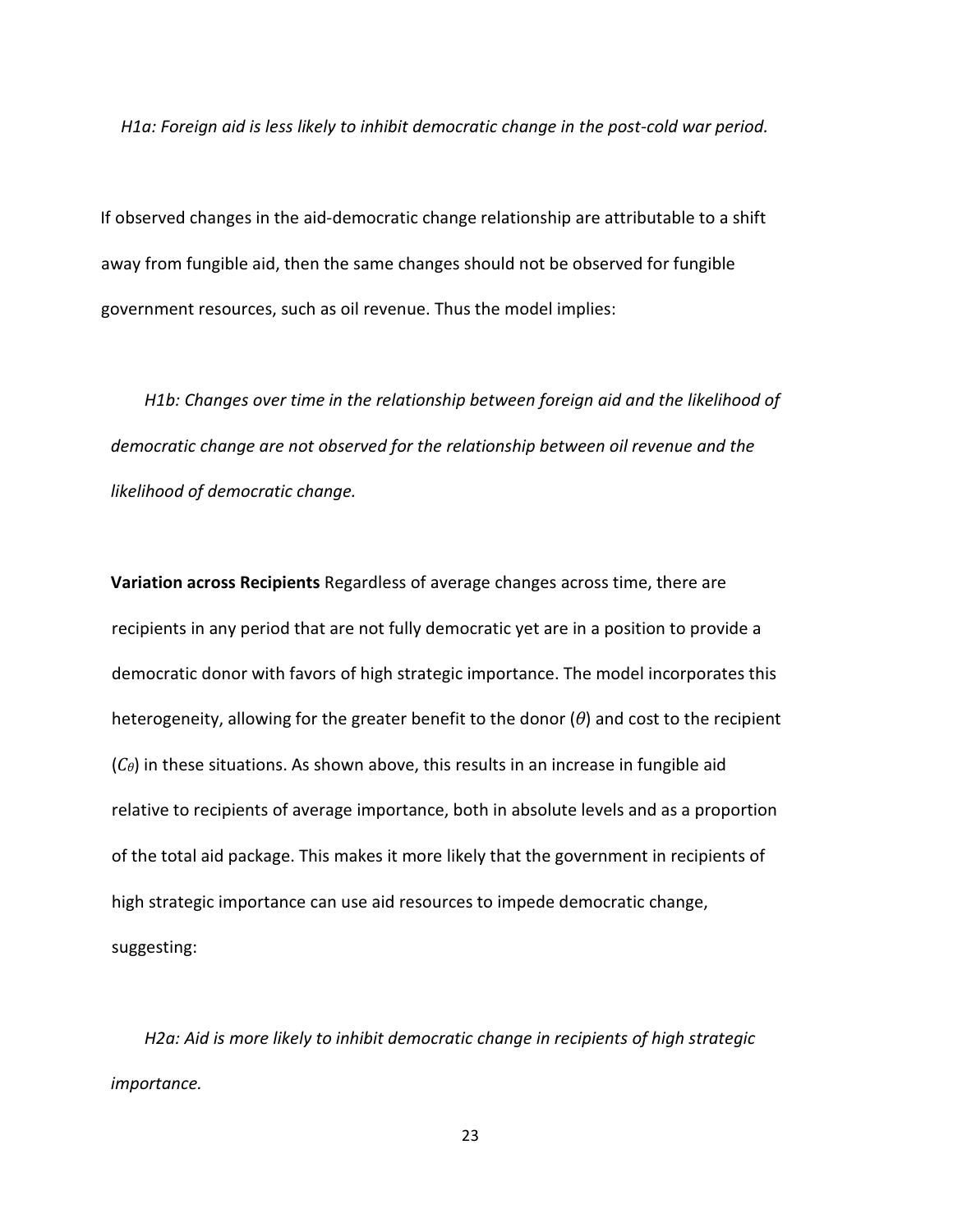As with variation over time, insights can be obtained by comparing the relationship between aid and democratic change with that between oil revenue and democratic change. There is no reason that being of only average strategic importance to outside donors should make a country less able to use fungible resources to prevent democratic change. If a difference in the aid-democratic change relationship between recipients of average and high strategic importance is the result of a difference in aid fungibility across these two types of recipients, then the same difference should not be observed in the oil revenue-democratic change relationship, implying:

H2b: Differences across recipient type in the relationship between foreign aid and the likelihood of democratic change are not observed for the relationship between oil revenue and the likelihood of democratic change.

# Data and Results

.

The hypotheses are tested using a dataset that includes 129 developing countries and covers the period  $1973-2010.<sup>47</sup>$  Results of multiple alternative specifications are discussed to probe the robustness of the main findings. The following section revisits

<sup>&</sup>lt;sup>47</sup> The supplemental appendix includes further details on the construction of the dataset.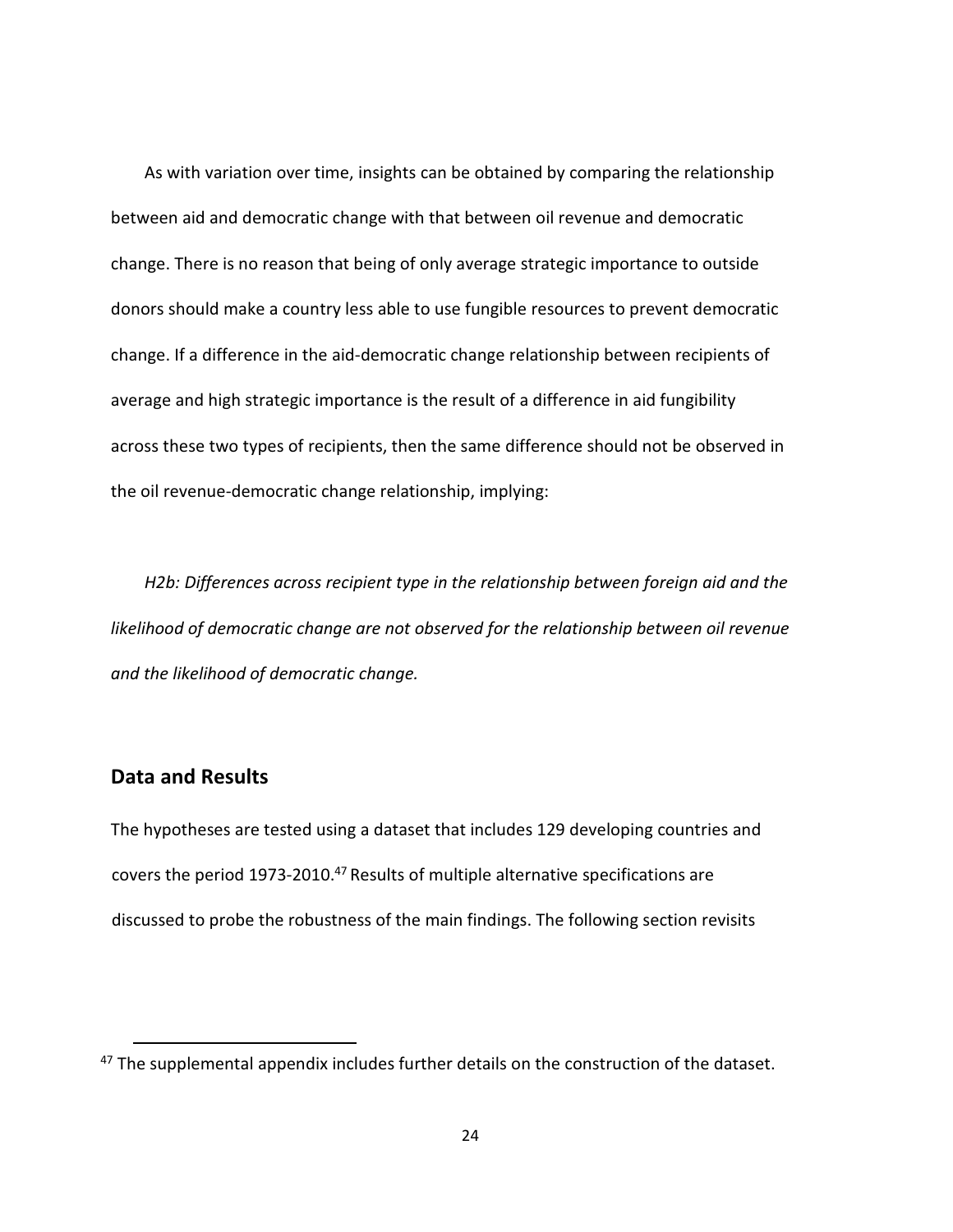results of previous studies to better understand the factors leading to differences between the empirical findings below and previous results.

**Dependent Variable** The dependent variable is an indicator of democratic change coded using changes in a country's score on the Polity2 measure from the Polity IV project.<sup>48</sup> The Polity2 measure runs from -10 to 10, with higher numbers representing greater democratization. The dependent variable equals 1 if a country experienced an *increase* in its Polity2 score of 3 points or more from  $t-1$  to t and zero otherwise. The sample is restricted to countries with a Polity2 score of 7 or lower in t-1, since scores higher than that cannot increase by three points. Unlike Morrison, which considers a three-point change in the Polity score regardless of direction, $49$  the main analysis here examines only movements toward democratization. As Ulfelder notes, failure to control for the direction of the change conflates democratic transitions with democratic failures.<sup>50</sup> For regressions covering the cold war period, the dependent variable takes the value of 1 in 78 of 1645 observations (4.7%); for the post-cold war the value equals 1 for 71 of 1666 observations (4.3%).

An indicator for a three-point change is chosen as the main dependent variable because it is less blunt then an indicator for full democratization. The question here is whether receiving more aid decreases the chance that a country will move toward

<sup>&</sup>lt;sup>48</sup> Marshall and Jaggers 2011.

 $49$  Morrison 2009.

<sup>50</sup> Ulfelder 2007.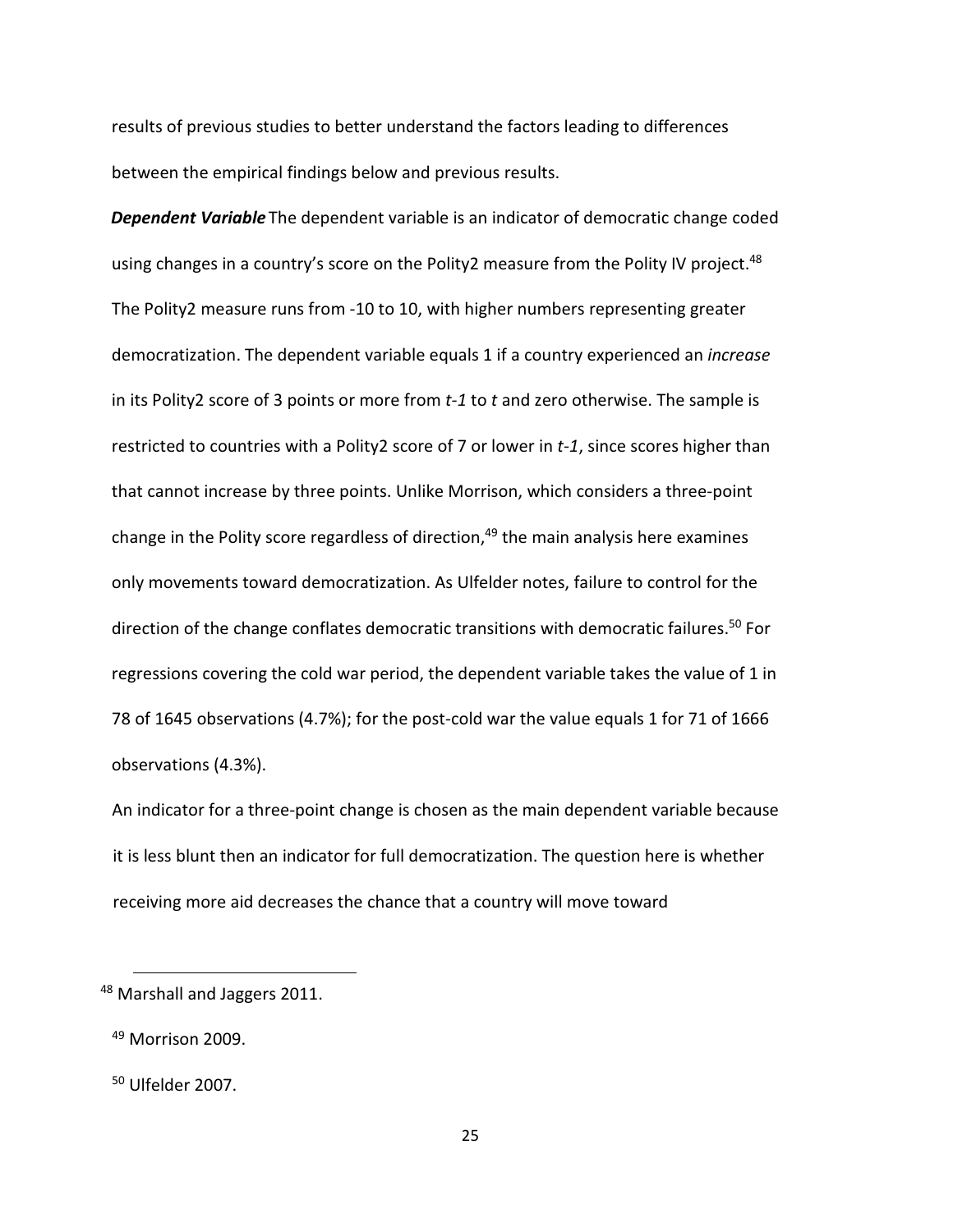democratization. This measure avoids situations in which movement from just below to just above a cutoff for democratization counts as a change, while much larger movements below the cutoff do not. Results are tested for robustness using different measures of democratic change.

Key Independent Variables Data on aid are from the OECD, which records aid commitments by year for all recipients from OECD donors and other donors that choose to report to the OECD. The model developed above relates only to democratic donors; there is no assumption that authoritarian donors experience a negative externality from entrenching dictatorships. Therefore, total aid commitments minus any commitments from authoritarian donors are used. Aid is divided by population as reported in the Penn World Table,  $v.7.1<sup>51</sup>$  and the log of one plus aid per capita is used as the measure of foreign aid. A measure of the log of oil wealth per capita is also included.<sup>52</sup> Aid, oil, and other independent variables are lagged by two years to ensure that they capture the value prior to the change from  $t-1$  to  $t$  used to construct the dependent variable. **Control Variables** The log of income per capita and growth rate of income per capita (lagged 1 year, as it is a growth rate) from the Penn World Table v.7.1 are included. Because a country's value in year t-1 on the Polity2 scale may affect its ability to further democratize, a lagged value for the Polity2 variable is included. Also included is a variable for previous transitions that counts the number of times a country has had a

<sup>51</sup> Heston, Summers and Aten 2012.

<sup>52</sup> Ross 2012.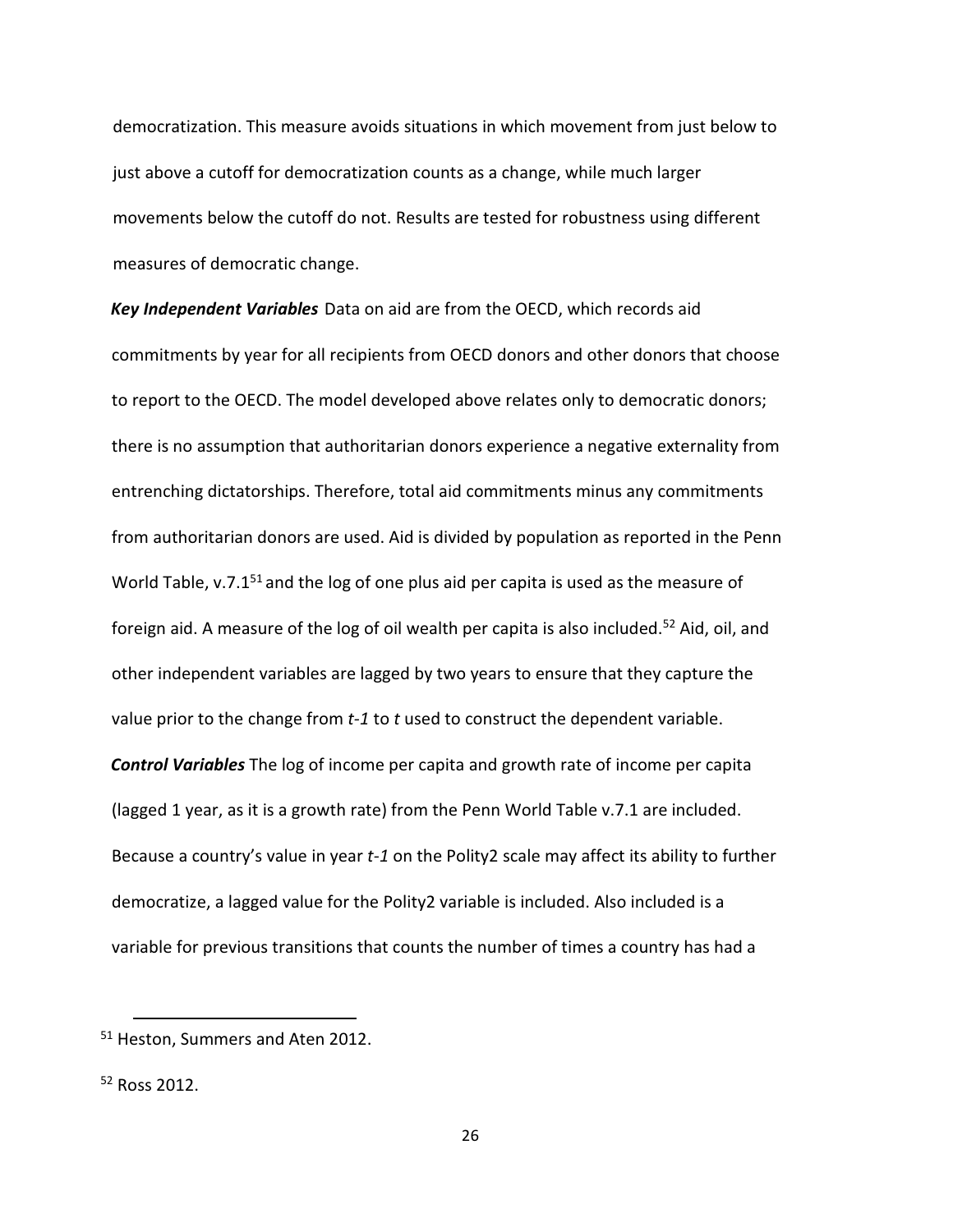positive change of three-points or more on the Polity2 index in the previous 40 years, as previous experience with democracy may be important. A time trend variable for year is included.

#### Aid, Oil, and Democratic Change

.

Table 1 presents the main tests for  $H1a$  and  $H1b$ , using a Logit model with Age, Age-Squared, and Age-Cubed included to account for temporal dependence.<sup>53</sup> Model 1 reports results for the entire time period, 1973-2010. Model 2 reports results for the cold war period, 1990 and prior. Due to the two-year lag, 1990 is chosen as a break point: aid for observations in 1990 was committed in 1988, prior to the end of the cold war.<sup>54</sup> Model 3 includes observations for 1993-2010.<sup>55</sup> Standard errors are clustered on country; p-values are in parentheses.

<sup>54</sup> The analysis excludes the transition years of 1991 and 1992.

<sup>55</sup> A single model for 1973-2010 with an indicator for the cold war (equal to one prior to 1991) entered independently and interacted separately with aid and oil revenue shows the same pattern observed in Table 1; see supplemental appendix. The sub-samples are shown for ease of exposition and due to difficulty interpreting interaction terms in nonlinear models (Ai and Norton 2003; Greene 2010).

<sup>&</sup>lt;sup>53</sup> Carter and Signorino 2010 shows that this approximates a hazard model.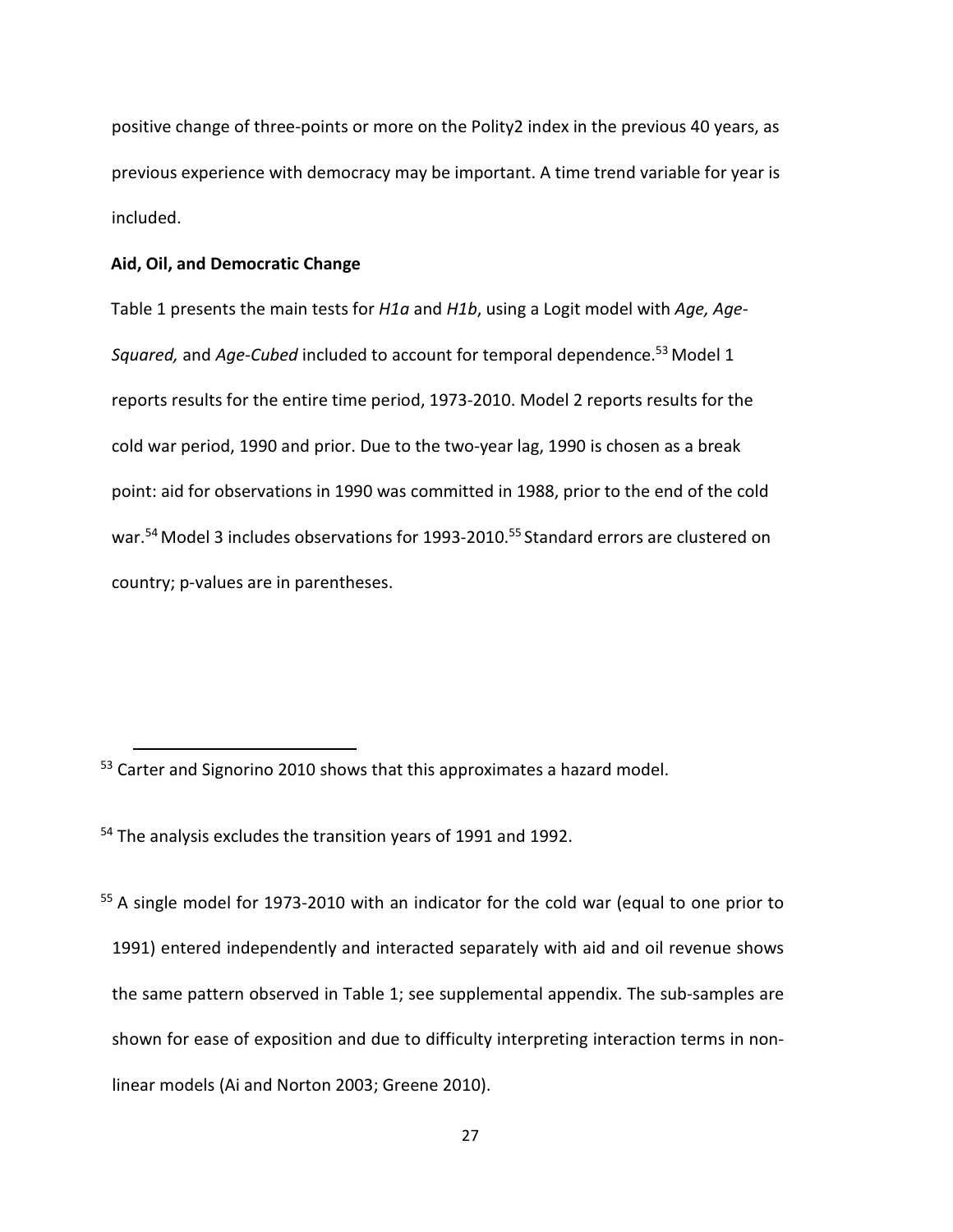#### [Table 1 about here.]

The coefficient on aid is negative but not significant for the full period (Model 1). As Models 2 and 3 show, this masks heterogeneity across periods. During the cold war, more aid is associated with a decreased likelihood that a country experiences democratic change. The same is not true in the post-cold war, where the coefficient on aid is positive but not significant. A Wald test for equality of the coefficients for aid between Models 2 and 3 suggest that they are not equal ( $p < 0.02$ ). This provides strong support for H1a: the relationship between aid and the likelihood of democratic change varies across periods as predicted. This is consistent with changes over time in strategic importance and donor preferences, and the ability of donors to alter the composition of aid in response. If the period is further restricted to the post-2001 "war on terror" time period (not shown), the coefficient on aid is 0.399 (p=0.04).<sup>56</sup>

To further probe the likelihood that a change in the composition of aid drives these differences over time, H1b examines the relationship between oil revenue and democratic change. The coefficients on oil revenue in Table 1 show no evidence that oil has become less likely to impede change over time in these countries. The coefficient is negative across regressions and increases in magnitude from the cold war to post-cold war, although the null of equality cannot be rejected (p=0.35). Further evidence of the

<sup>56</sup> See supplemental appendix.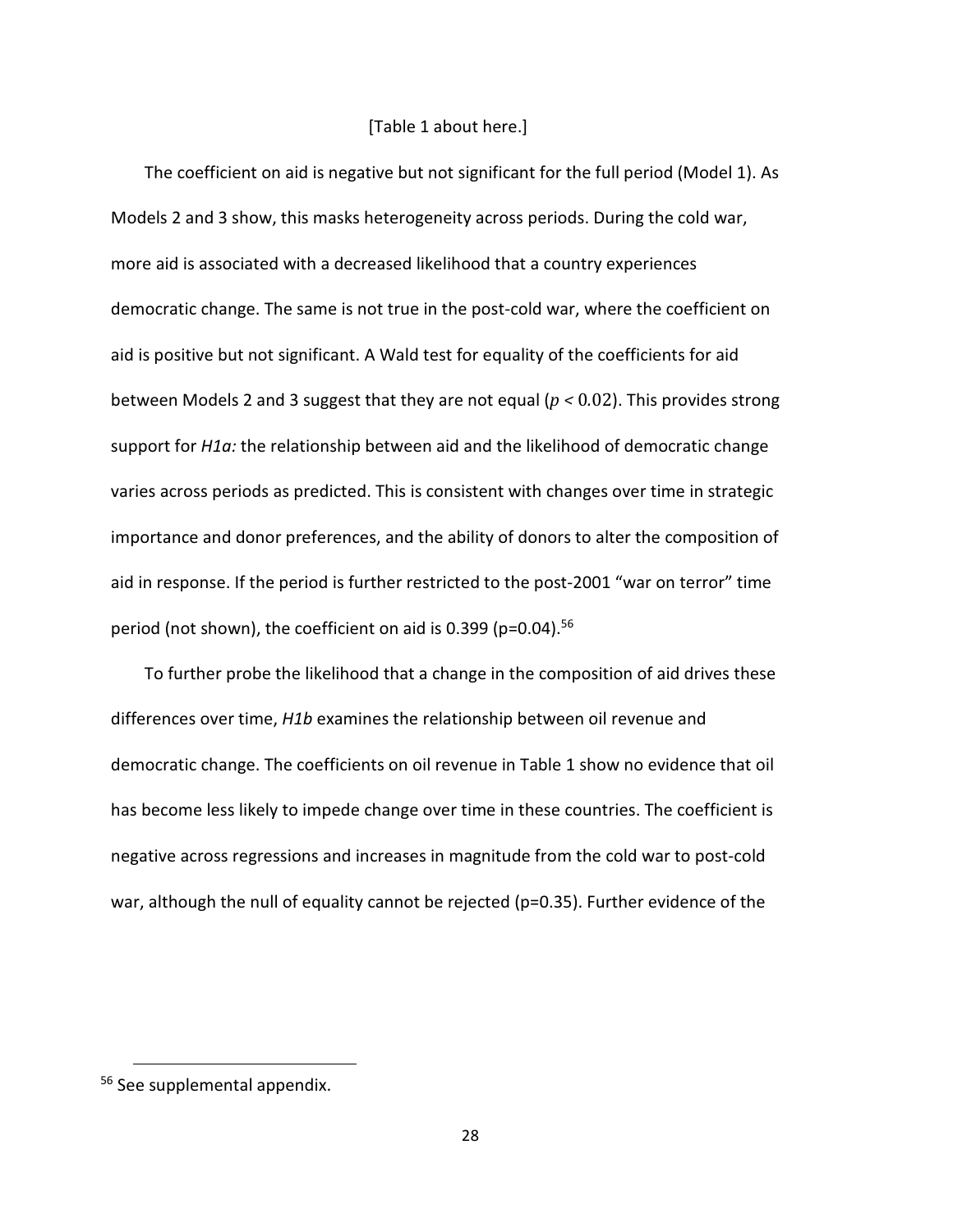difference between aid and oil is the significant difference between the coefficient values for these variables in the post-cold war period ( $p=0.04$ ).<sup>57</sup>

The empirical structure is designed to decrease the chance of reverse causation, which could only hold with the lags specified if democratization causes aid before the democratization occurs. Even if this occurs, given the comparative nature of the hypotheses, any explanation based on reverse causality would need to account for variation across periods in this relationship. While not impossible, this is likely implausible. Furthermore, explanations consistent with the model above can incorporate reverse causality; this is discussed in the supplemental appendix.

Neither the model nor the empirical results should be taken as evidence that aid can cause democratization. The argument is that donors, when it fits their needs and preferences, allocate aid in a manner that does not prevent democratic change. This is

<u>.</u>

 $57$  It would be a mistake to draw lessons from this analysis for the debate regarding the relationship between oil revenue and democratization (e.g., Ross 2012; Haber and Menaldo 2011). This analysis is restricted to aid recipient countries, as aid is the primary variable of interest. Within this group of countries, it is reasonable to compare the coefficients of aid with those on oil. However, eligibility as an aid recipient is restricted by income (high income countries are ineligible based on OECD reporting criteria). This makes it inappropriate to draw lessons for the overall relationship between oil revenue and democratic change from this group of countries, as oil has made some countries rich and therefore ineligible for official development assistance.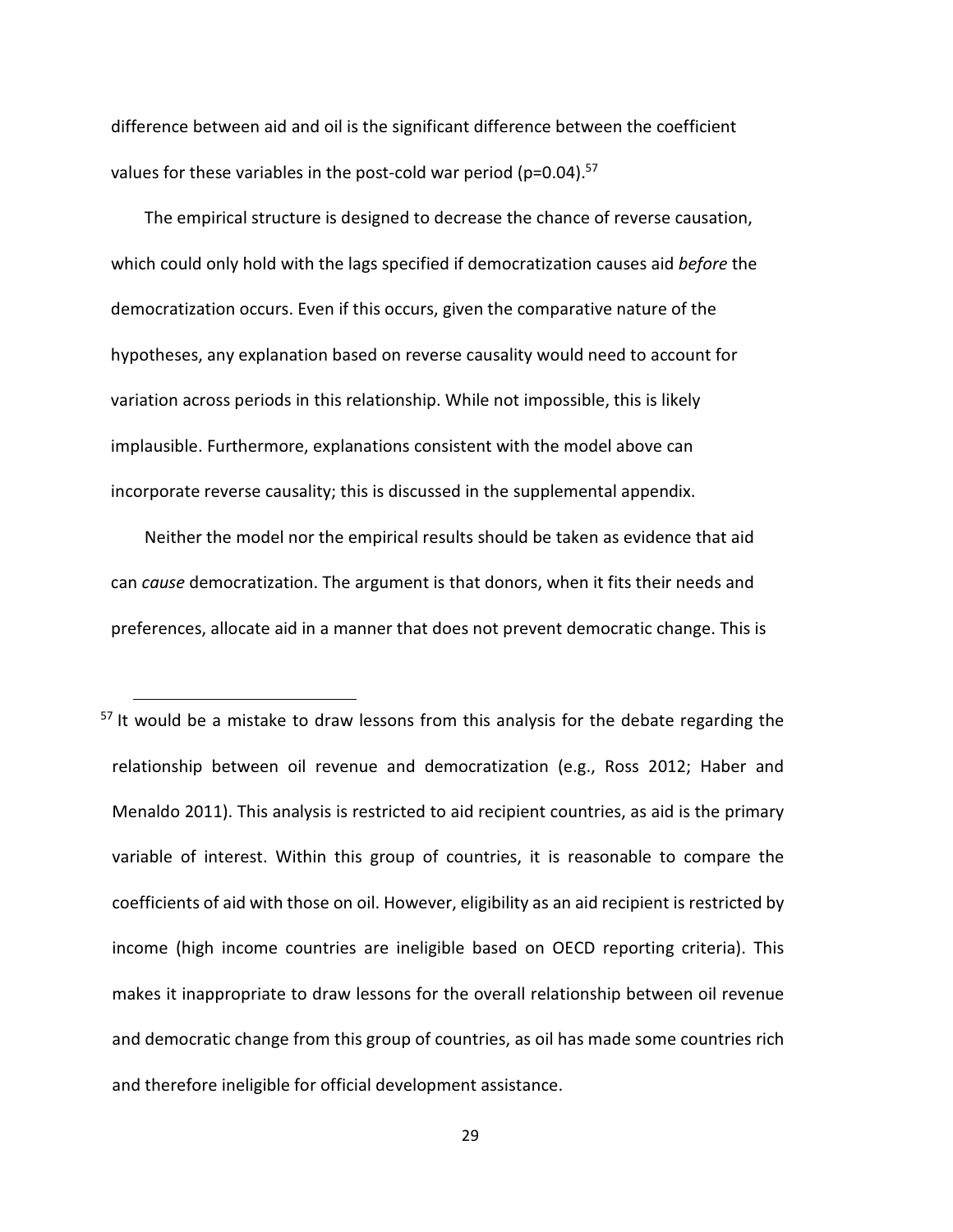not the same as claiming that they know how to bring about change. The analysis here captures a different question than that asked by studies examining whether aid targeted for democracy promotion actually promotes democratization.<sup>58</sup> Instead, the present analysis engages with studies examining the relationship between the total amount of aid and the likelihood of political change in recipients.

In developing countries foreign aid - which comes from a donor - exhibits a change over time that is not evident for revenue from oil, providing strong support for *H1a* and H1b. There is no evidence that foreign aid in the post-cold war period inhibits democratic change. Oil revenue, on the other hand, is associated with a decreased likelihood of change even after the end of the cold war.

Country Fixed Effects The results in Table 1 cannot distinguish between cross-country and within-country variation. To mitigate concerns that the results are driven by unmeasured country-specific attributes, country fixed effects can be included. Unfortunately, there is a significant loss of observations and countries due to separation when fixed effects are included in a model with a binary dependent variable, like those in Table 1.<sup>59</sup> Table 2 reports alternate models, which use non-binary measures of democratic change for the dependent variable and include country fixed effects.

<u>.</u>

<sup>58</sup> E.g., Finkel, Perez-Linan and Seligson 2007.

<sup>59</sup> See Beck and Katz 2001. Including country fixed effects in Models 1-3 of Table 1 would decrease the number of observations and countries significantly (see supplemental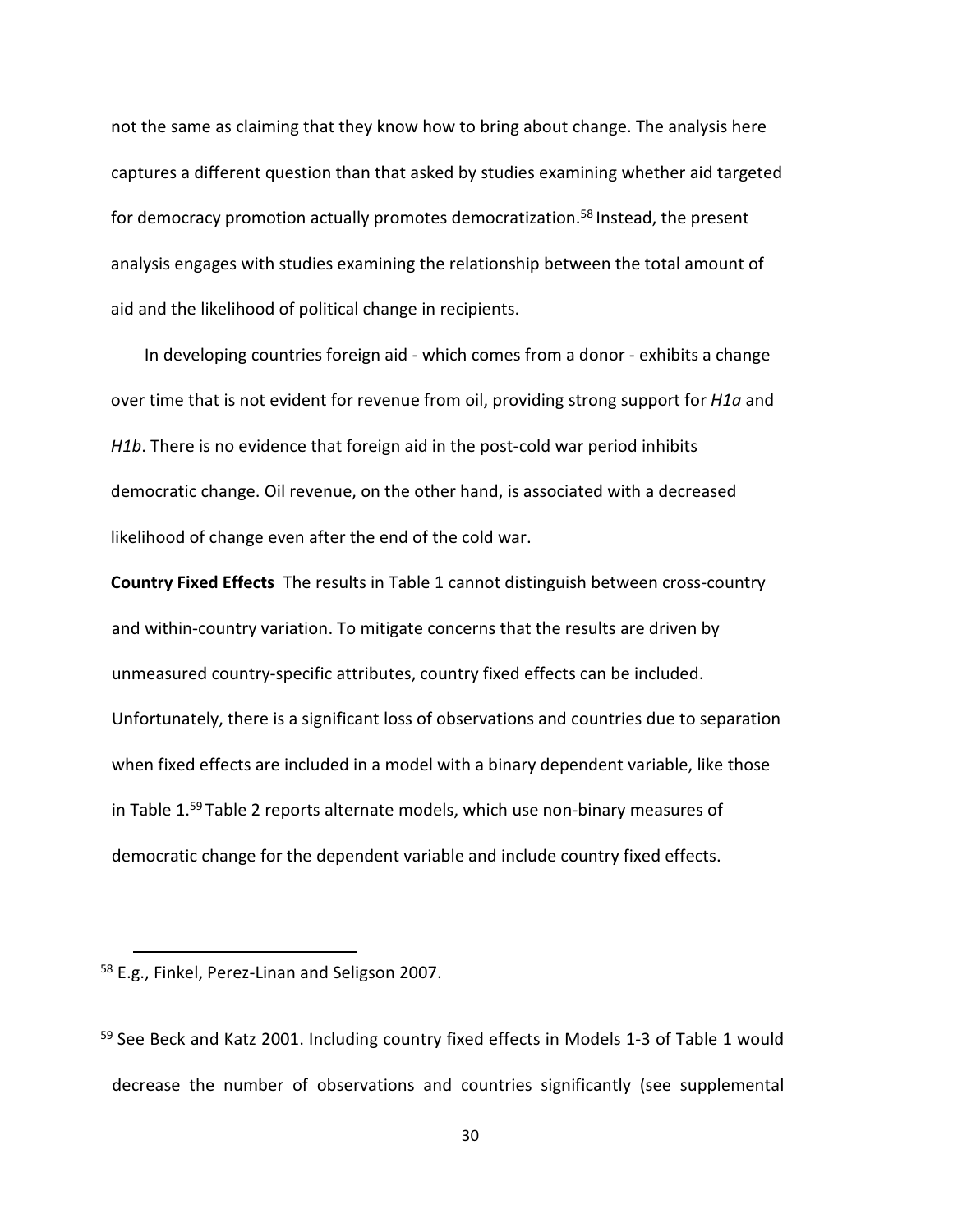Results reported in Table 2 show that the pattern observed in Table 1 on the coefficient for foreign aid over time is robust to the inclusion of recipient country fixed effects and to the use of alternate measures of political change for the dependent variable. Models 4 and 5 use the change from  $t-1$  to t in a country's Polity 2 score as the dependent variable. Note that this change can be either positive or negative. For Models 6 and 7, the dependent variable is measured as the change in a country's average on the Freedom House measures of political rights and civil liberties for a given year, inverted so that higher values are more democratic. Using the change in Polity or Freedom House from  $t-1$  to t as a measure of political change and including country fixed effects, there is a negative, significant coefficient on aid in the cold war and a positive, insignificant coefficient in the post-cold war - the same pattern observed in Table  $1.60$ 

#### [Table 2 about here.]

The coefficient on oil revenue, while negative in all models, is significant in only one of the four. It is not surprising that the inclusion of country fixed effects diminishes the significance of oil revenue. Many leaders in oil-rich countries have long time horizons and may be able to smooth spending over short fluctuations in oil prices, so that yearly

appendix). Separation is further discussed in the context of the analysis in Ahmed 2012 in the next section.

 $60$  An alternative would be to estimate the models with the binary dependent variable in Table 1 using OLS with country fixed effects (Beck 2011). This approach yields the same pattern; see supplemental appendix.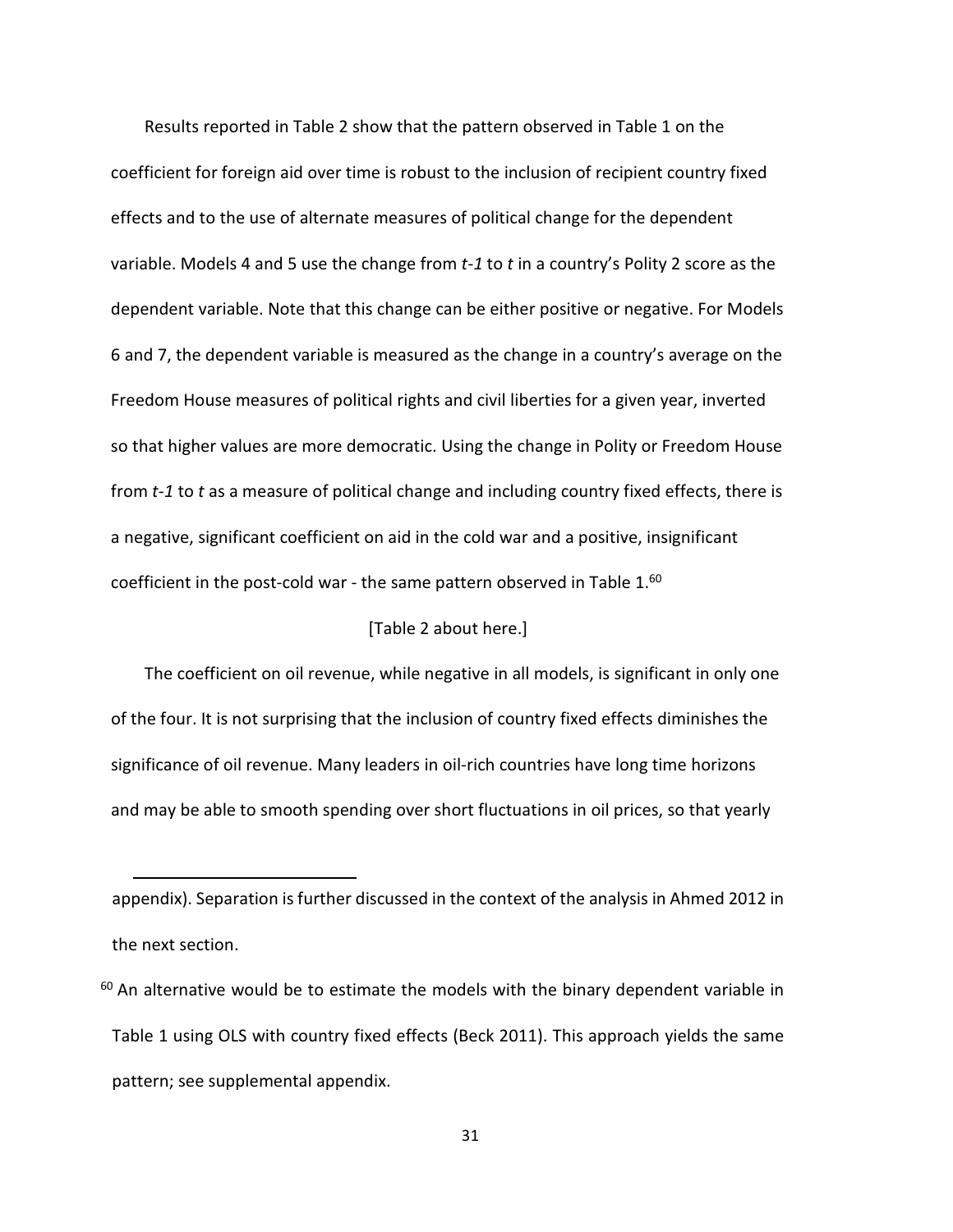fluctuations in oil revenue have little impact unless they are particularly severe. The variation is more likely between countries that have significant oil revenue and those that do not, rather than within oil-rich countries.

Robustness In addition to the inclusion of fixed effects, the use of an alternate dependent variable from Freedom House, and the revisiting of previous research shown below, other robustness checks were performed.<sup>61</sup> The results are almost identical to those reported in Table 1 if a rare events Logit is estimated. Additionally, using as the dependent variable an indicator for a five point or more shift in Polity2 (rather than the three point shift above), or for a two-or-more, four-or-more or six-or-more point shift, the pattern of a negative, significant coefficient on aid in the cold war and an insignificant positive coefficient in the post-cold war remains. Models 2 and 3 are reestimated including a control for the recipient country's population size; once again a change consistent with  $H1a$  is noted across time for foreign aid, while revenue from oil remains negative in both periods, providing support for H1b.

#### Strategically Important Recipients

.

Tables 1 and 2 show a change, on average, in the relationship between aid and the likelihood of democratic change over time. However  $H2a$  suggests that in strategically important recipients, the government may be able to obtain a high degree of control over aid resources even in the post-cold war period. To test for differences in the relationship between aid and democratic change across recipients, Table 3 introduces

 $61$  All results from alternative models are in the supplemental appendix.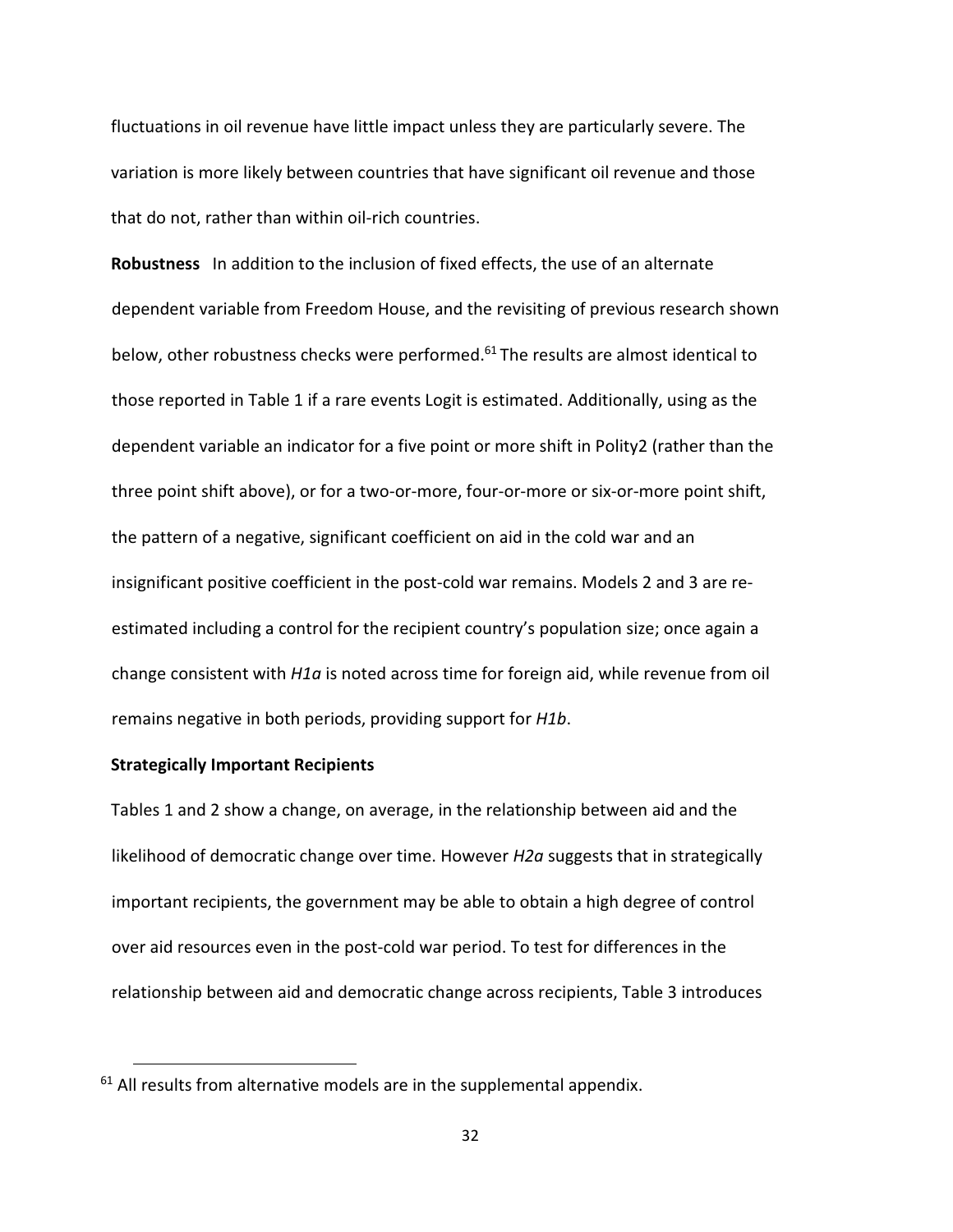an indicator variable that equals 1 if a country is one of the top 5 recipients of US military aid in a given year (which is not a component of the foreign aid examined here) and its interaction with Aid, both lagged two years. This is meant to capture only the most strategically important countries, so is restrictive by design.<sup>62</sup> US military assistance may not be the best proxy of strategic importance for all democratic donors. However, the United States is the largest bilateral aid donor and has significant influence at the major multilateral donors. It is important that any proxy for strategic importance for overall levels of aid pick up strategic importance to the United States. Additionally, for the most strategic cases, many NATO donors increase aid as US military aid increases, suggesting that they are responding to the strategic importance of these countries.<sup>63</sup>

Table 3 explores whether the variation over time shown by the results above applies regardless of a recipient government's strategic position, or if strategically important recipient governments are better able to manipulate aid for their advantage. The results suggest that the latter is more likely true. Models 8 and 9 report results for the cold war and post-cold war, respectively. The coefficients for "ln Aid per capita" capture the relationship between aid and the likelihood of democratic change in

 $62$  Data on US military assistance are available at www.usaid.gov.

 $63$  Examples of this are large amounts of aid from multiple bilateral donors to Egypt, Pakistan, Jordan and the Philippines in the 1980s as well as to Iraq and Afghanistan in recent years. See also Kersting and Kilby 2014.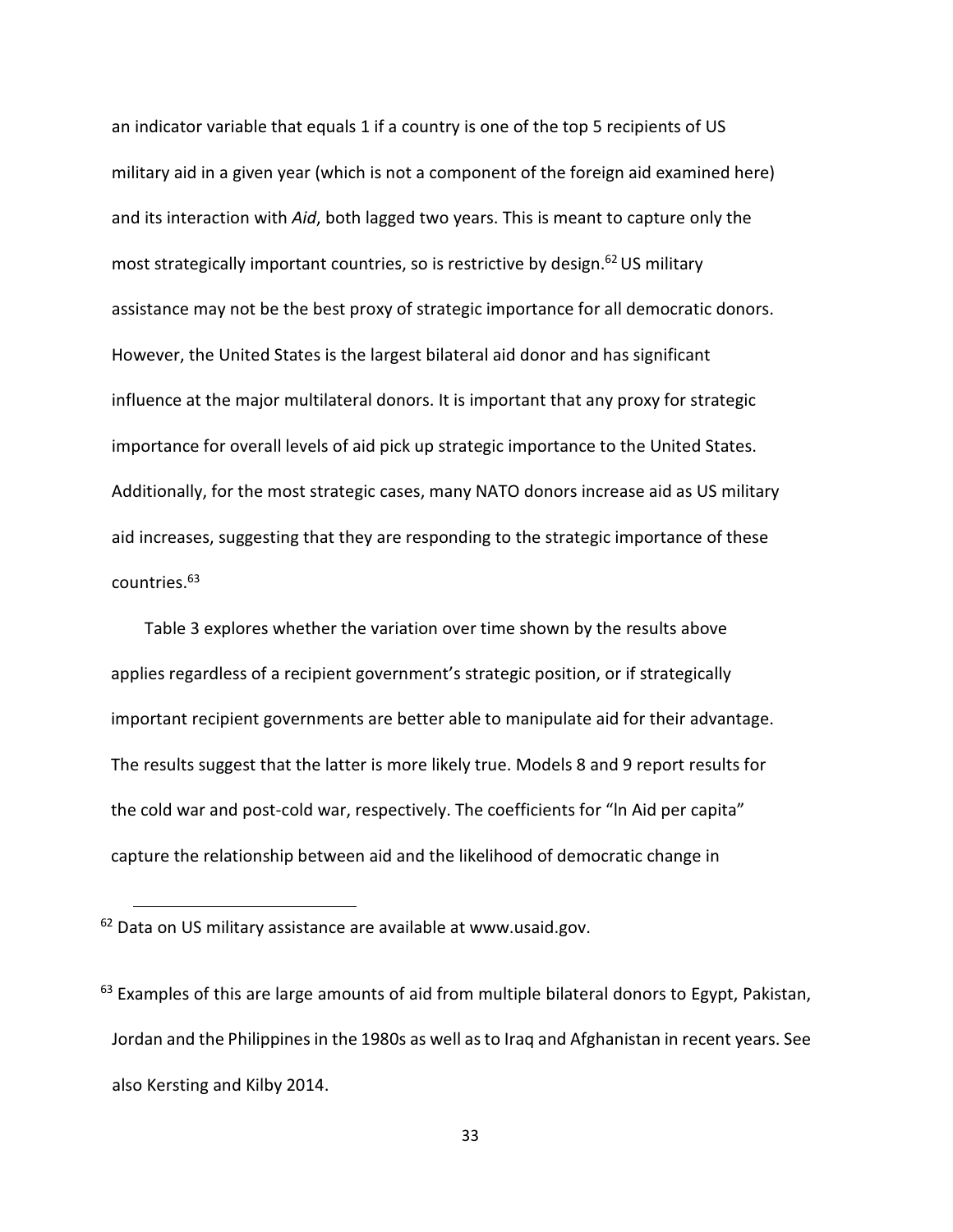recipients not classified as strategically important, and show the same pattern over time as that observed in Table 1. The coefficients on the interaction term between aid per capita and strategic importance, Top  $5*$ Aid are negative in both models and significant in the post-cold war period. The results are consistent with strategically important recipient governments using aid to prevent democratic change even in the post-cold war period. The larger magnitude coefficient and increased significance for the variable Top 5\*Aid in the post-cold war show donors compensating for the decline in average effect in these particularly important recipients and highlight an increased divide between the two recipient types. Models 10 and 11 are analogous to Models 8 and 9, but with the addition of an interaction term Top  $5*$ Oil. That interaction is not significant and including it does not change the pattern for aid. These results present strong support for H2a and H2b, showing that aid, but not oil, has a different relationship with the likelihood of democratic change in strategically important states.<sup>64</sup>

[Table 3 about here.]

# Comparison with Previous Work

These findings challenge the results of several recent studies which conclude that aid inhibits political change in recipients. This section revisits analyses by Morrison, $65$  Bueno

<u>.</u>

 $64$  A similar pattern is observed if the top 10 recipients of military aid, rather than the top 5, are designated as important.

<sup>65</sup> Morrison 2009.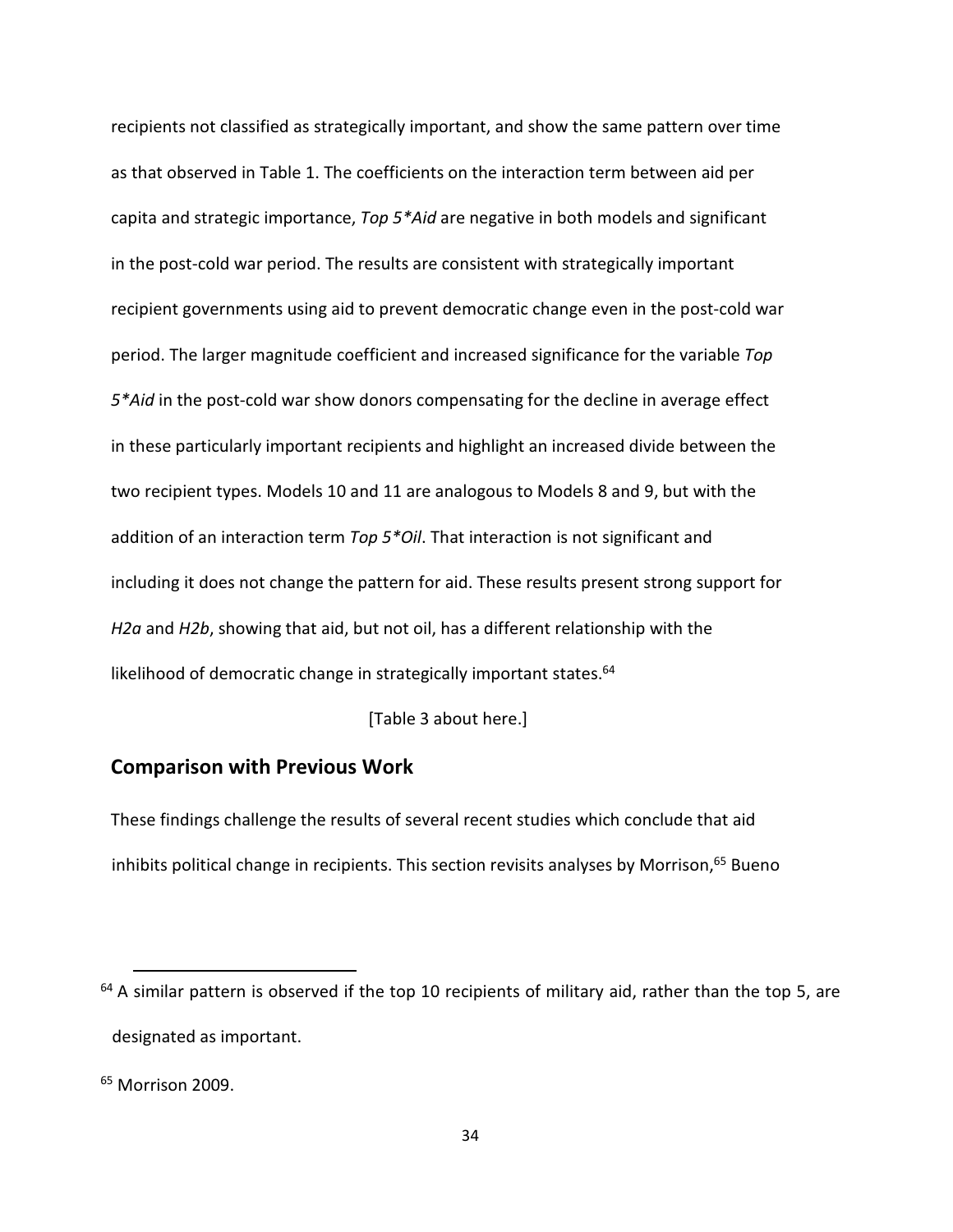de Mesquita and Smith,<sup>66</sup> and Ahmed<sup>67</sup> to better understand the underlying factors leading to different results.<sup>68</sup> There are multiple potential reasons for these differences. From a theoretical perspective, none of these studies tests for differences in the aiddemocratic change relationship over time. From an empirical point of view, none of these studies is identical to the present analysis or to each other in terms of time, countries, variables, and methods.

#### Morrison<sup>69</sup>

Morrison argues that multiple forms of "non-tax revenue," including foreign aid and revenue from state-owned oil enterprises, have a similar effect of decreasing the likelihood of regime transition. As a result of this, the author concludes that they can be aggregated into a single category of non-tax revenue for empirical analysis. Table 4 exactly replicates the results from Table 3, Model 1 of that study, with robust standard errors in parentheses.<sup>70</sup> The dependent variable is an indicator that takes the value of 1 if a country experienced a three-point change in its Polity score. This is similar to the measure used in Table 1 above, except that in Morrison's analysis the change in Polity

<sup>66</sup> Bueno de Mesquita and Smith 2010.

<sup>67</sup> Ahmed 2012.

.

<sup>68</sup> Email communication with the authors confirms that replication files for Djankov, Montalvo and

Reynal-Querol 2008 are unavailable.

<sup>69</sup> All references to Morrison in this section refer to Morrison 2009.

 $70$  Relevant variables shown; see supplemental appendix for results including all variables.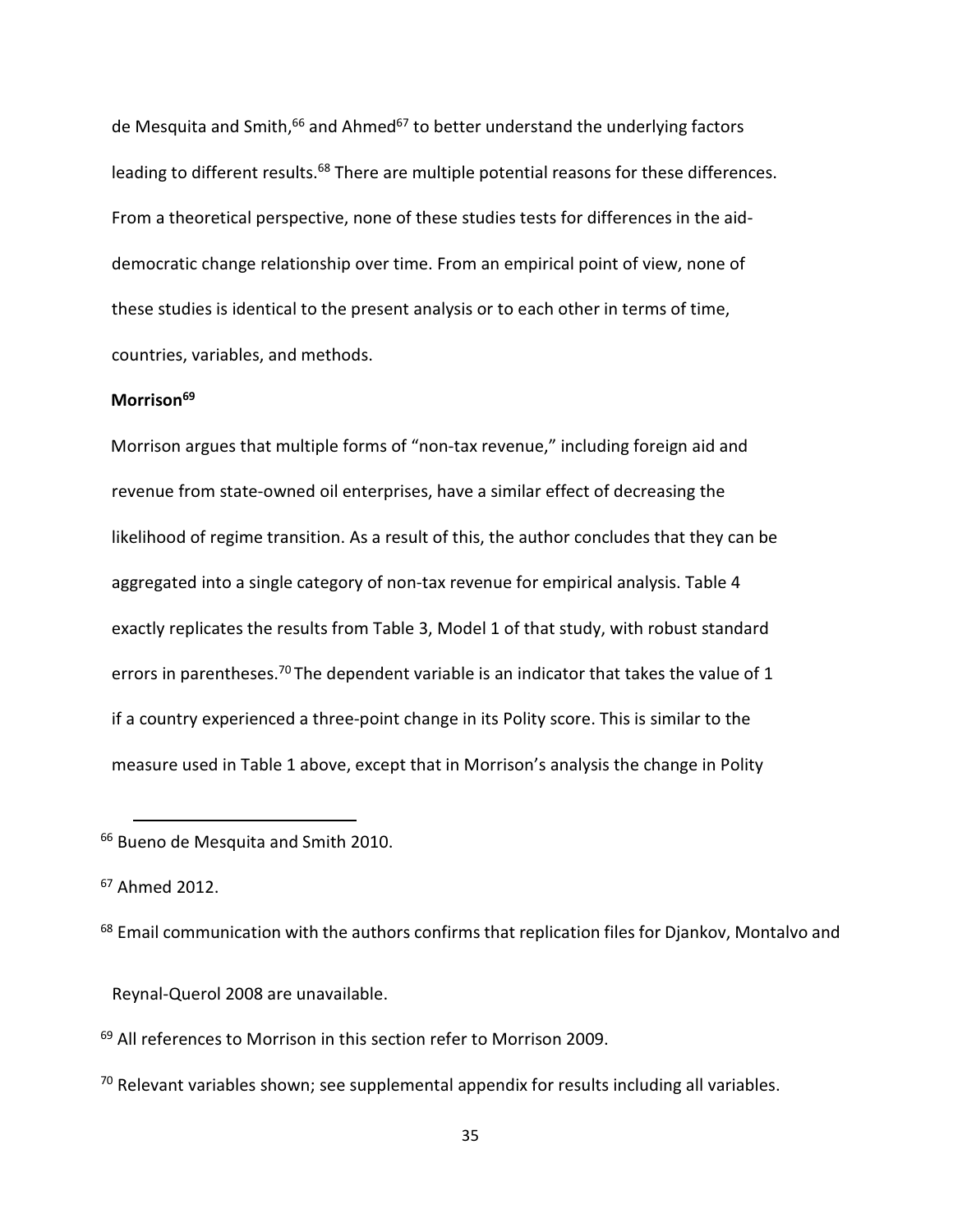can be either positive or negative. The time period is 1973-2001. The variable "Grants per capita" is used as the measure of foreign aid. A central claim of the article is that "the particular source of nontax revenue - state-owned enterprises, aid, or other sources - does not make a difference: they all act similarly with regard to regime stability and the causal mechanisms."<sup>71</sup> Model 1 is presented as evidence of this: "As shown in Model 1 of Table 3, the coefficients on all three nontax revenue components are negative and significant...This result is important in its own right, as it demonstrates that foreign aid, state-owned enterprise revenue, and other kinds of nontax revenue including borrowing - have similar effects."72

#### [Table 4 about here.]

Column 2 presents results using the same data and model, but restricting the time period to pre-1989; Column 3 does the same for the post-1991 period. As can be seen, the coefficient on "Grants per capita" is significant only in the earlier period (for the post-cold war, p=0.66). A Wald test on the coefficients for "Grants per capita" in columns 2 and 3 suggests they are unlikely to be equal (p=0.07), indicating that the decrease in magnitude from the cold war to the post-cold war is significant. This is in sharp contrast to the pattern observed for the coefficient on revenue from state-owned enterprises (SOE), which increases in magnitude over time and is only significant in the

 $71$  Morrison 2009, p. 109.

<sup>72</sup> Ibid, p. 119-120.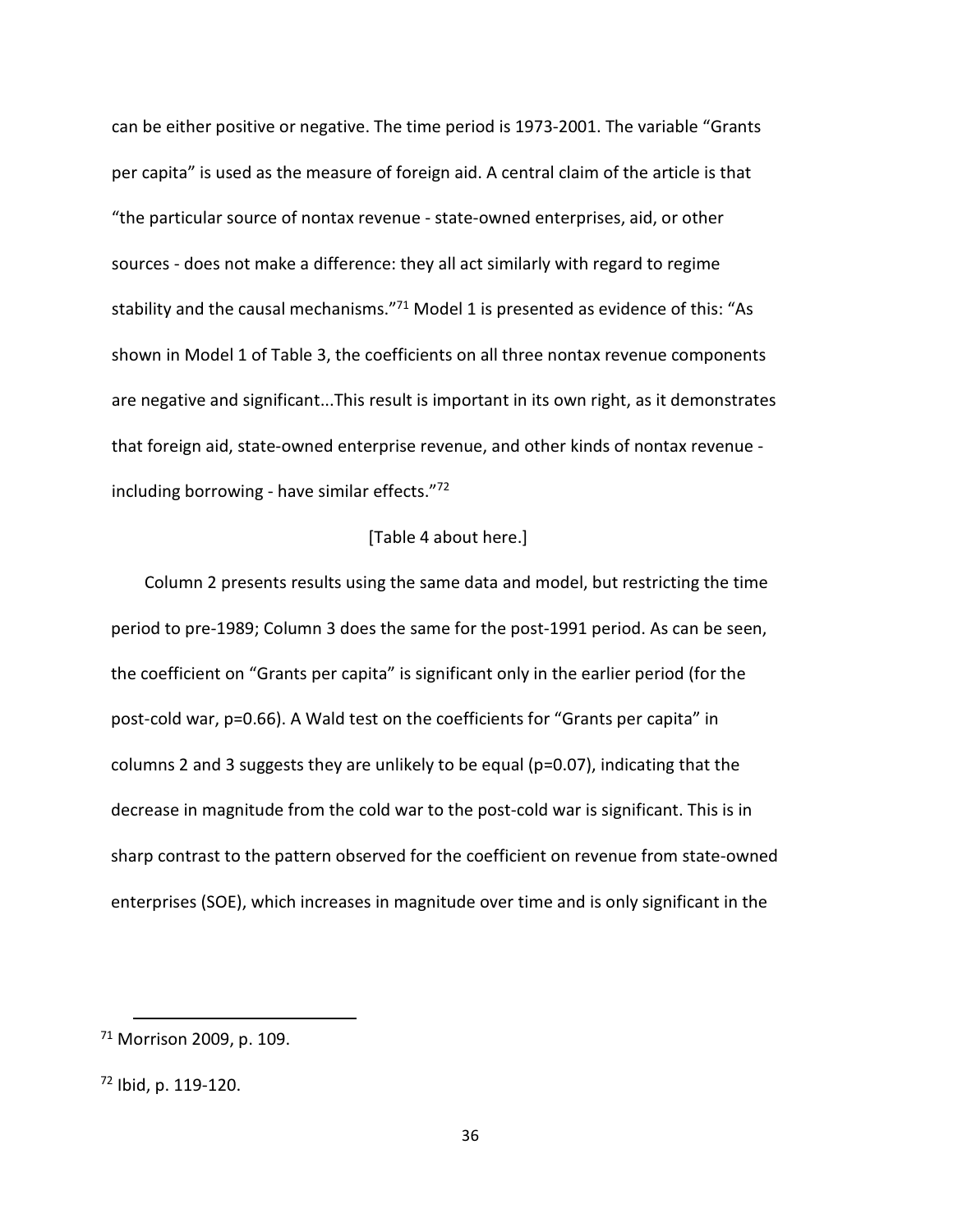post-1991 period (for the cold war, p=0.52).<sup>73</sup> The evidence is consistent with both  $H1a$ and H1b above: there is a difference in the coefficient on aid across time periods and no evidence that the relationship of oil with regime change follows the same pattern.

Differences are not only due to the failure to differentiate across time. A closer examination of the data used by Morrison suggests that they may not be well suited for testing hypotheses regarding foreign aid. The variable "Grants per capita," which is used as a measure of aid, contains large values of grants for OECD countries (which are not generally considered aid eligible under international definitions) and excludes aid in-kind that is given to developing countries (which is usually included in measures of aid). This creates a sizeable difference between this variable and standard measures of foreign aid. Additionally, about two-thirds of the possible observations are dropped from the analysis in a non-random way due to issues of missing data.<sup>74</sup> Even given these issues, the analysis reported in Table 4 shows no evidence of a significant negative relationship between the variable used to measure aid and the likelihood of regime change in the post-cold war period. Instead, disaggregating the data into the cold war and post-cold war periods shows results consistent with those hypothesized above.

<u>.</u>

 $73$  As above, interaction terms with cold war can be used instead of the sub-period analysis shown here and the conclusions hold; see supplemental appendix.

 $74$  These issues are substantive and discussed more fully in the supplemental appendix.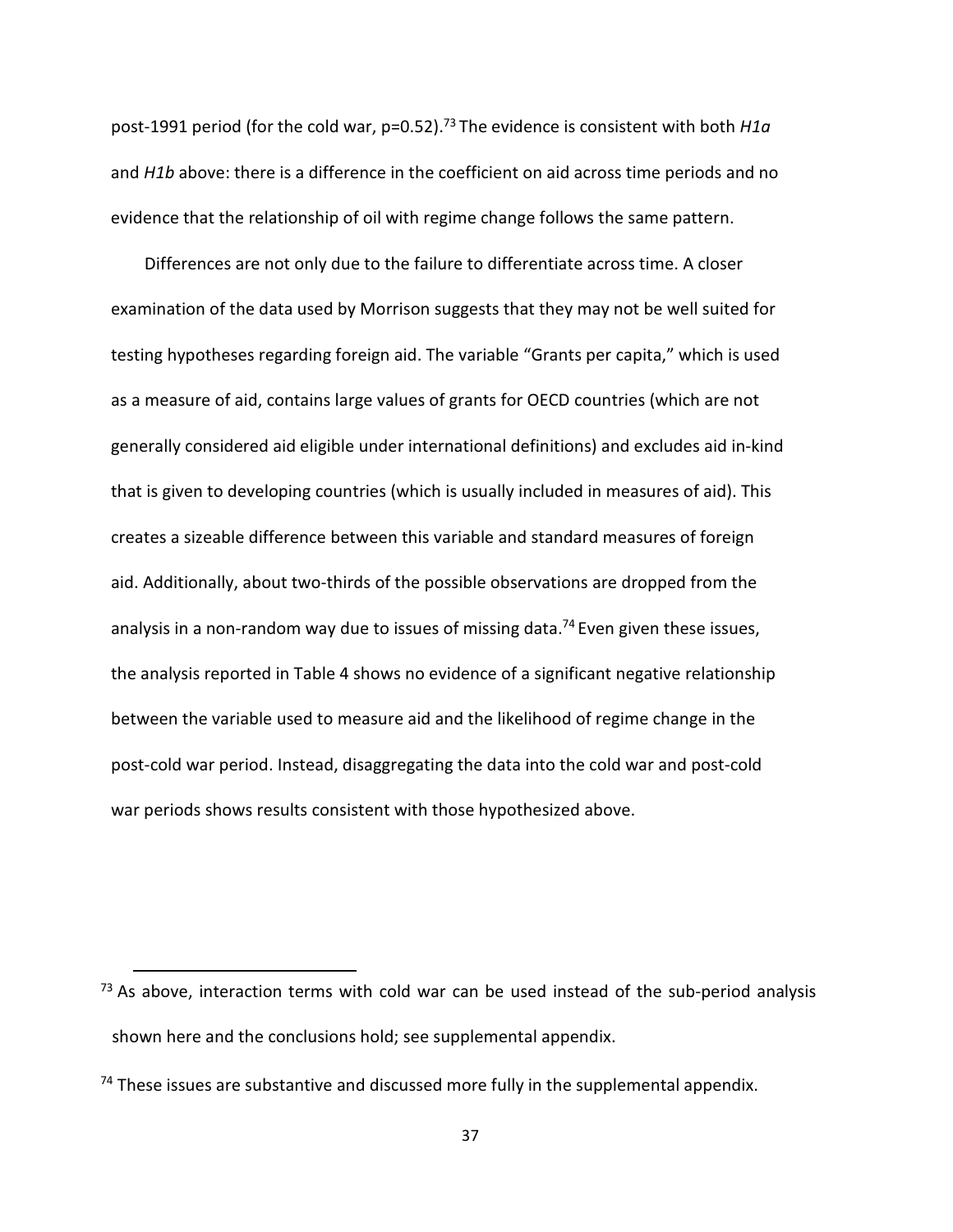#### Implications beyond Democratic Change

The studies by Bueno de Mesquita and Smith<sup>75</sup> and Ahmed<sup>76</sup> focus on survival of individual leaders or governments, respectively, rather than the likelihood of democratic change. The model developed above allows donor preferences regarding democratization to vary across time. It is not clear that the donor preference argument extends exactly to leader or government survival. Democratic change can occur without a change in leadership, and changes in government or leadership do not necessarily correspond with democratic change: many involve the transfer of power from one authoritarian ruler to another,<sup>77</sup> or the election of a new leader/party within a democracy.

Despite the difficulties in specifying an exact parallel with the model above, one implication from the model should apply: if aid was ever likely to prop up authoritarian leaders, it should not do so on average in the post-cold war period. The studies by Ahmed and Bueno de Mesquita and Smith claim that aid reduces the likelihood of government or leader turnover in authoritarian regimes. If this claim withstands scrutiny for the post-cold war period, it poses a challenge to the main argument of this article.

<sup>&</sup>lt;sup>75</sup> Bueno de Mesquita and Smith 2010.

 $76$  Ahmed 2012.

<sup>77</sup> Geddes, Wright and Frantz 2014.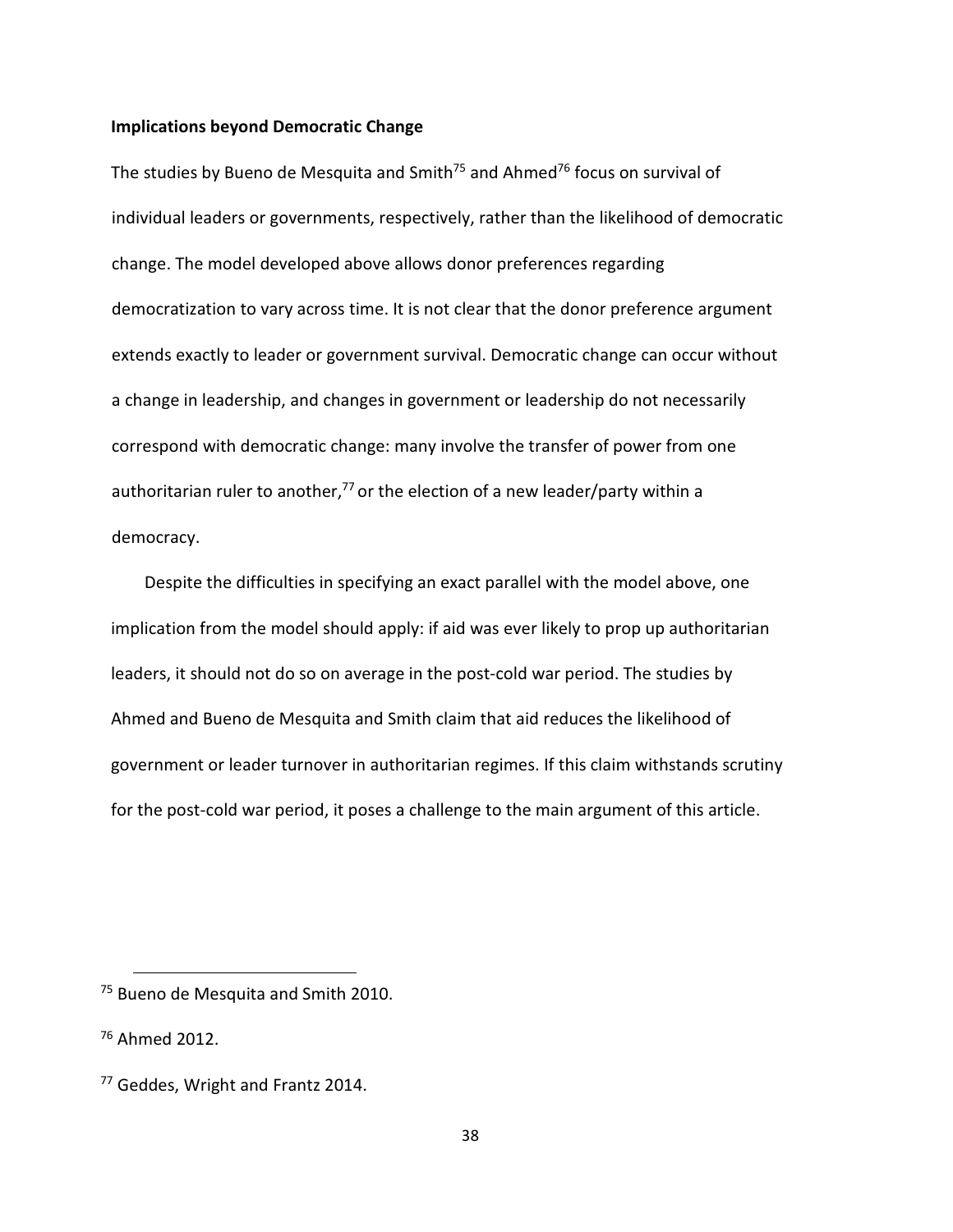# Bueno de Mesquita and Smith<sup>78</sup>

Bueno de Mesquita and Smith argue that governments are better able to dissipate revolutionary threats when they have "access to abundant, essentially labor-free resources (hereafter free resources) such as natural resource rents or foreign aid."<sup>79</sup> A re-examination of the analysis calls into question whether this claim holds in any period for foreign aid. Their central results on leader survival are reported in Models 2-4 of Table 1 of their article; the relevant coefficients are reproduced here without alteration in Table 5, with the addition of the relevant p-values.<sup>80</sup> Model 2 uses the aggregate measure of non-tax revenue employed by Morrison;<sup>81</sup> the coefficients for Nontax revenue (% GDP) and the interaction of nontax revenue with winning coalition size (W) from their Table 1, Model 2 are shown in Table 5. Models 3 and 4 drop the nontax revenue variable and instead include variables for oil exports as a percent of GDP (Models 3 and 4) and Aid as a percent of GDP (Model 4).<sup>82</sup> Data on foreign aid and oil for

<sup>79</sup> p. 937.

.

<sup>80</sup> The coding of leader survival is based on Goemans, Gleditsch and Chiozza 2009.

<sup>81</sup> Morrison 2009.

<sup>&</sup>lt;sup>78</sup> All references to Bueno de Mesquita and Smith in this section refer to Bueno de Mesquita and Smith 2010.

 $82$  For a discussion of problems associated with including GDP in the denominator for such analyses, see Ross 2008.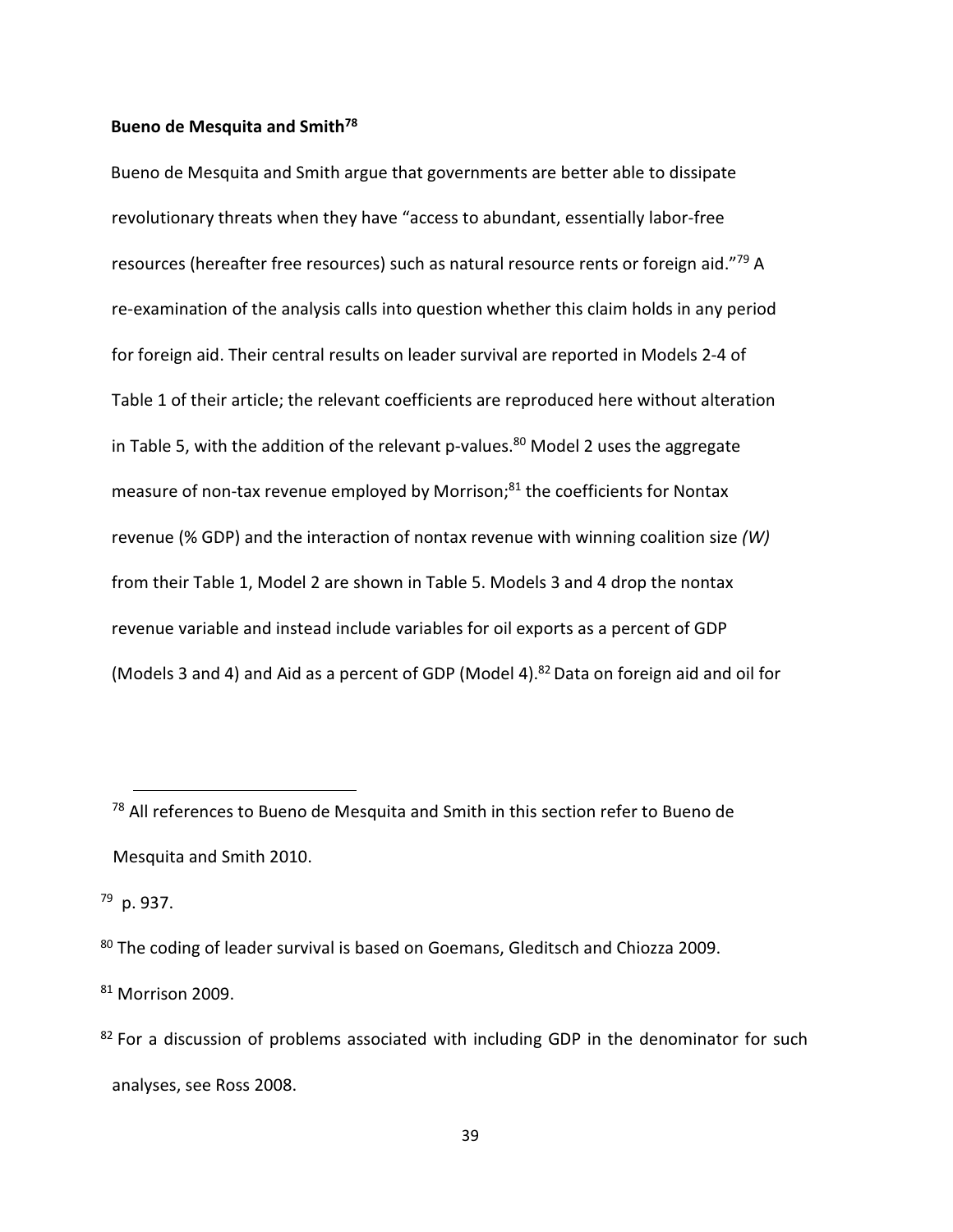Models 3 and 4 are from the World Bank. The time period is 1972-2000 in Model 2 and 1962-2004 in Models 3 and 4.

#### [Table 5 about here.]

Based on these results, Bueno de Mesquita and Smith claim that "There is a negative coefficient on the free resources variable, be it measured as nontax revenue, Oil, or Aid. This indicates that if small-coalition leaders gain access to additional free resources then their risk of deposition is reduced."<sup>83</sup> Although they do note afterward that the "estimates on the free resource variables" in Model 4 are "insignificant,"<sup>84</sup> there is no evidence that "each of these models reveals a similar pattern" as is claimed.<sup>85</sup> While the coefficients on nontax revenue in Model 2 and oil in Model 3 are negative and significant, the negative coefficient on aid in Model 4 is much smaller and does not approach statistical significance (p=0.87). Additionally, the article claims that the impact of "free resources" varies with coalition size, W: evidence for this is the positive and significant coefficient on the interaction of W with non-tax revenue in Model 2. There is no such pattern for the coefficient on the corresponding term for  $W^*$ Aid in Model 4: the coefficient flips signs and is not significant (p=0.73). The study claims that "incumbents are most likely to survive when they are beholden to only a small coalition of supporters and when they have access to resources - such as oil and

. <sup>83</sup> p. 943.

 $84$  p. 944.

 $85$  p. 943.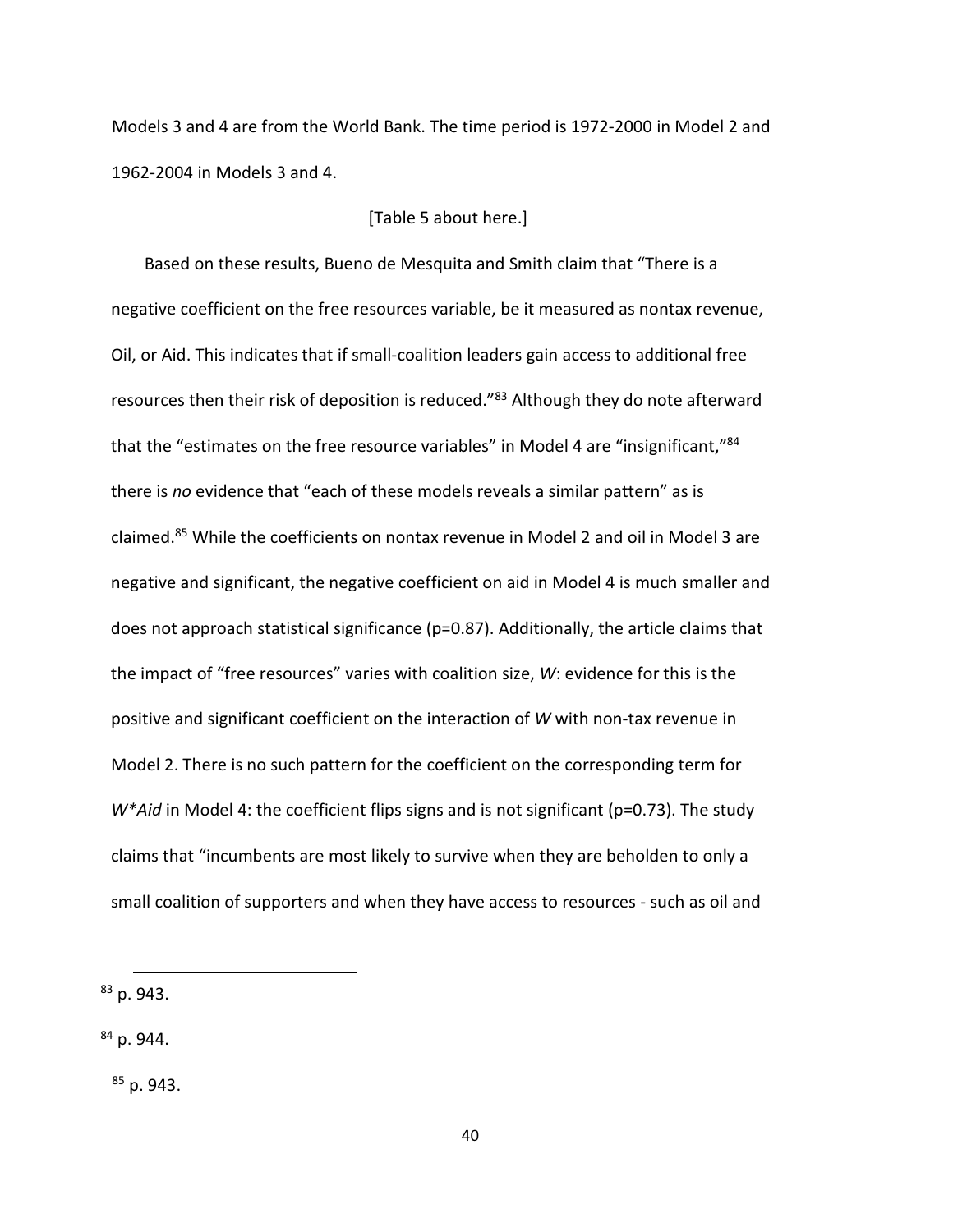aid - that do not require significant economic participation by the citizens."<sup>86</sup> There is no evidence that this statement applies to foreign aid.

While it would be useful to examine the cold war and post-cold war periods separately, empirical difficulties arise when the underlying data are examined. The observations for Table 1 from Bueno de Mesquita and Smith are structured at the leader-year level, while the values for aid, oil, W, and other independent variables are at the country-year level. This means that the same value for each independent variable can apply to multiple leaders in the same year, making interpretation difficult. For instance, Haiti had three leaders in 1990 and each has a separate entry in the dataset. However, each entry has the same value for aid, income, W, and other variables. This is particularly problematic for W, which is coded at the end of the calendar year but applies that value to leaders from any portion of the same calender year.<sup>87</sup> When the analysis from Bueno de Mesquita and Smith's Table 1 is performed separately for the cold war and post-cold war periods (not shown), the key coefficients relating to foreign aid are not significant in either period. However, given the structure of the underlying data it is not clear that much weight should be placed on this result.

Bueno de Mesquita and Smith also analyze the relationship between "free resources" and institutional change - a change in the size of the winning coalition - in Table 2, Models 6-9 of their article. Once again there is no evidence that aid has the

 $86$  p. 936.

<sup>87</sup> See supplemental appendix for further discussion.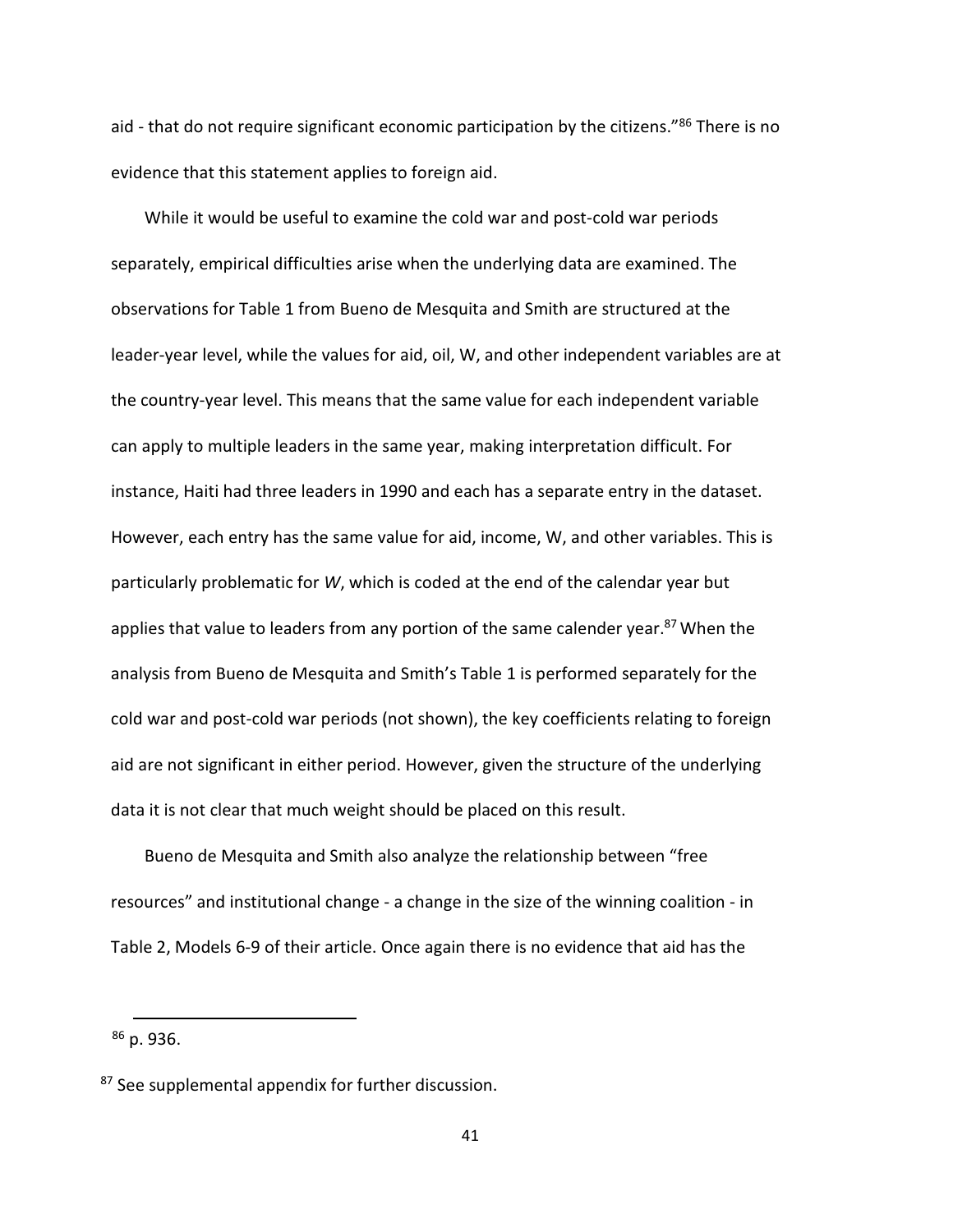claimed effect, or that aid and oil revenue operate in a similar fashion. The bottom half of Table 5 shows results on the key terms from Models 7 and 8 reproduced exactly from the article: in Model 7 oil is the only "non-tax" resource included; Model 8 includes measures of both oil and aid. Each model also includes controls and several interaction terms including oil or aid. The authors wish to analyze "how revolutionary threats and free resources interact to affect institutional change over three years" (944). Revolutionary threats are measured as the change in the level of mass political movements over the previous three years  $(\Delta m$ ass). The expectation is that mass political movements cause an increase in the size of the winning coalition (measured three years in the future), but that non-tax revenue will negate this democratizing effect of mass movements. Hence, the study hypothesizes a negative coefficient on interactions between forms of non-tax revenue (e.g. *oil* and/or *aid*) and ∆*mass*. However, this is expected to only operate in countries that start out with a small winning coalition  $(W)$ ; if the country is already democratic (W is large) then non-tax revenue will not have this negative effect. Therefore, a further hypothesis is for a positive coefficient on the triple interaction between W, oil or aid, and ∆mass.

When interpreting the coefficient on the variable Oil\*∆mass in Model 7, the authors write that "the negative coefficient on the interaction variable, ∆mass\*Oil, indicates that when a leader has access to free resources, increases in mass political movements are likely to result in contractions rather than expansions of the winning coalition."<sup>88</sup> They

<sup>.</sup> <sup>88</sup> p. 944.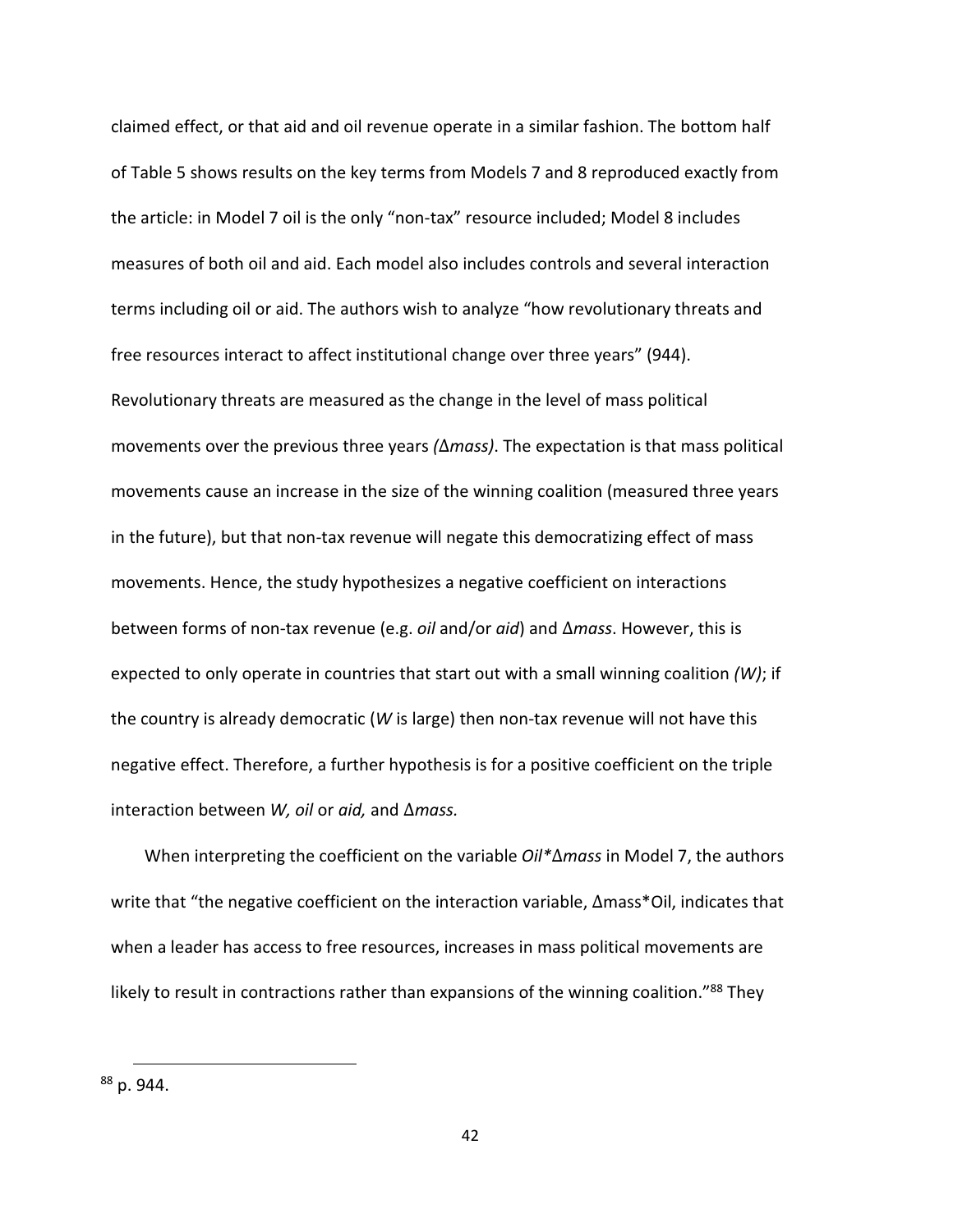note that this result only holds in small coalition systems: the positive coefficient on the term W<sup>\*</sup>Oil<sup>\*</sup>∆mass shows that as coalition size increases the negative effect disappears. This finding actually applies only to revenue from oil resources, not to foreign aid. Table 5 shows the coefficients on the relevant interaction terms for aid in Model 8: Aid\*∆mass and W\*Aid\*∆mass. In each case the coefficients are insignificant and of opposite sign to the corresponding interactions for oil. This point is not noted, however. Instead, the article refers to the "pernicious effects of free resources in retarding democratization."<sup>89</sup>

In their abstract Bueno de Mesquita and Smith claim that "Tests of leader survival indicate that revolutionary threats increase the likelihood of deposition for nondemocratic leaders. Leaders with access to resources such as foreign aid or natural resource rents are best equipped to survive these threats and avoid the occurrence of these threats in the first place." Revisiting the results suggests that this claim is unwarranted with respect to foreign aid.

# Ahmed<sup>90</sup>

The argument in Ahmed differs from that of Bueno de Mesquita and Smith by making the case that aid and remittances, rather than aid and oil revenue, have a similar relationship with the likelihood of government survival. The paper examines the period 1975-2004. The preferred dependent variable is a dichotomous measure that equals 1 if there is government turnover according to the measure of years in office included in the

 $89$  p. 946.

<sup>90</sup> All references to Ahmed in this section refer to Ahmed 2012.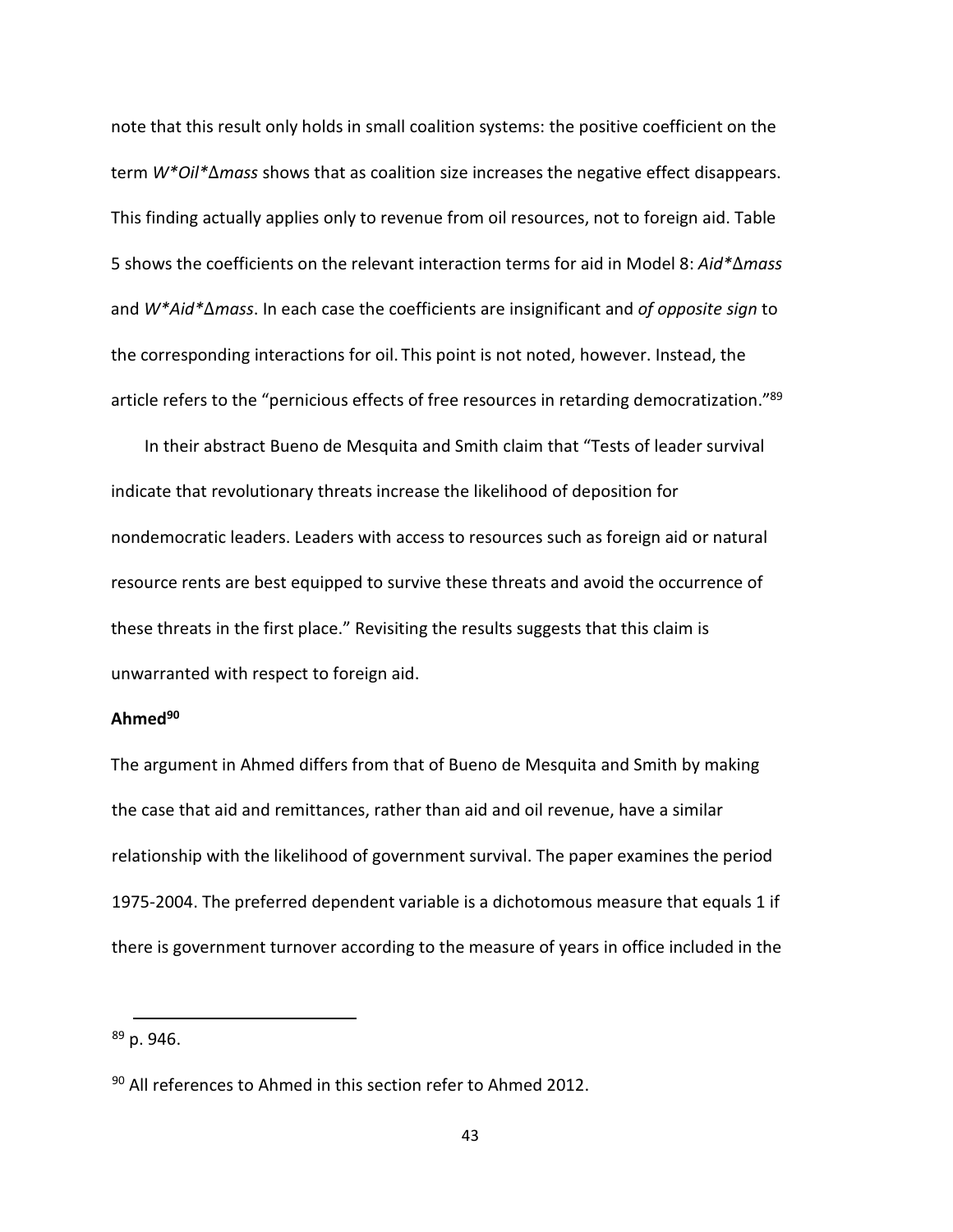Database of Political Institutions. Based on the statistical results, the article claims that aid and remittances should be combined into a single measure when evaluating their impact on the likelihood of government turnover.

Model 3 in Table 3 of Ahmed's article is the only one that includes aid and remittances separately. The article hypothesizes that aid and remittances will have a negative effect on the likelihood of government turnover in authoritarian regimes. Thus, the interest is in the combination of the coefficient on aid or remittances and the coefficient on its interaction with authoritarianism (measured as the inverse of the Polity2 scale, with higher scores representing more authoritarian regimes). As the article notes, none of these coefficients are significant in Model 3. Despite this, it is determined that the coefficients on the interaction terms Autocracy\*aid and Autocracy\*remittances are "not different" and that this justifies aggregation of aid and remittances in all other models. The replication files show that a Wald test for equality between the two coefficients has a p-value of 0.462: while the null of equality cannot be rejected, there is no evidence that the two coefficients are, in fact, equal.

There are issues with the model and underlying data that must be addressed before further analysis. All models in Table 3 of Ahmed's article lose large numbers of observations due to separation induced by including country, year, and duration fixed effects in the Probit models. This is similar to selecting on the dependent variable countries, years, or duration spells that do not experience change are dropped from the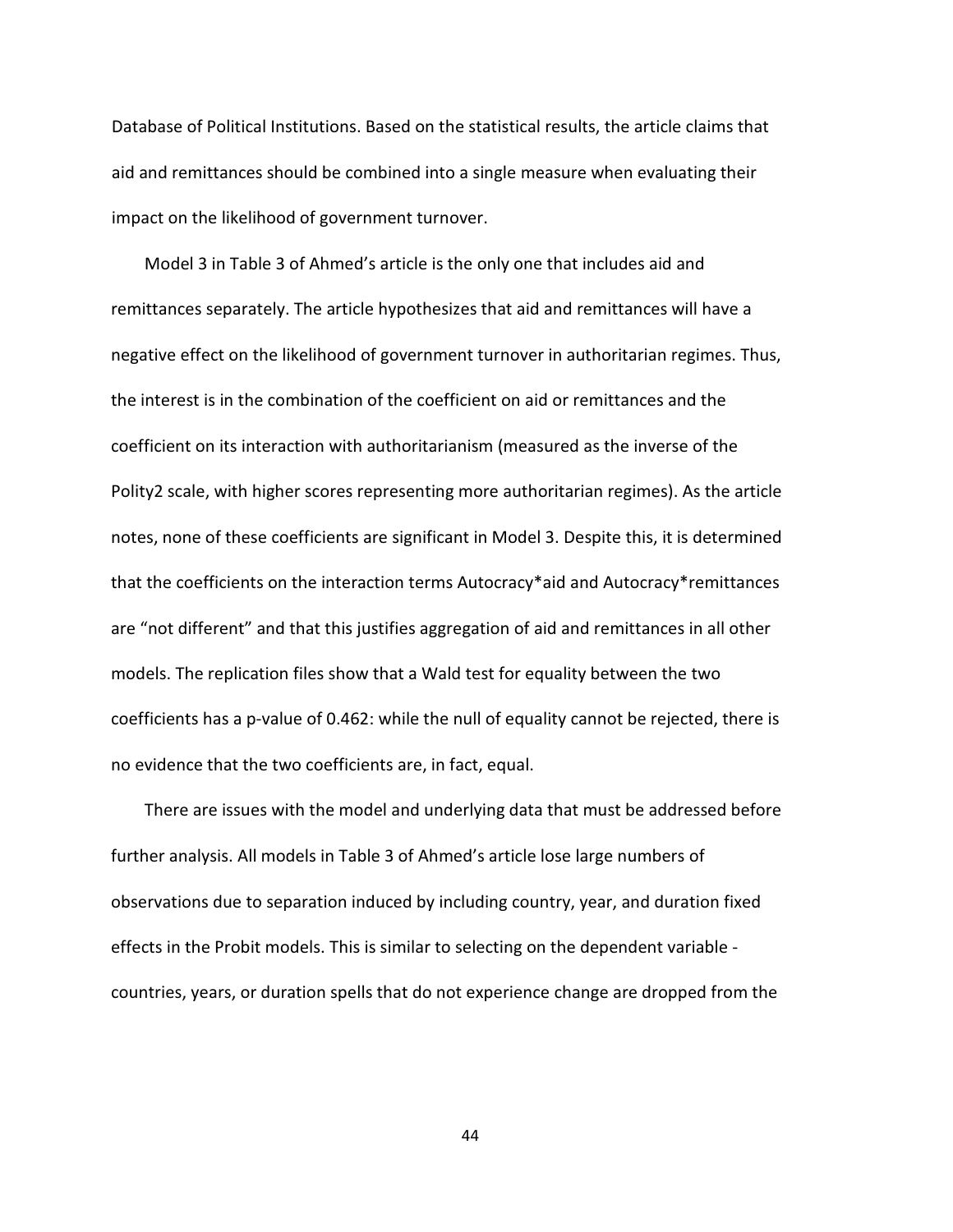analysis and have no impact on the estimated coefficients.<sup>91</sup> In Model 3 of Table 3, separation results in the loss of 664 observations, or 29% of the data; it also reduces the country coverage from 120 to 97 since countries that never experience a change are dropped.<sup>92</sup>

It is possible to correct for separation and examine the relationship between aid, remittances, and the likelihood of government turnover using the data from the original article.<sup>93</sup> However, additional alterations to the original data and methods are required to properly perform this test. The re-scaling of the Autocracy measure from the original Polity2 values to a new (inverted) scale ranging from 0 to 1 (with 1 as the most autocratic) was not done in a linear fashion in the underlying data. The movement from -10 to -9 is associated with a change from 1 to 0.5 (a difference of 0.5), while a movement from 9 to 10 is associated with a move from 0.050 to 0.048 (a difference of

 $91$  This is different from the coefficient estimates usually produced when fixed effects are included: those disregard units (e.g. countries) for which an independent variable does not change when calculating the coefficient for that variable; separation drops observations based on lack of variation on the dependent variable (Beck and Katz 2001; Carter and Signorino 2010).

<u>.</u>

- $92$  See supplemental appendix for further discussion of how separation affects results in the original paper.
- $93$  The supplemental appendix shows the results of correcting for separation in Model 3 without further alteration.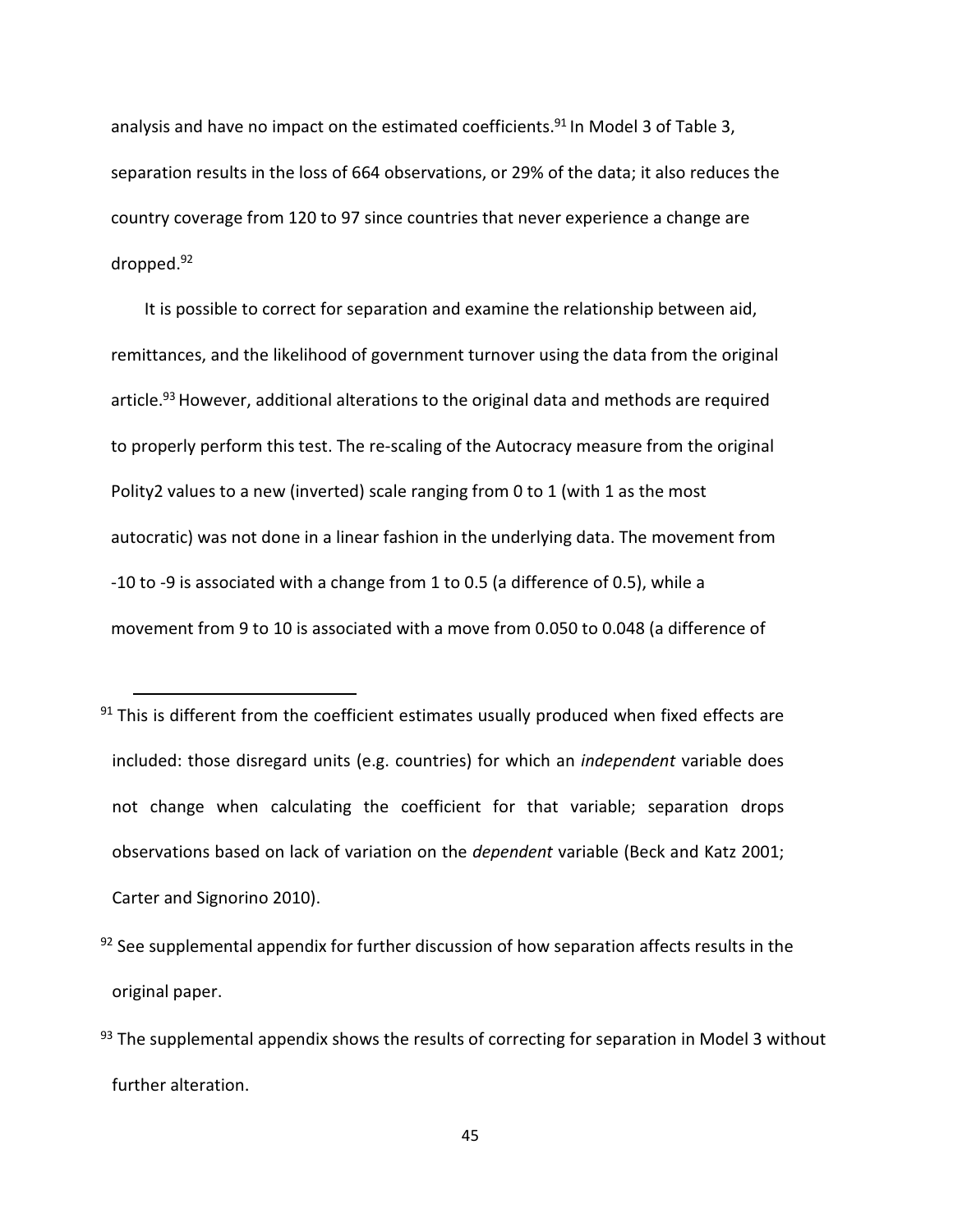0.002). This means that the difference between a -10 and -9 on Polity2 is more than 200 times the difference between 9 and 10 in the rescaled score.<sup>94</sup> Instead of relying on this score, a linear scale is created in which each difference of 1 on the original -10 to 10 scale corresponds to a difference of .05 on the (inverted) 0 to 1 scale. It is necessary to lag the Autocracy variable given the coding structure of that variable and the dependent variable (government turnover), but it does not appear that this was done in the original analysis. An observation is coded as 1 for turnover if it experienced a turnover that year. However, Polity2 - on which the autocracy score is based - is coded as of December 31 of the year in which it is reported. Therefore, the Autocracy score should be lagged by one period to ensure that it is the score *prior to* the turnover that is used, rather than the score resulting from the turnover. Similar concerns arise from the failure to lag aid and remittances, some of which may also accrue after the turnover in a given year.

The analysis shown in Table 6 employs data drawn from the replication files for Ahmed's article, but uses the re-scaled Autocracy score, lags all independent values by one period to ensure they are prior to the turnover, and does not include fixed effects due to the severity of separation induced by their inclusion. To model the hazard without duration fixed effects, duration polynomials based on the replication data are used.<sup>95</sup>The results in Table 6 show no evidence that aid significantly decreases the likelihood of government turnover in authoritarian regimes in any period: the coefficient

 $94$  See supplemental appendix for additional discussion of this and other data issues.

<sup>95</sup> Relevant variables reported here; see supplemental appendix for full table.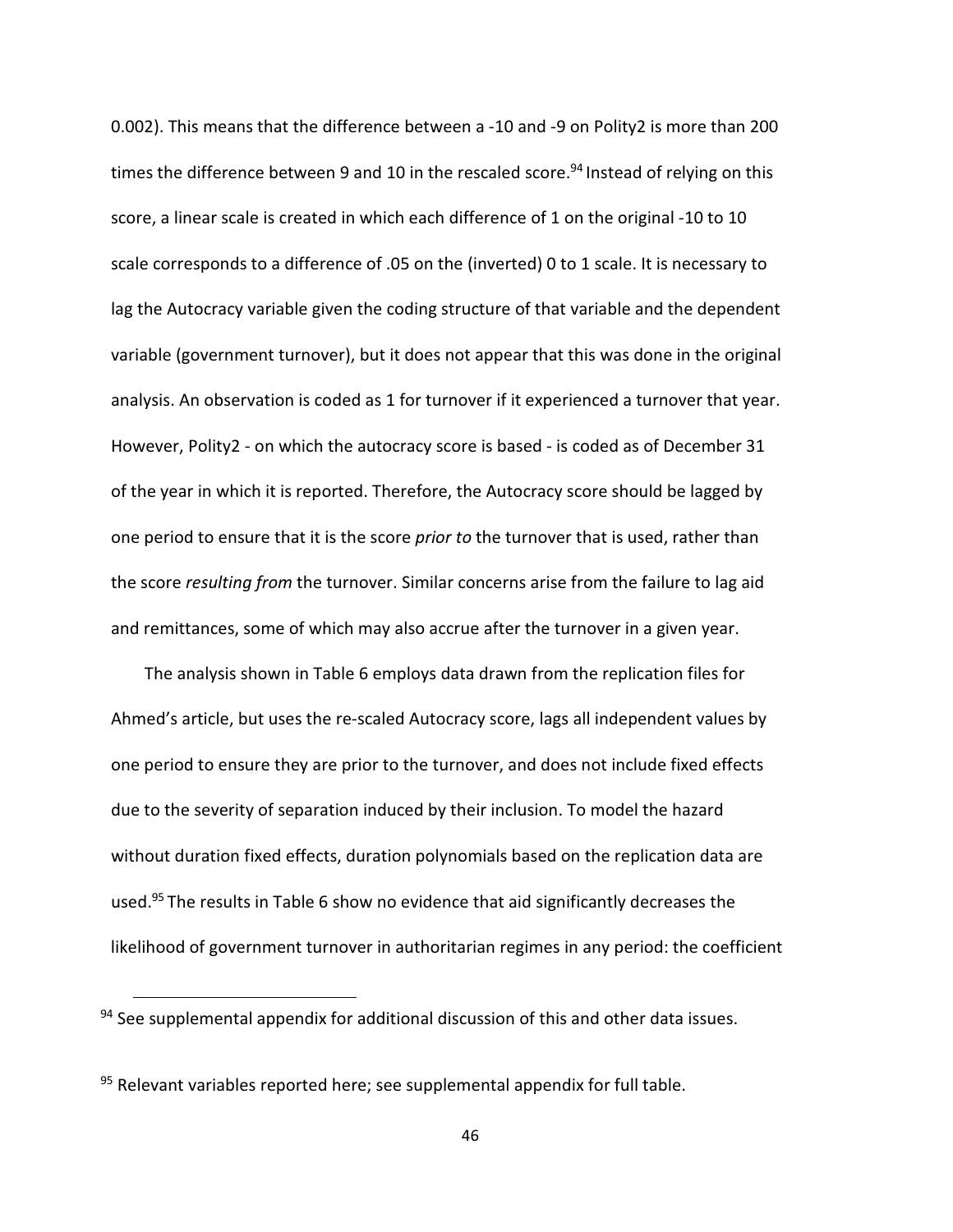on Autocracy\*Aid is never significant.<sup>96</sup> Looking at Columns 2 and 3, which break out the cold war and post-cold war periods, a pattern is observed for aid that is consistent with the hypothesis of a change over time, although most coefficients are insignificant. Still, it is worth noting that the coefficient on Autocracy\*Aid in the post-cold war is not only insignificant but also in the opposite direction from that hypothesized by Ahmed. And the negative, significant coefficient on Aid in the post-cold war means that when Autocracy is zero (Polity2 score is 10, the most democratic), aid decreases the likelihood of turnover: so aid may decrease the likelihood of turnover in democracies, but not in autocracies - opposite to the Ahmed's predictions. This same pattern for aid is seen if the remittance variables are excluded from the models in Table 6.

#### [Table 6 about here.]

**Summary** The articles revisited in this section claim that foreign aid operates in a similar manner to oil revenue or remittances and that it suppresses political change in authoritarian countries. In no case does a further examination of the results support the conclusion that aid prevents political change in the post-cold war, or that aid operates in a similar way to other forms of non-tax revenue.

 $96$  This difference from the original article is not due to removing the fixed effects. When the models in Table 6 are estimated using OLS with country, year and duration fixed effects the differences between what is found for both aid and remittances and the results from the original article are even more striking. See supplemental appendix.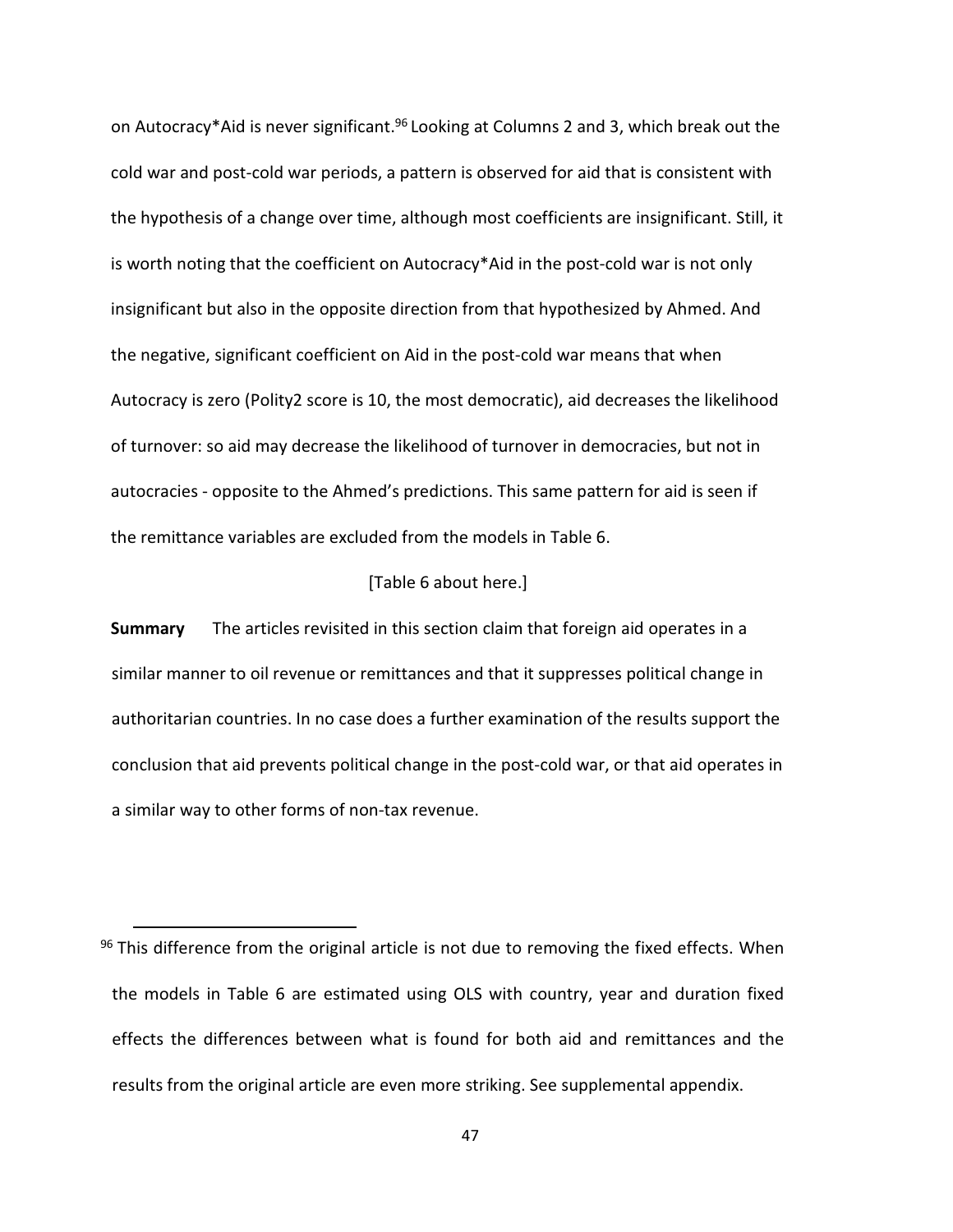# **Conclusion**

Foreign aid, unlike revenue from state-owned oil enterprises or migrant remittances, comes from a donor country. Donors have preferences, which can change over time as the geopolitical climate evolves. The effects of aid will be conditioned by donor priorities and donor-recipient relationships. Failure to account for this omits a key theoretical component from our understanding of foreign aid and its impact in recipient countries.

Policymakers in developed democracies face difficult choices when operating in nondemocratic countries. Understanding any unintended consequences of their policies on the political situation is important. For aid donors, this is particularly true. A substantial proportion of the world's poor live in nondemocratic countries. Several previous studies conclude that giving aid in these countries reduces the likelihood of democratic change. If decreasing the likelihood of democratization is an unavoidable side effect of giving aid in authoritarian states, then donors will think seriously about these consequences when allocating aid.

The argument developed here predicts a more nuanced relationship between aid and democratic change. Furthermore, it suggests that donors are a driving force in determining this relationship. Donors can alter the composition of aid both over time and across recipients, varying the extent to which authoritarian governments can use aid to their own advantage. Empirical tests support the theory: aid to authoritarian recipients need not prevent democratic change. Evidence from the cold war and from strategically important recipients provides a cautionary tale regarding the ability of aid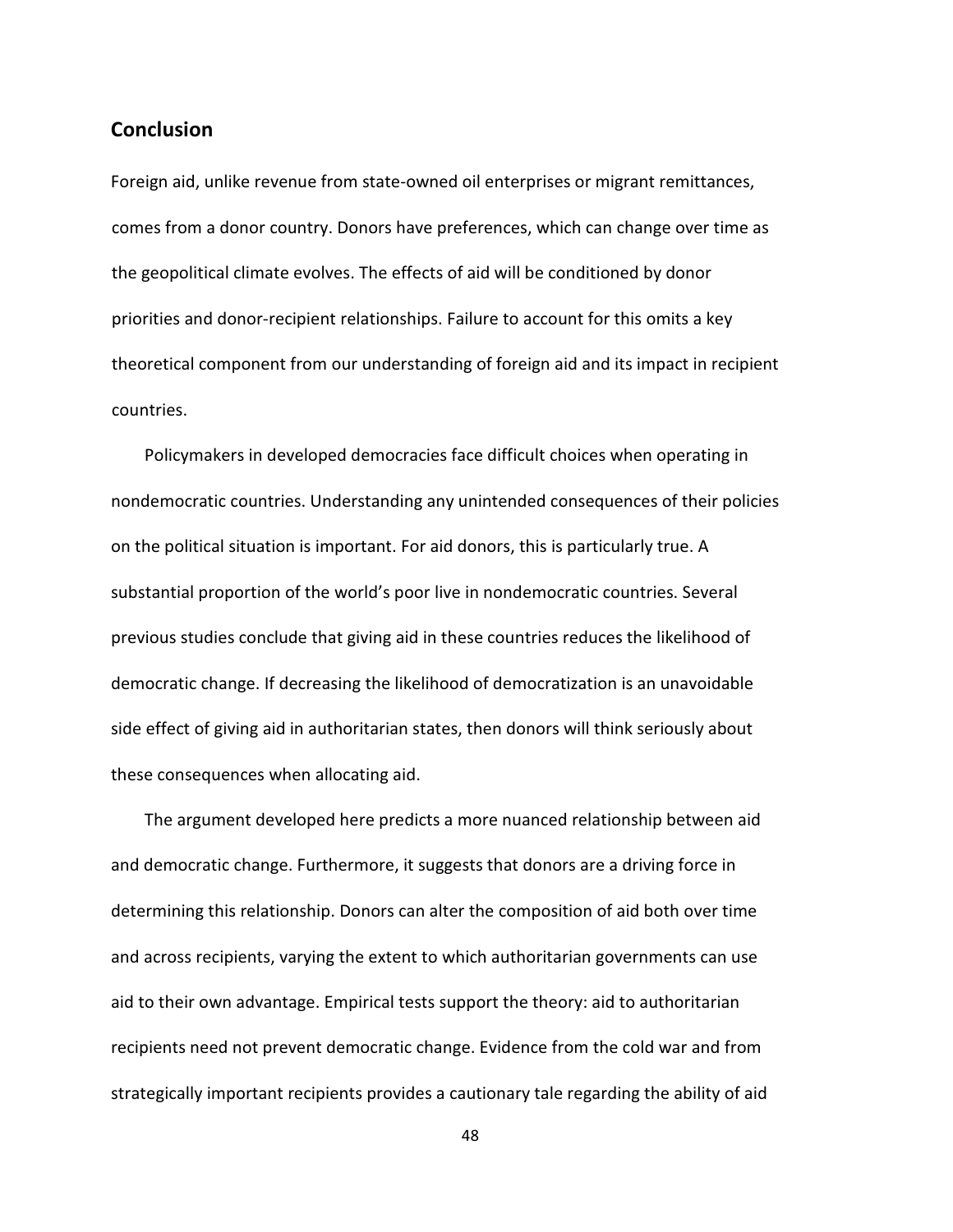to have anti-democratic properties. However when a donor's utility is increased by avoiding these consequences, it is able to re-allocate aid within authoritarian recipients to prevent anti-democratic effects. This is seen in the post-cold war period where aid, on average, is not associated with decreased likelihood of democratic change.

The comparison of the effects of aid with those of oil revenue provides important insights for understanding the fungibility of aid. Directly ascertaining the level of aid fungibility in a generalizable manner has proved elusive. While fungibility is often asserted in scholarly work, the extent of fungibility remains contested. The findings here suggest limits on fungibility, at least in nondemocratic recipients: aid does not have similar effects to oil revenue, which is more widely accepted as a fungible resource. Instead, the results are more consistent with a theory incorporating donor preferences and the heterogeneous nature of aid than with previous theories which assumed aid was a homogenous, fungible resource.

Foreign aid is not oil. It involves a resource transfer from one state to another. As such, the priorities of governments in both states must be considered when developing a theory of the effects of foreign aid. Researchers should resist the temptation to aggregate across types of resources and instead consider the nuances associated with each when studying their impact on outcomes of interest.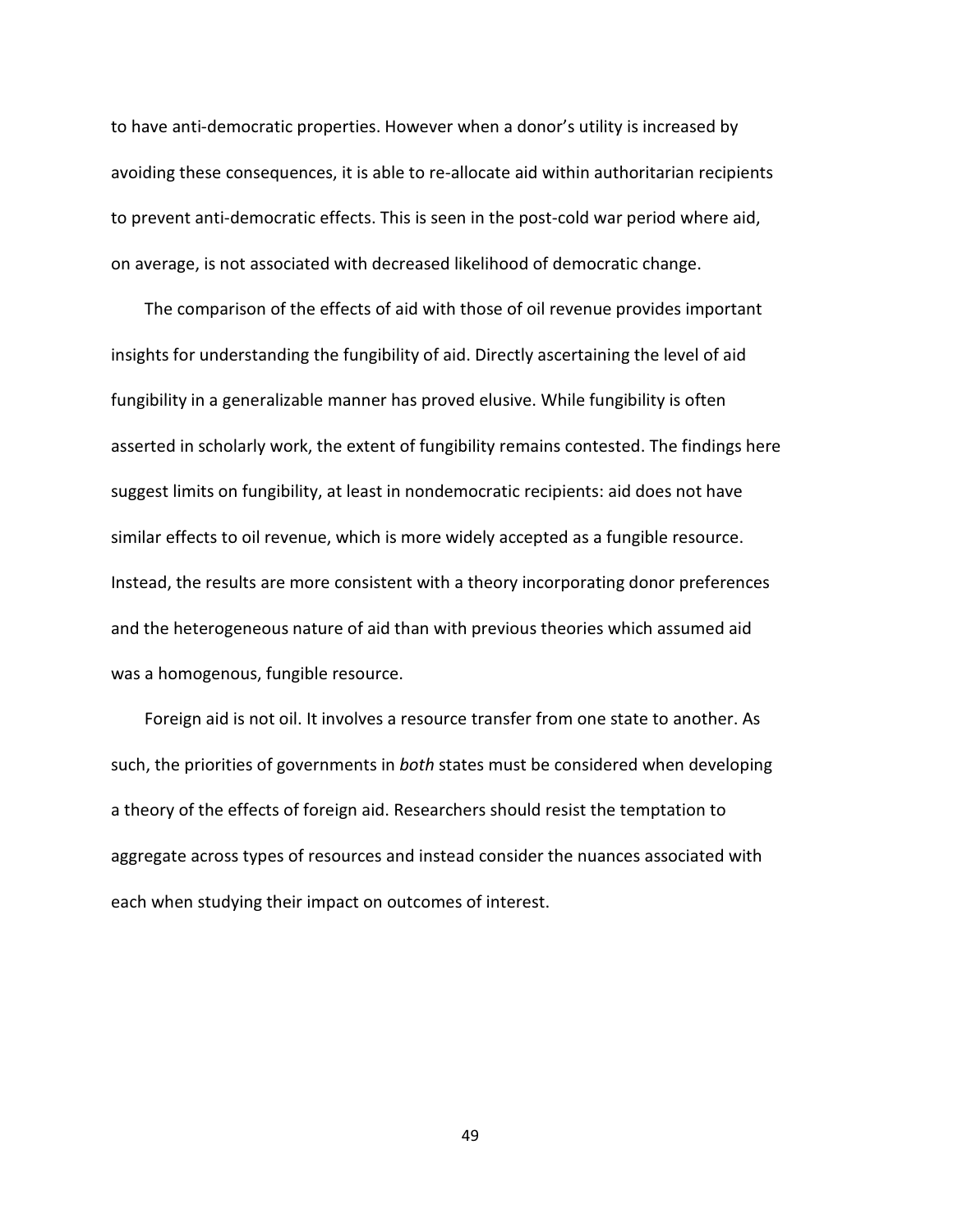# References

- Abdih, Yasser, Ralph Chami and Jihad Dagher. 2012. "Remittances and Institutions: Are Remittances a Curse?" World Development 40(4):657–666.
- Acemoglu, Daron, Simon Johnson, James A. Robinson and Pierre Yared. 2008. "Income and Democracy." American Economic Review 98(3):808–842.
- Ahmed, Faisal. 2012. "The Perils of Unearned Income: Aid, Remittances, and Government Survival." American Political Science Review 106(1):146–165.
- Ai, Chunrong and Edward C. Norton. 2003. "Interaction Terms in Logit and Probit Models." Economics Letters 80:123–129.
- Bearce, David H. and Daniel C. Tirone. 2010. "Foreign Aid Effectiveness and the Strategic Goals of Donor Governments." Journal of Politics 72(3):837–851.
- Beck, Nathaniel. 2011. "Is OLS with a Binary Dependent Variable Really OK?: Estimating (mostly) TSCS Models with Binary Dependent Variables and Fixed Effects." Unpublished Manuscript, New York University.
- Beck, Nathaniel and Jonathan N. Katz. 2001. "Throwing Out the Baby with the Bath Water: A Comment on Green, Kim, and Yoon." International Organization 55(2):487– 495.

Beck, Thorsten, George Clarke, Alberto Groff, Philip Keefer and Patrick Walsh. 2001.

- "New tools in comparative political economy: The Database of Political Institutions." World Bank Economic Review 15(1):165–176.
- Bermeo, Sarah Blodgett. 2010. "Development and Strategy: Aid Allocation in an Interdependent World." Manuscript, Duke University.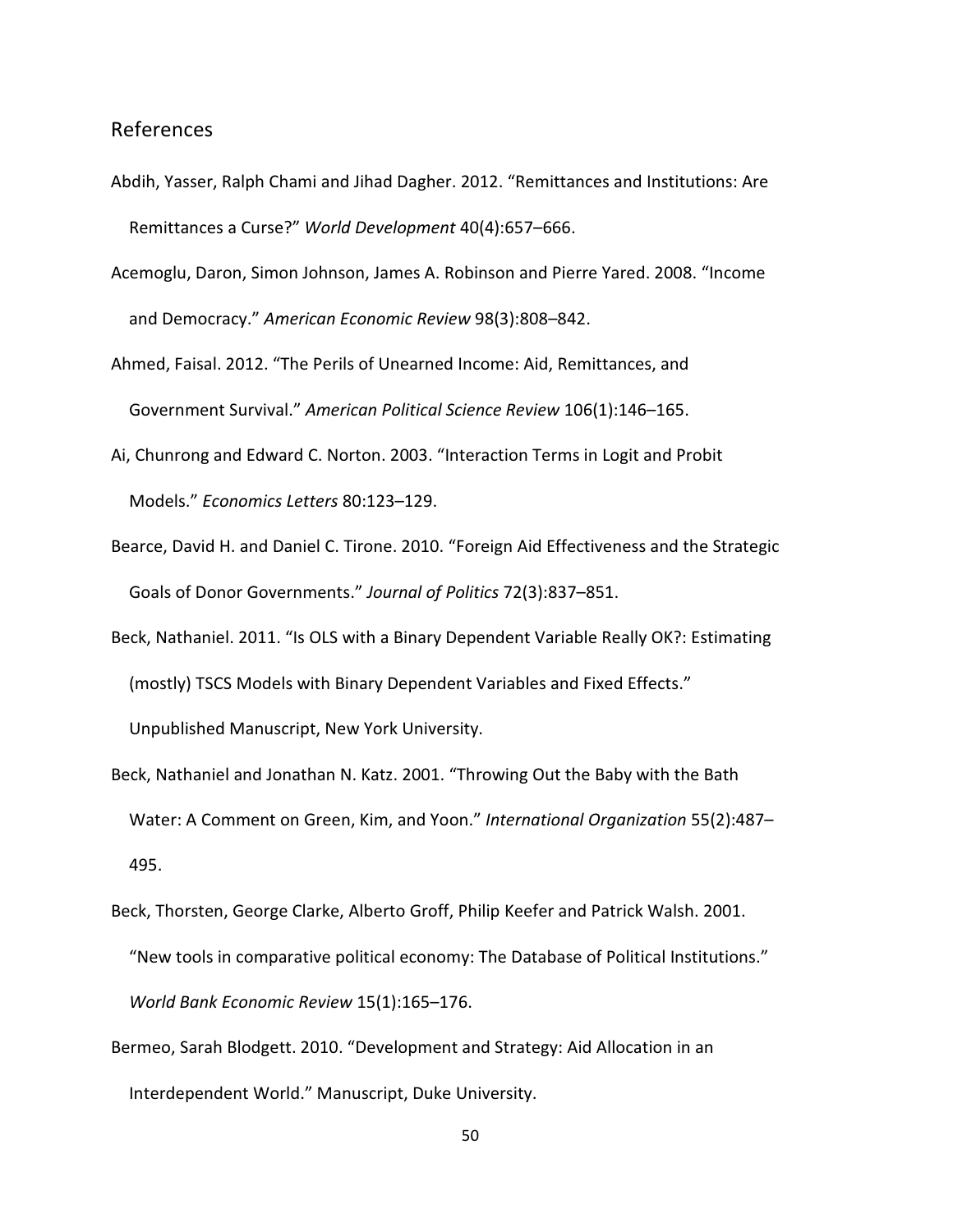- Bermeo, Sarah Blodgett. 2011. "Foreign Aid and Regime Change: A Role for Donor Intent." World Development 39(11):2021–2031.
- Boix, Carles. 2003. Democracy and Redistribution. New York: Cambridge University Press.
- Brautigam, Deborah A and Stephen Knack. 2004. "Foreign Aid, Institutions, and Governance in Sub-Saharan Africa." Economic Development and Cultural Change 52:255–85.
- Bueno de Mesquita, Bruce and Alastair Smith. 2009. "A Political Economy of Aid." International Organization 63(2):309–340.
- Bueno de Mesquita, Bruce and Alastair Smith. 2010. "Leader Survival, Revolutions, and the Nature of Government Finance." American Journal of Political Science 54(4):936– 950.
- Carter, David B. and Curtis S. Signorino. 2010. "Back to the Future: Modeling Time Dependence in Binary Data." Political Analysis 18(3):271–292.
- Carter, David B. and Randall W. Stone. 2014. "Democracy and Multilateralism: The Case of Vote Buying in the UN General Assembly." International Organization, forthcoming.
- Clemens, Michael, Steven Radelet, Rikhil Bhavnani and Samuel Bazzi. 2012. "Counting Chickens when they Hatch: Timing and the Effects of Aid on Growth." The Economic Journal 122(561):590–617.
- Collier, Paul. 2006. "Is Aid Oil? An Analysis of Whether Africa Can Absorb More Aid." World Development 34(9):1482–1497.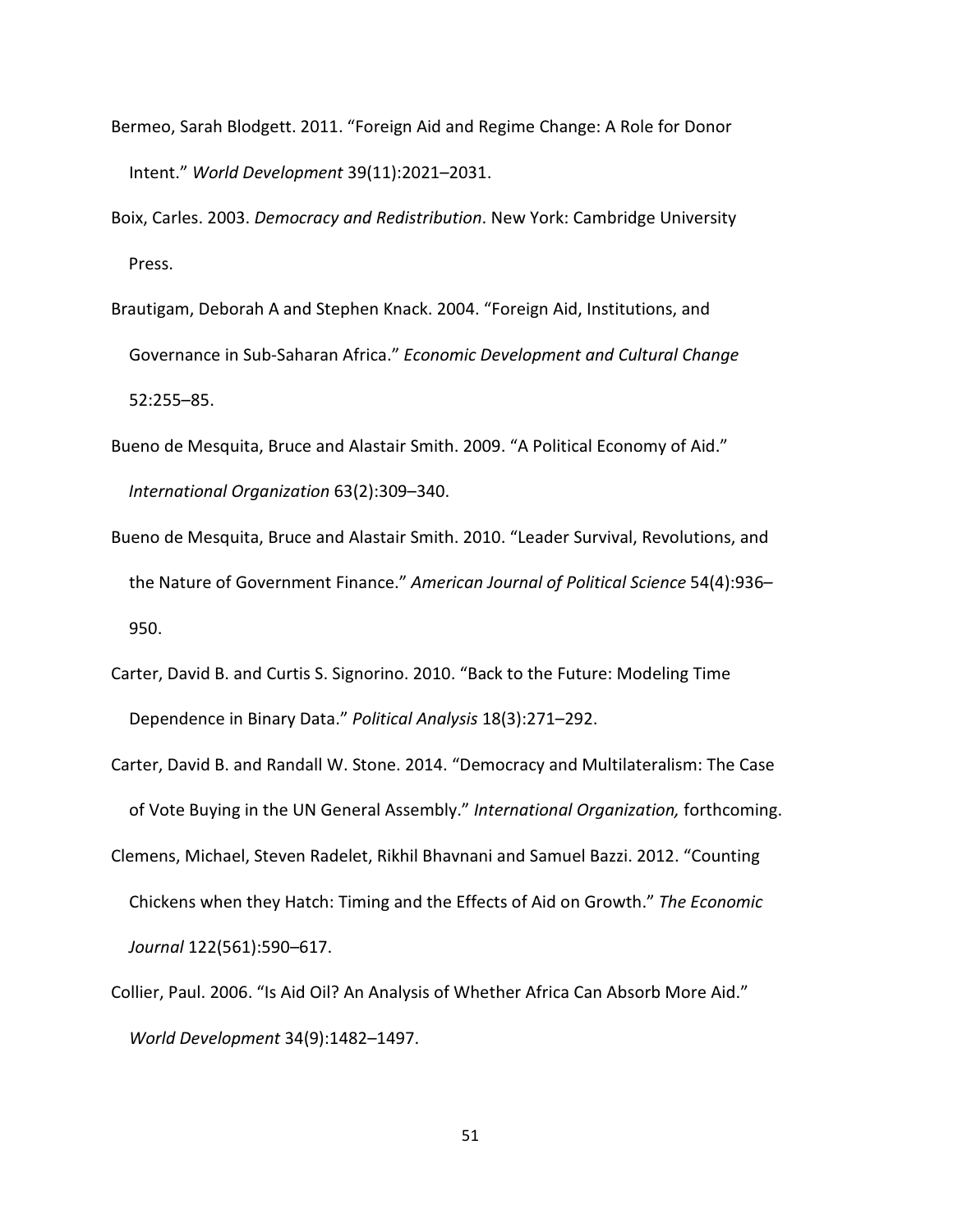- Dietrich, Simone. 2013. "Bypass or Engage? Explaining Donor Delivery Tactics in Aid Allocation." International Studies Quarterly 57(4):698–712.
- Djankov, Simeon, Jose G. Montalvo and Marta Reynal-Querol. 2008. "The Curse of Aid." Journal of Economic Growth 13:169–194.
- Dunning, Thad. 2004. "Conditioning the Effects of Aid: Cold War Politics, Donor Credibility, and Democracy in Africa." International Organization 58:409–423.
- Dunning, Thad. 2008. Crude Democracy: Natural Resource Wealth and Political Regimes. Cambridge, UK: Cambridge University Press.
- Epstein, David L., Robert Bates, Jack Goldstone, Ida Kristensen and Sharyn O'Halloran. 2006. "Democratic Transitions." American Journal of Political Science 50(3):551–569.
- Feyzioglu, Tarhan, Vinaya Swaroop and Min Zhu. 1998. "A Panel Data Analysis of the Fungibility of Foreign Aid." World Bank Economic Review 12(1):29–58.
- Finkel, Steven E., Anibal Perez-Linan and Mitchell A. Seligson. 2007. "The Effects of U.S.
	- Foreign Assistance on Democracy Building, 1990-2003." World Politics 59(3):404–439.

Freedom House: Freedom in the World. 2011. www.freedomhouse.org.

- Geddes, Barbara, Joseph Wright and Erica Frantz. 2014. "Autocratic Breakdown and Regime Transitions." Perspectives on Politics 12(2).
- Goemans, Henk E., Kristian Skrede Gleditsch and Giacomo Chiozza. 2009. "Introducing Archigos: A Dataset of Political Leaders." Journal of Peace Research 46(2):269–283.
- Goldberg, Ellis, Eric Mvukiyehe and Erik Wibbels. 2008. "Lessons from Strange Cases: Democracy, Development, and the Resource Curse in the U.S. States." Comparative Political Studies 41:477–514.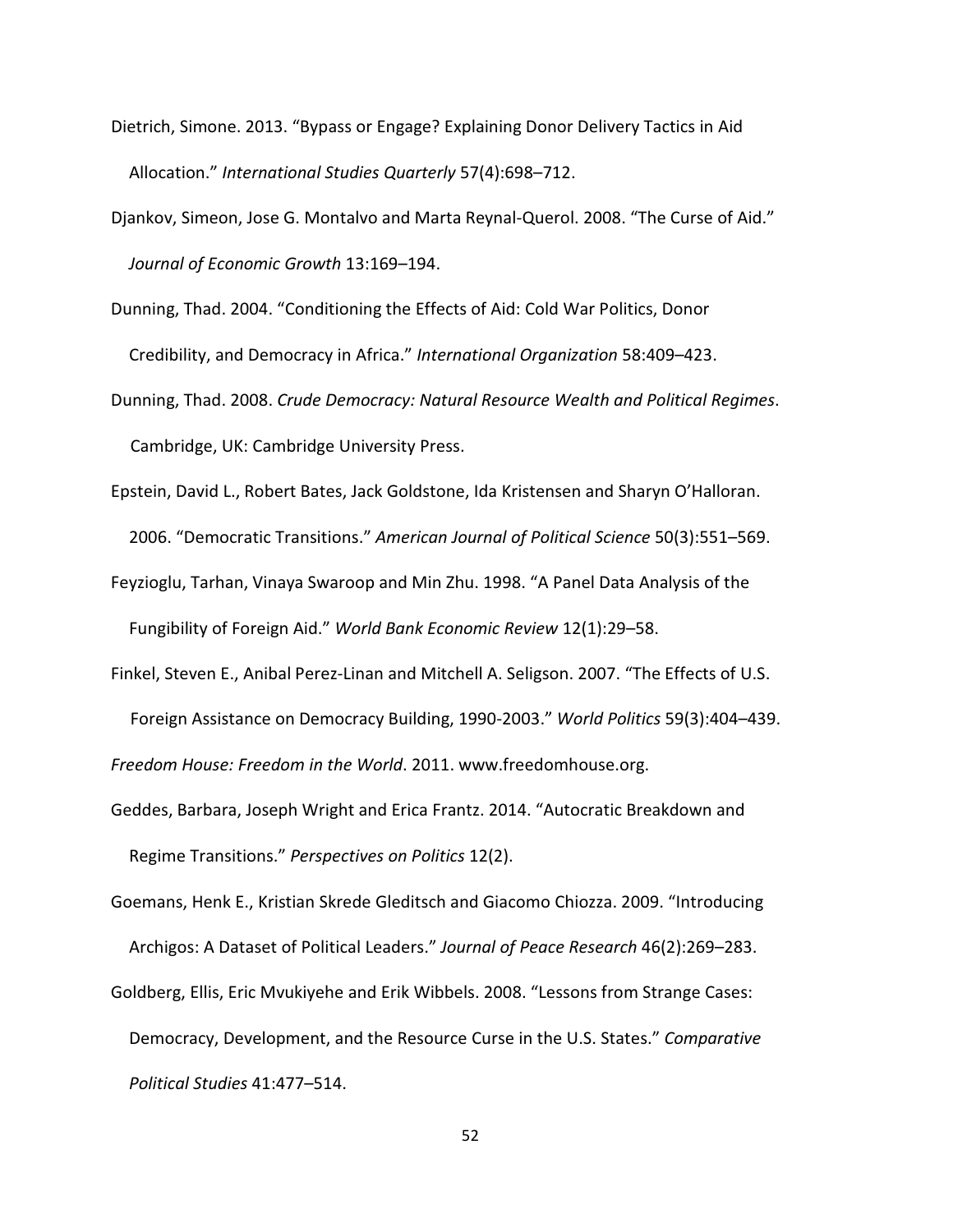- Greene, William. 2010. "Testing Hypotheses about Interaction Terms in Nonlinear Models." Economics Letters 107:291–296.
- Haber, Stephen and Victor Menaldo. 2011. "Do Natural Resources Fuel Authoritarianism? A Reappraisal of the Resource Curse." American Political Science Review 105(1):1–26.
- Heston, Alan, Robert Summers and Bettina Aten. 2012. "Penn World Table Version 7.1." Center for International Comparisons of Production, Income and Prices at the University of Pennsylvania.
- IMF. 1986. "A Manual of Government Finance Statistics (GFSM 1986)." www.imf.org/external/pubs/ft/gfs/manual/1986/eng/index.htm.
- Jensen, Nathan M. and Leonard Wantchekon. 2004. "Resource Wealth and Political Regimes in Africa." Comparative Political Studies 37(7):816–841.
- Kelley, Judith. 2008. "Assessing the Complex Evolution of Norms: The Rise of International Election Monitoring." International Organization 62:221–255.
- Kersting, Erasmus and Christopher Kilby. 2014. "Aid and Democracy Redux." European Economic Review 67:125–143.

Kilby, Christopher. 2009. "The Political Economy of Conditionality: An Empirical Analysis of World Bank Loan Disbursements." Journal of Development Economics 89(1):51–61.

Knack, Stephen. 2004. "Does Foreign Aid Promote Democracy?" International Studies Quarterly 48:251–266.

Kono, Daniel Yuichi and Gabriella R. Montinola. 2009. "Does Foreign Aid Support Autocrats, Democrats, or Both?" Journal of Politics 71(2):704–718.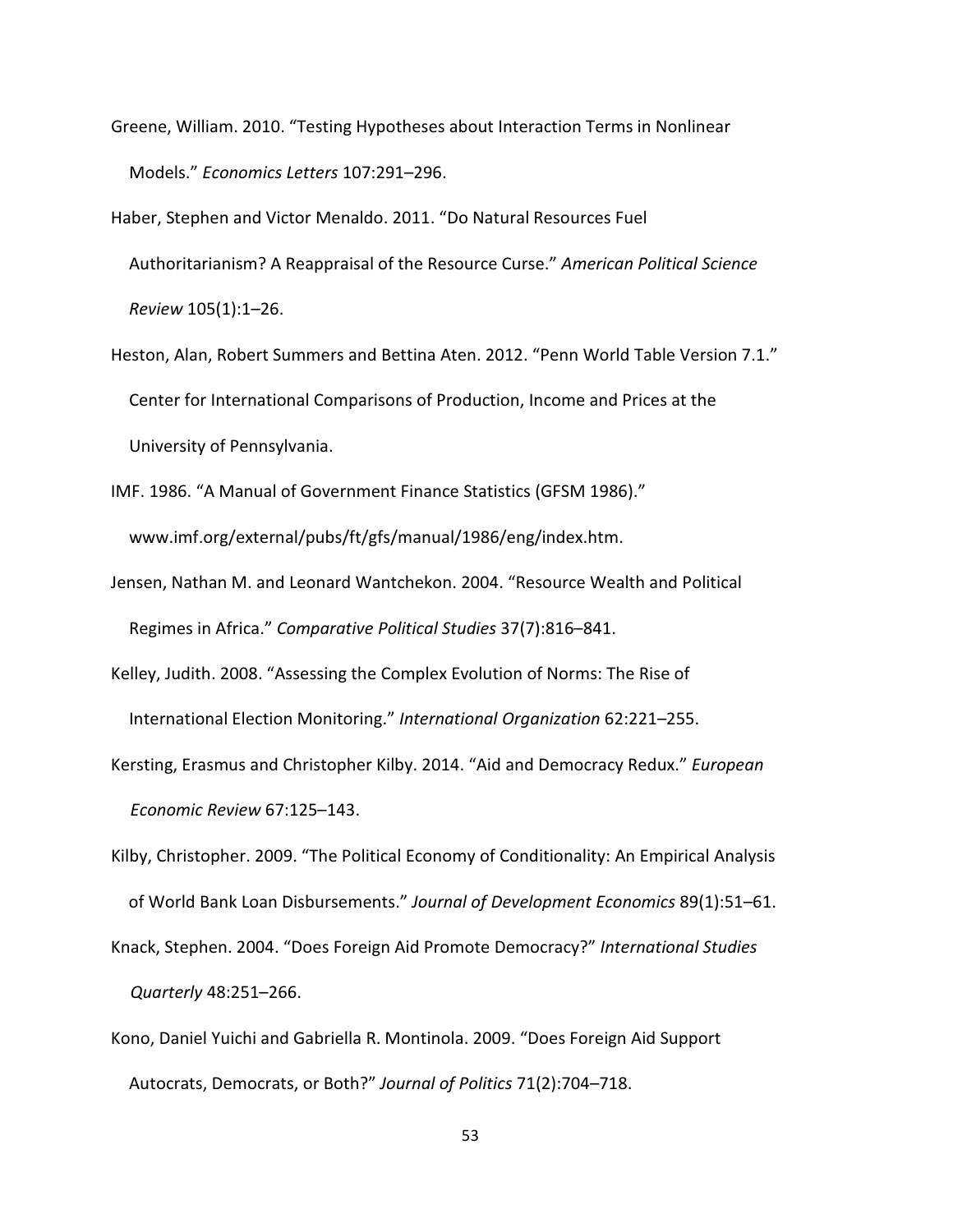- Marshall, Monty G. and Keith Jaggers. 2011. "Polity IV Project: Political Regime Characteristics and Transitions, 1800-2010." www.systemicpeace.org/inscr/inscr.htm.
- Morrison, Kevin M. 2007. "Natural Resources, Aid, and Democratization: A Best-Case Scenario." Public Choice 131(3/4):365–386.
- Morrison, Kevin M. 2009. "Oil, Nontax Revenue, and the Redistributional Foundations of Regime Stability." International Organization 63:107–138.
- Pack, Howard and Janet Rothenberg Pack. 1990. "Is Foreign Aid Fungible? The Case of Indonesia." The Economic Journal 100(399):188–194.

Radelet, Steven. 2003. "Bush and Foreign Aid." Foreign Affairs 82(5):104–117.

Ramsay, Kristopher. 2011. "Revisiting the Resource Curse: Natural Disasters, the Price of Oil, and Democracy." International Organization 65(3):507–529.

Ross, Michael L. 2001. "Does Oil Hinder Democracy?" World Politics 53(3):325–61.

- Ross, Michael L. 2008. "Oil, Islam, and Women." American Political Science Review 102(1):107–123.
- Ross, Michael L. 2012. The Oil Curse: How Petroleum Wealth Shapes the Development of Nations. Princeton, NJ: Princeton University Press.

Smith, Alastair. 2008. "The Perils of Unearned Income." Journal of Politics 70(3):780– 793.

Stone, Randall W. 2002. Lending Credibility: The International Monetary Fund and the Post-Communist Transition. Princeton, NJ: Princeton University Press.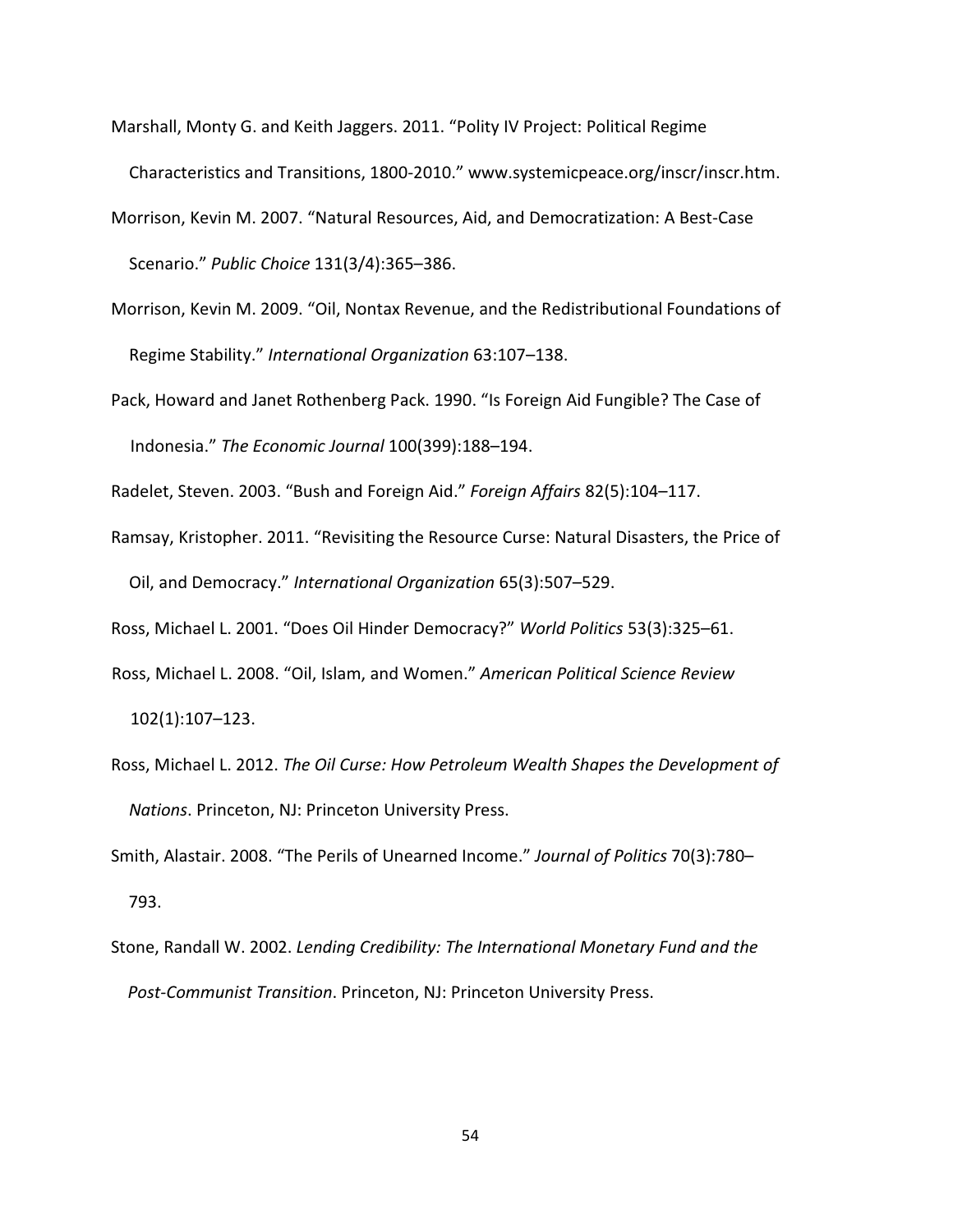- Stone, Randall W. 2006. Buying Influence: The Political Economy of International Aid. Paper presented at the annual meeting of the Interanational Studies Association, San Diego, CA, March 2006.
- Stone, Randall W. 2008. "The Scope of IMF Conditionality." International Organization 62(4):589–620.
- Tilly, Charles. 1990. Coercion, Capital, and European States, AD 990-1992. Cambridge, MA: Blackwell.
- Ulfelder, Jay. 2007. "Natural Resource Wealth and the Survival of Autocracy." Comparative Political Studies 40(8):995–1018.
- Vreeland, James Raymond. 2011. "Foreign Aid and Global Governance: Buying Bretton Woods the Swiss-bloc Case." Review of International Organizations 6(3-4):369–391. Wright, Joseph. 2009. "How Foreign Aid Can Foster Democratization in Authoritarian Regimes." American Journal of Political Science 53(3):552–571.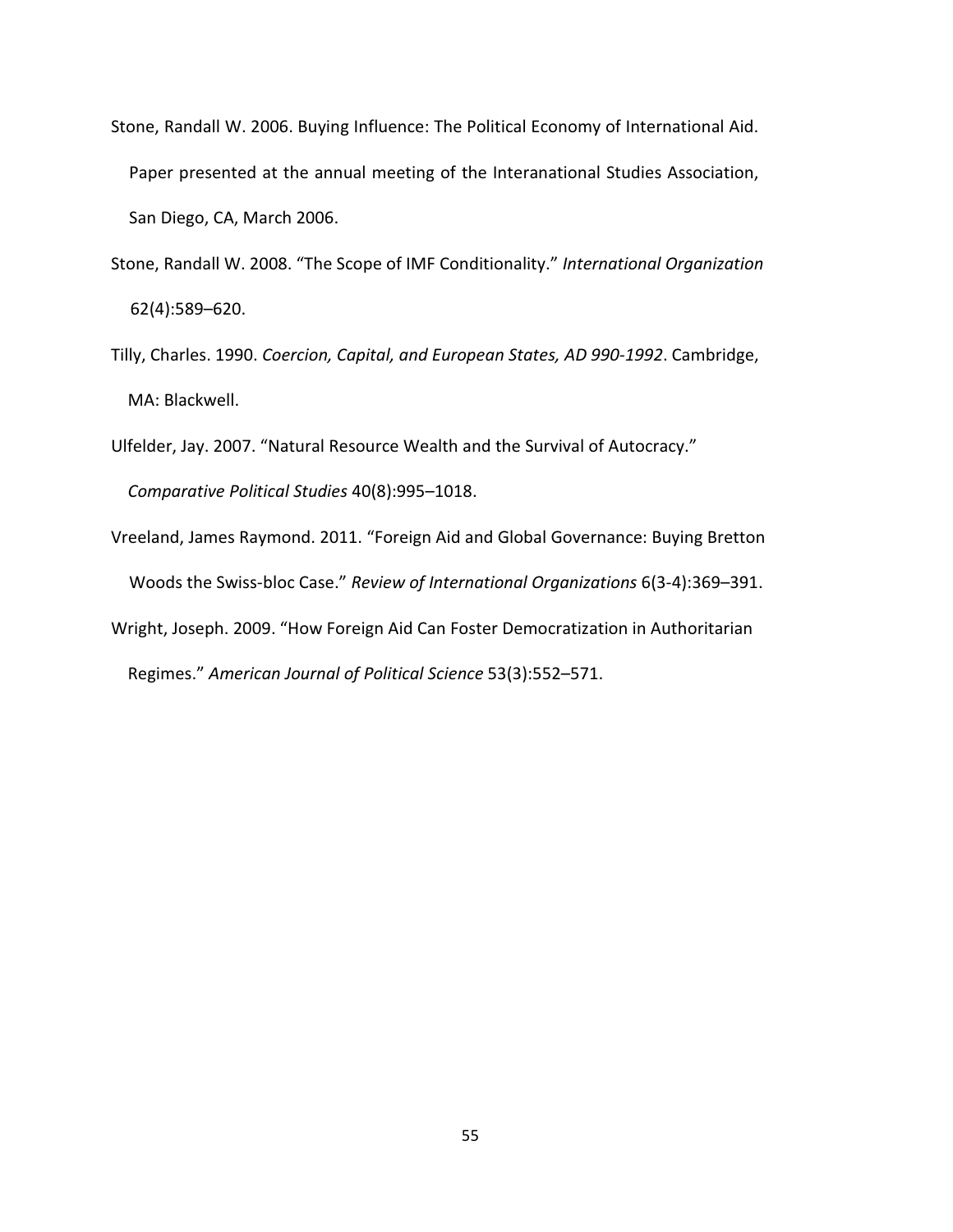|                               | <b>All Years</b> | Cold War     | post-Cold<br>War |
|-------------------------------|------------------|--------------|------------------|
|                               | Model 1          | Model 2      | Model 3          |
| In Aid per capita (lag 2)     | $-0.058$         | $-0.235**$   | 0.176            |
|                               | (0.43)           | (0.01)       | (0.22)           |
| In Oil Rev per capita (lag 2) | $-0.081**$       | $-0.067$     | $-0.136**$       |
|                               | (0.03)           | (0.20)       | (0.03)           |
| In Income (lag 2)             | $0.179*$         | $0.383***$   | 0.143            |
|                               | (0.06)           | (0.00)       | (0.46)           |
| lagged Growth                 | $-0.027***$      | $-0.022**$   | $-0.003$         |
|                               | (0.00)           | (0.03)       | (0.82)           |
| lagged Polity                 | $-0.115***$      | $-0.080**$   | $-0.190***$      |
|                               | (0.00)           | (0.02)       | (0.00)           |
| <b>Previous Transitions</b>   | $0.283***$       | $0.246***$   | $0.337***$       |
|                               | (0.00)           | (0.00)       | (0.00)           |
| Year                          | $0.019**$        | $0.078**$    | 0.007            |
|                               | (0.03)           | (0.02)       | (0.77)           |
| Age                           | $-0.074**$       | $-0.098***$  | $-0.065$         |
|                               | (0.01)           | (0.01)       | (0.19)           |
| Age Squared                   | 0.001            | 0.002        | 0.001            |
|                               | (0.21)           | (0.12)       | (0.67)           |
| Age Cubed                     | $-0.000$         | $-0.000$     | $-0.000$         |
|                               | (0.47)           | (0.38)       | (0.89)           |
| Constant                      | $-42.512**$      | $-159.775**$ | $-18.972$        |
|                               | (0.02)           | (0.02)       | (0.70)           |
| Observations                  | 3488             | 1645         | 1666             |
| Countries                     | 129              | 107          | 117              |

Table 1: Aid, Oil, and Democratic Change. Dependent variable equals 1 if the Polity2 score changed by three or more points in a positive direction from t-1 to t. Logit analysis, robust standard errors clustered on recipient; p-values in parentheses.  $*p < 0.10$ ;  $**p < 0.05$ ; \*\*\* $p < 0.01$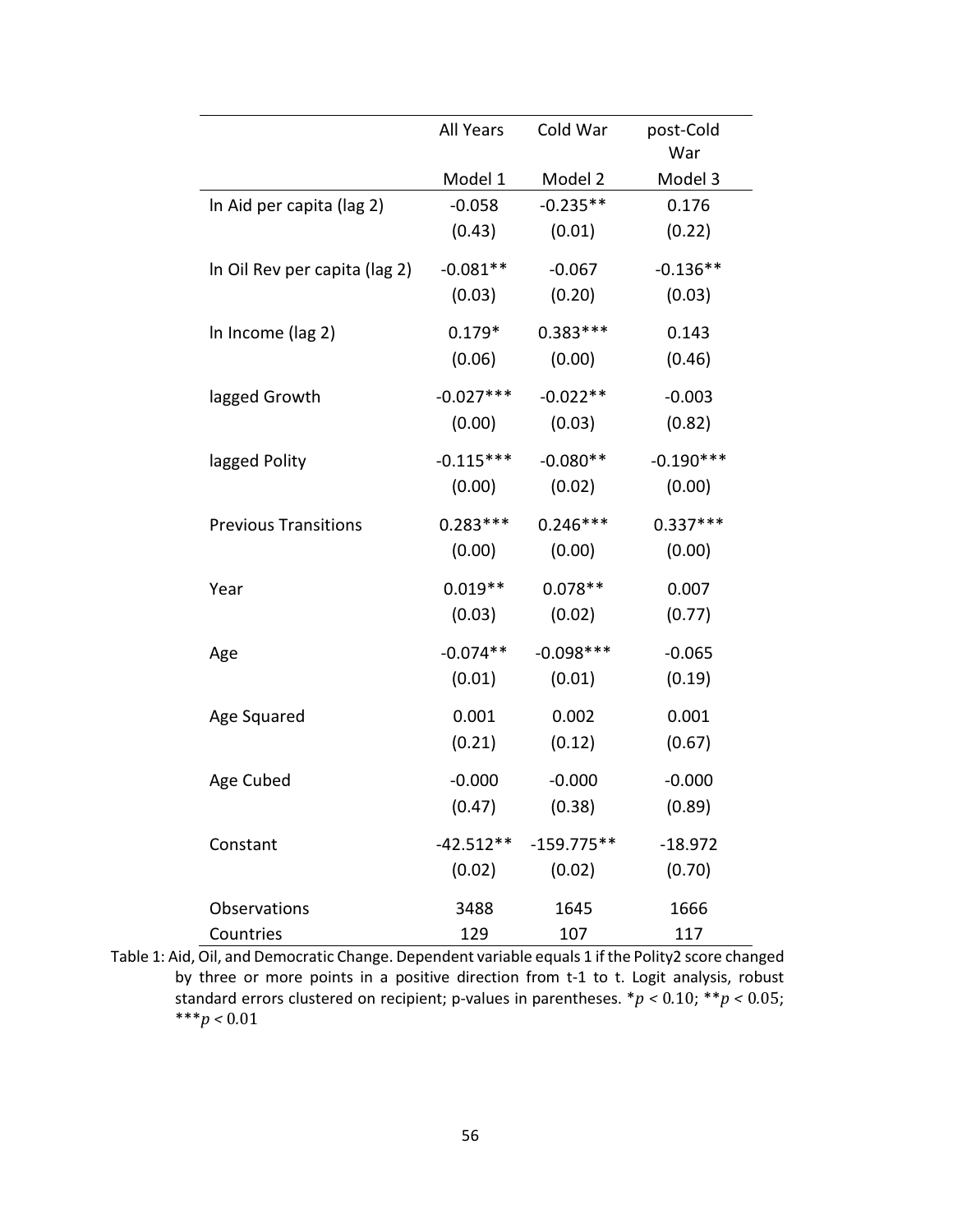|                               | Change in Polity2 |               | Change in Freedom House |                  |
|-------------------------------|-------------------|---------------|-------------------------|------------------|
|                               | Cold War          | post-Cold War | Cold War                | post-Cold<br>War |
|                               | Model 4           | Model 5       | Model 6                 | Model 7          |
| In Aid per capita (lag 2)     | $-0.205**$        | 0.082         | $-0.042*$               | 0.001            |
|                               | (0.02)            | (0.14)        | (0.09)                  | (0.94)           |
| In Oil Rev per capita (lag 2) | $-0.116$          | $-0.039$      | $-0.002$                | $-0.034*$        |
|                               | (0.22)            | (0.57)        | (0.95)                  | (0.05)           |
| In Income (lag 2)             | 0.260             | $-0.032$      | $-0.002$                | 0.042            |
|                               | (0.46)            | (0.89)        | (0.98)                  | (0.49)           |
| lagged Growth                 | $-0.005$          | $-0.003$      | 0.001                   | 0.000            |
|                               | (0.30)            | (0.62)        | (0.66)                  | (0.94)           |
| lagged Polity                 | $-0.208***$       | $-0.272***$   |                         |                  |
|                               | (0.00)            | (0.00)        |                         |                  |
| lagged Freedom House          |                   |               | $-0.264***$             | $-0.265***$      |
|                               |                   |               | (0.00)                  | (0.00)           |
| Year                          | $0.068***$        | $0.030***$    | $0.015***$              | $0.009***$       |
|                               | (0.00)            | (0.01)        | (0.00)                  | (0.01)           |
| Constant                      | $-136.195***$     | $-60.063***$  | $-28.182***$            | $-17.046***$     |
|                               | (0.00)            | (0.01)        | (0.00)                  | (0.01)           |
| Observations                  | 1884              | 2277          | 1788                    | 2415             |
| Countries                     | 113               | 138           | 119                     | 144              |
| Country fixed effects         | yes               | yes           | yes                     | yes              |

Table 2: Models including country fixed effects. Dependent variable is the change in Polity2 score or in the (inverted) Freedom House average from t-1 to t. Robust standard errors clustered on recipient; p-values in parentheses.  $\frac{*p}{<}0.10; \frac{***p}{<}0.05; \frac{***p}{<}0.01$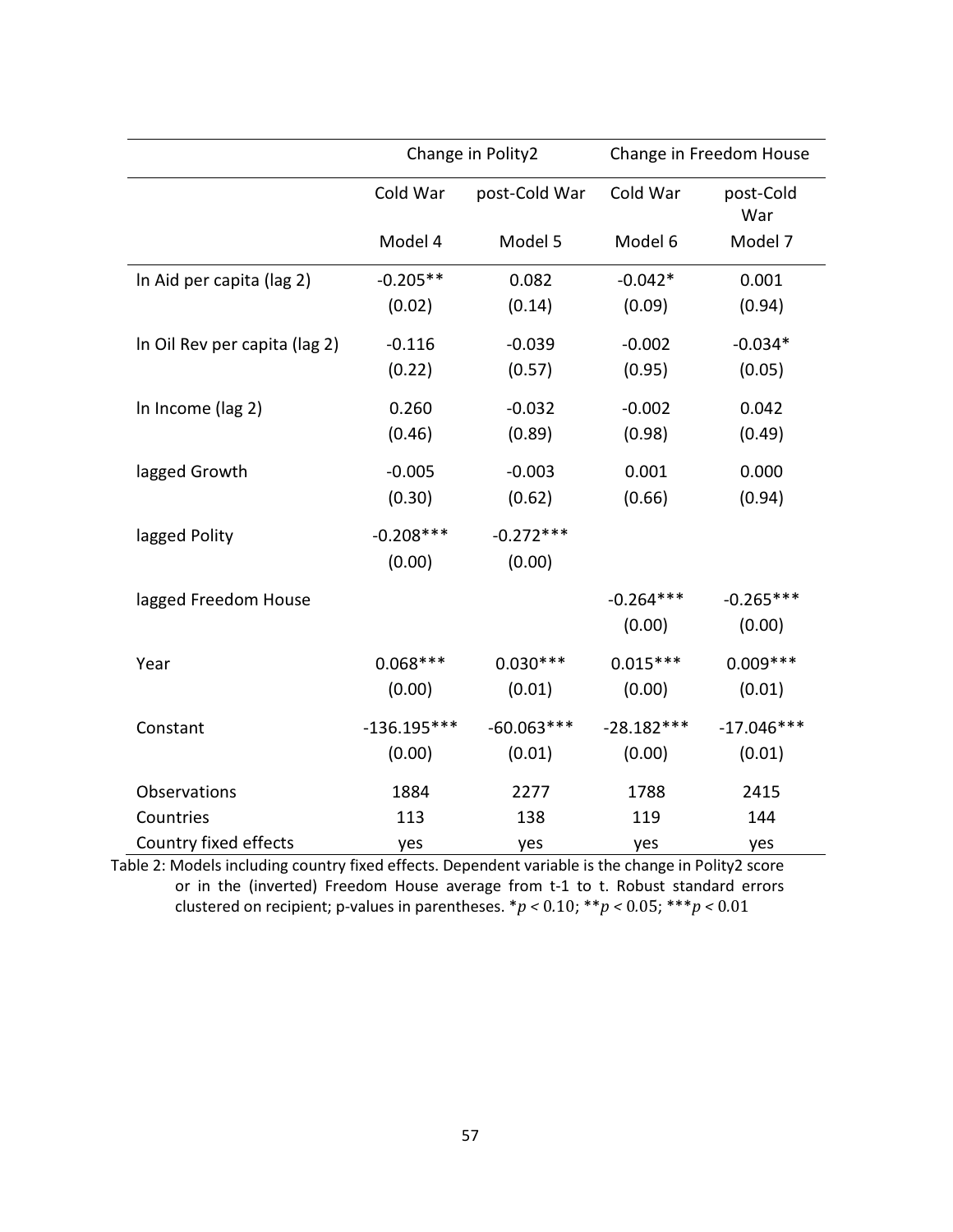|                               | Cold War     | post-Cold War | Cold War     | post-Cold<br>War |
|-------------------------------|--------------|---------------|--------------|------------------|
|                               | Model 8      | Model 9       | Model 10     | Model 11         |
| In Aid per capita (lag 2)     | $-0.207**$   | 0.222         | $-0.214**$   | 0.221            |
|                               | (0.03)       | (0.16)        | (0.03)       | (0.16)           |
| Top 5 US Military (lag 2)     | $3.008**$    | 8.089 ***     | $3.574*$     | $7.183**$        |
|                               | (0.03)       | (0.00)        | (0.06)       | (0.05)           |
| Top 5*Aid (lag 2)             | $-0.699$     | $-2.089***$   | $-1.057$     | $-1.968**$       |
|                               | (0.14)       | (0.00)        | (0.14)       | (0.02)           |
| In Oil Rev per capita (lag 2) | $-0.039$     | $-0.151**$    | $-0.056$     | $-0.152**$       |
|                               | (0.48)       | (0.02)        | (0.31)       | (0.02)           |
| Top 5*Oil (lag 2)             |              |               | 0.329        | 0.107            |
|                               |              |               | (0.16)       | (0.66)           |
| In Income (lag 2)             | $0.330**$    | 0.131         | $0.360***$   | 0.131            |
|                               | (0.02)       | (0.52)        | (0.01)       | (0.52)           |
| lagged Growth                 | $-0.027**$   | $-0.002$      | $-0.026**$   | $-0.002$         |
|                               | (0.01)       | (0.90)        | (0.02)       | (0.90)           |
| lagged Polity                 | $-0.072**$   | $-0.201***$   | $-0.080**$   | $-0.201***$      |
|                               | (0.04)       | (0.00)        | (0.03)       | (0.00)           |
| <b>Previous Transitions</b>   | $0.211**$    | $0.341***$    | $0.222**$    | $0.343***$       |
|                               | (0.02)       | (0.00)        | (0.01)       | (0.00)           |
| Year                          | $0.074**$    | 0.002         | $0.073**$    | 0.002            |
|                               | (0.03)       | (0.93)        | (0.04)       | (0.94)           |
| Age                           | $-0.092**$   | $-0.059$      | $-0.093**$   | $-0.058$         |
|                               | (0.01)       | (0.24)        | (0.01)       | (0.25)           |
| Age Squared                   | 0.002        | 0.001         | 0.002        | 0.001            |
|                               | (0.14)       | (0.73)        | (0.14)       | (0.75)           |
| Age Cubed                     | $-0.000$     | $-0.000$      | $-0.000$     | $-0.000$         |
|                               | (0.39)       | (0.93)        | (0.40)       | (0.94)           |
| Constant                      | $-150.419**$ | $-8.921$      | $-148.690**$ | $-8.503$         |
|                               | (0.03)       | (0.85)        | (0.03)       | (0.86)           |
| <b>Observations</b>           | 1645         | 1666          | 1645         | 1666             |
| Countries                     | 107          | 117           | 107          | 117              |

Table 3: Aid and Democratic Change for Heterogeneous Recipients. Dependent variable equals 1 if the Polity2 score changed by three or more points in a positive direction from t-1 to t. Logit analysis, robust standard errors clustered on recipient; p-values in parentheses.  ${}^{*}p$  < 0.10;  ${}^{**}p$  < 0.05;  ${}^{**}p$  < 0.01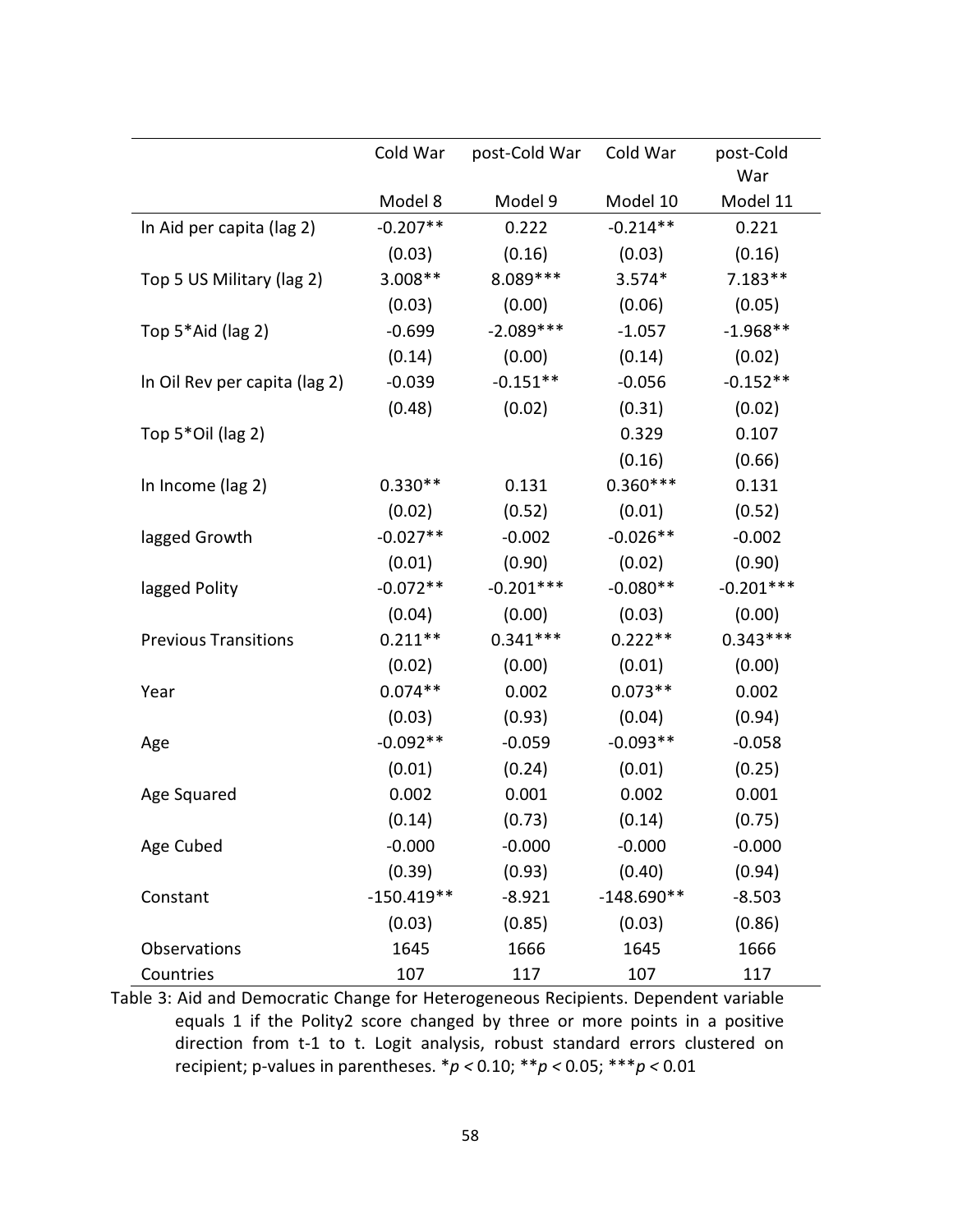| Based on Morrison (2009), Table 3, Model 1 |             |             |               |
|--------------------------------------------|-------------|-------------|---------------|
|                                            | Replication | Cold War    | Post-Cold War |
|                                            | (1)         | (2)         | (3)           |
| Grants per capita (t-1)                    | $-0.0175**$ | $-0.0664**$ | $-0.0049$     |
|                                            | (0.008)     | (0.031)     | (0.011)       |
| SOE Rev per capita(t-1)                    | $-0.0016**$ | $-0.0009$   | $-0.0195***$  |
|                                            | (0.001)     | (0.001)     | (0.007)       |
| Other non-tax Rev per capita(t-1)          | $-0.0012**$ | $-0.0021**$ | 0.0015        |
|                                            | (0.001)     | (0.001)     | (0.001)       |
| Observations                               | 1307        | 747         | 419           |
| Countries                                  | 98          | 77          | 73            |

Table 4: Analysis of Morrison (2009). Dependent Variable equals one if there is a three-point change in Polity in either direction, 0 otherwise. Logit Analysis, robust standard errors clustered by country in parentheses. First column replicates Table 3, Model 1 from Morrison (2009). Columns 2 and 3 use the same data but for pre-1989 and post-1991, respectively.  ${}^*p$  < 0.10;  ${}^{**}p$  < 0.05;  ${}^{***}p$  < 0.01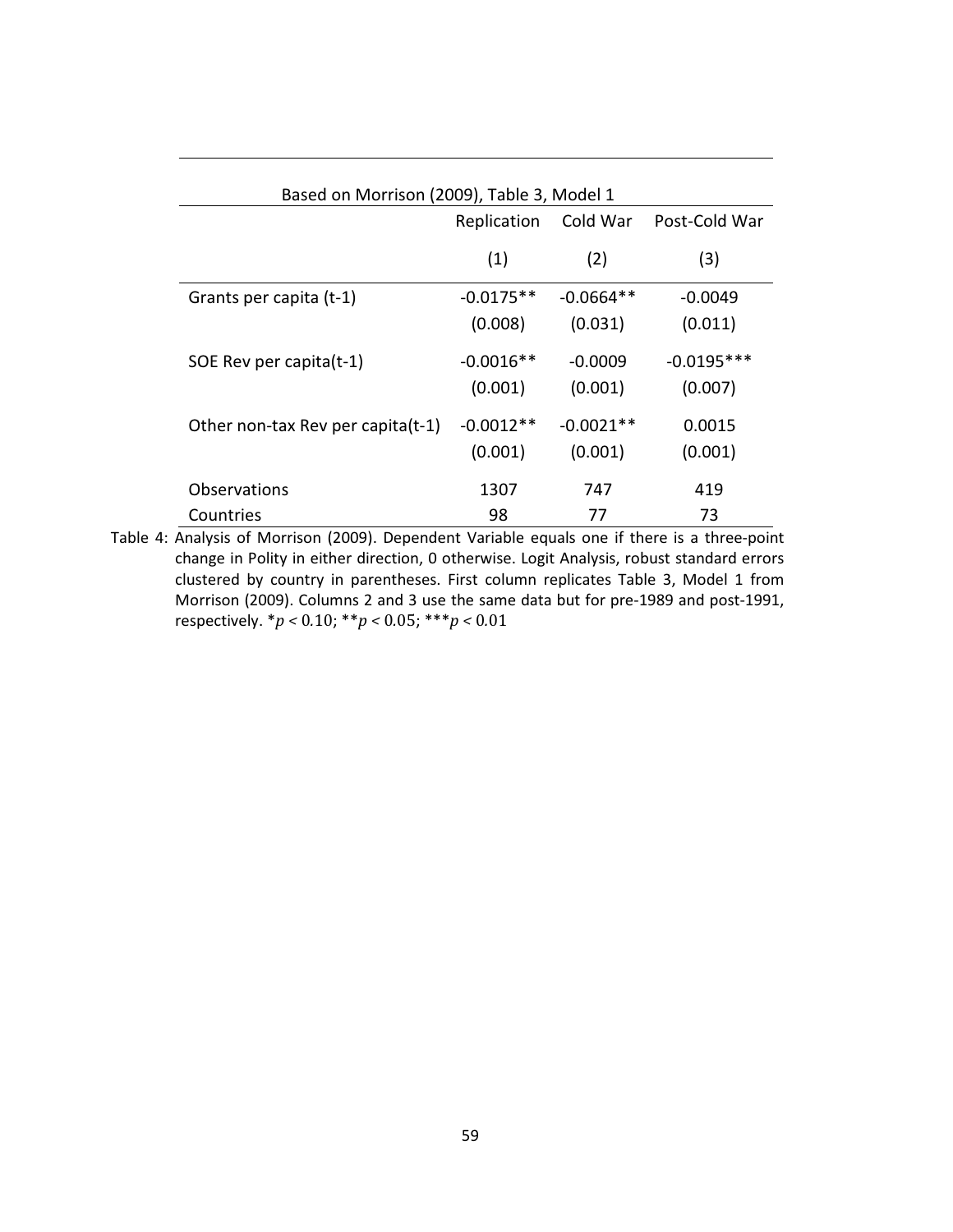From Bueno de Mesquita and Smith (2010), Table 1: Leader Survival (parametric Weibull

model)

|         | Independent Variable     | Coefficient | p-value |
|---------|--------------------------|-------------|---------|
| Model 2 | Nontax Revenue (%GDP)    | $-0.0601$   | 0.024   |
|         | Model 2 W*Nontax Revenue | 0.0808      | 0.046   |
| Model 3 | Oil(exports as %GDP)     | $-0.0201$   | 0.051   |
| Model 3 | W*Oil                    | 0.0141      | 0.380   |
| Model 4 | Aid(%GDP)                | $-0.00427$  | 0.872   |
| Model 4 | W*Aid                    | $-0.0135$   | 0.733   |
|         |                          |             |         |

From Bueno de Mesquita and Smith (2010), Table 2: Future Coalition Size, W (3 years)

|         | Independent Variable        | Coefficient | p-value |
|---------|-----------------------------|-------------|---------|
|         | Model 7 $Oil^* \Delta$ mass | $-0.00329$  | 0.000   |
| Model 7 | $W^*$ Oil $^*\Delta$ mass   | 0.00481     | 0.002   |
| Model 8 | Aid* $\Delta$ mass          | 0.00148     | 0.573   |
| Model 8 | $W^*$ Aid $^*\Delta$ mass   | $-0.00178$  | 0.658   |

Table 5: Reproduced using data from Bueno de Mesquita and Smith (2010), Tables 1 and 2.